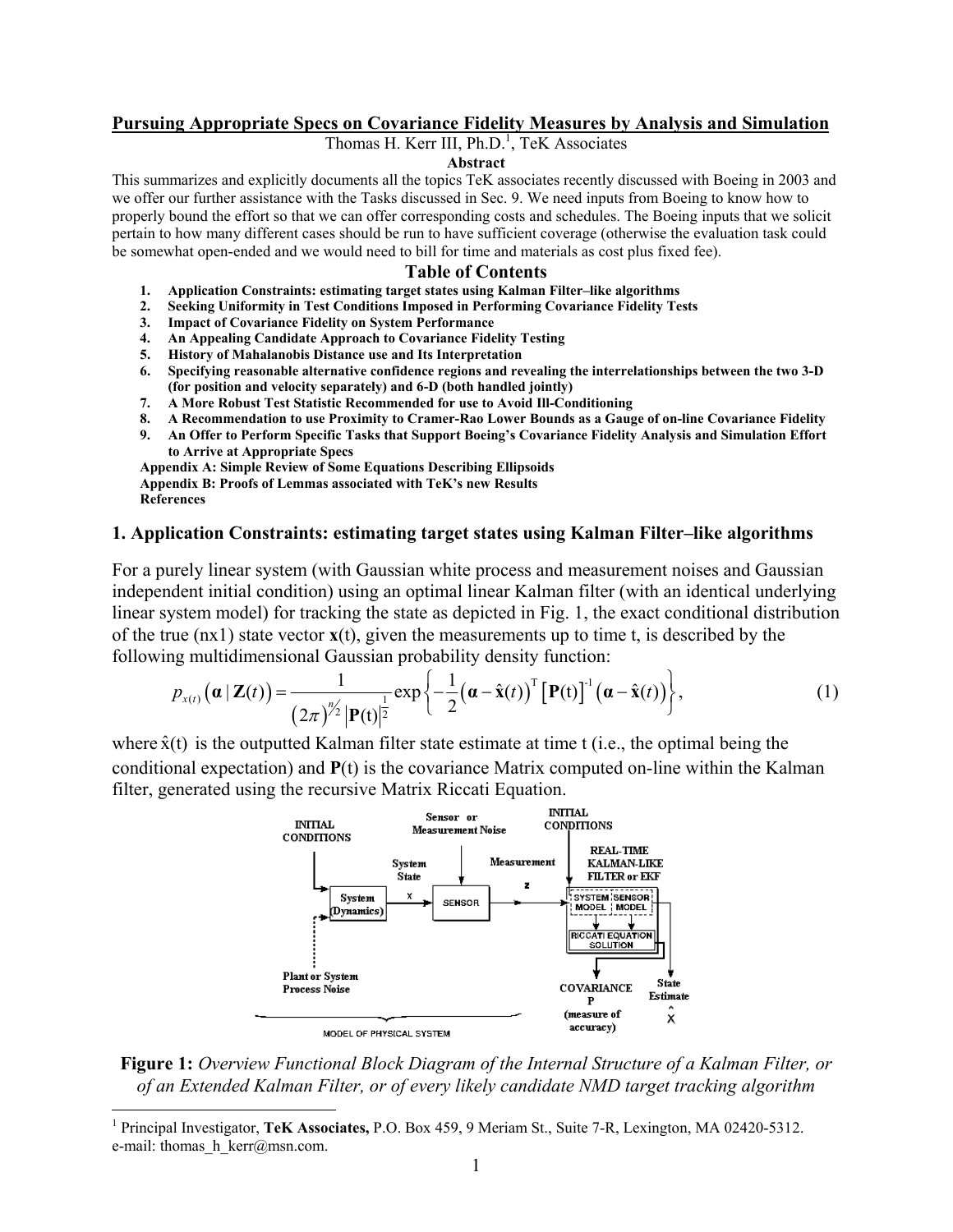Equation 1 is the solution to the Fokker-Planck equation (also called the forward Kolmogorov equation):

$$
\frac{\partial p(x,t;y,\tau)}{\partial t} = -\frac{\partial [p(x,t;y,\tau)f(x,t)]}{\partial x} + \frac{1}{2} \frac{\partial^2 [p(x,t;y,\tau)g^2(x,t)]}{\partial x^2}
$$
(2)

that the ideal pdf of an optimal estimator, such as the Kalman filter, satisfies (as discussed in [1, pp. 129-135]). In Eq. 1, the covariance matrix **P**(t) is not diagonal in general so cross-correlations exist between the various variables that constitute the underlying system state  $\mathbf{x}(t)$ , as conveyed in the associated pdf underlying estimation algorithm mechanization. The NMD application departs somewhat from the above idealization, as discussed next.

NMD has nonlinear target and observation models and currently provides a target tracking function by expedient approximate nonlinear filtering via use of an EKF that is, of necessity, suboptimal in order to be tractably mechanized in real-time. Arguments supporting a Gaussian assumption for tractably assessing Covariance fidelity are offered here; and, moreover, can be numerically confirmed by specified statistical hypothesis *tests of Normality* before proceeding any further. In Figs. 1 and 2, NMD target system dynamics are described by an ordinary differenttial equation of the following form:  $dx(t)/dt = f(x(t))$ , with  $x(t_0)$  being merely unknown and not random (but frequently do possess some randomness in the actual UEWR because of how the initial condition is provided, as deduced from pulse pairs on the same target [23]). Discrete-time radar sensor measurements are described by a vector algebraic equation:  $z(t_i) = h(x(t_i)) + v(t_i)$ , where  $\mathbf{v}(t_i)$  is white Gaussian noise. The tracking estimate  $\hat{\mathbf{x}}(t_i)$  is obtained from the *approximate* nonlinear filtering tracking algorithm (where it is *approximate* for reasons of practicality so it will yield real-time results).



*Figure 2: Consequences of either a Linear or Nonlinear System Structure on Output Statistics*

Referring to Fig. 2, if the system were totally linear, then a transition matrix could be used to propagate all the states throughout. However, since an exoatmospheric target trajectory is nonlinear, its solution is calculated directly using Runge-Kutta integration in simulations and within the EKF target tracker model. The exoatmospheric target trajectory can be viewed as purely deterministic. The state variables describing the motion are not redundant because, by the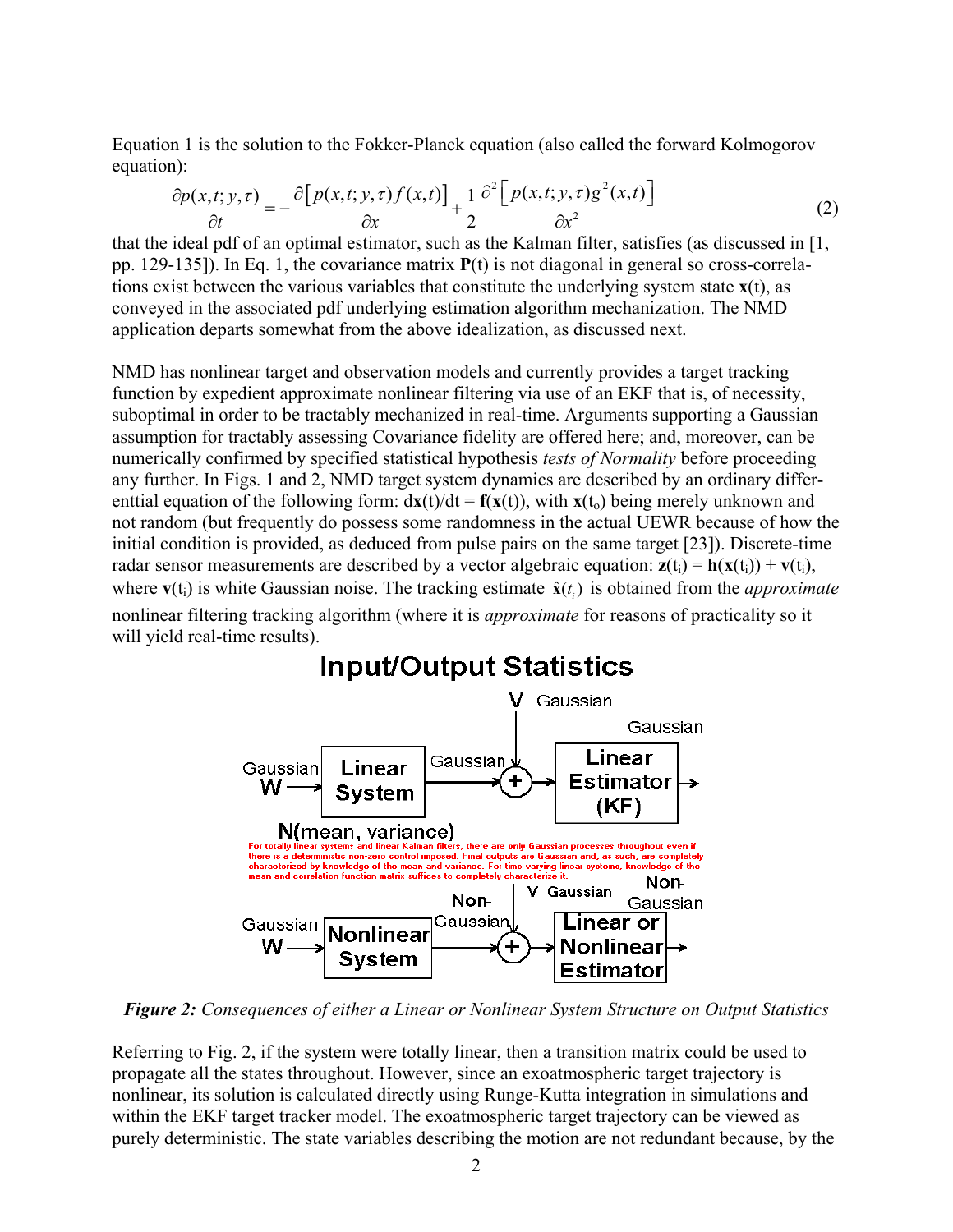definition of what constitutes an adequate state variable model, they consist of the minimum number of variables (not necessarily unique) needed to completely describe the state of the system. The ballistic target described by this system model is accelerating (decelerating) because inverse squared gravity is present along with its harmonic of gravity  $J_2$ , which accounts for the oblateness of the earth (i.e., its departure from a perfectly spherical earth due to flattening at the poles) and its presence induces two more characteristic motions known as the "regression of nodes'' and the "rotation of Apsides''.

As mentioned above, initial condition specification and the gravity profile experienced cause the output of the exatmospheric trajectory modeled within UEWR to be purely deterministic and then Gaussian observation noise is added to represent what the UEWR radar receiver sees as a response to the presence of a target. UEWR tends to rely on position (range) being very good (due to design trade-offs having been historically made that favor high position accuracy over reaping good Doppler information). A factor is introduced in the tracking filter representation of the observation vector to better account for and compensate for the presence of significant range-Doppler ambiguity errors and the current system still utilizes this because it improves tracking filter performance [3]-[5]. This compensation is accomplished by modeling the radar range measurements as nonlinear observations of the target motions, as viewed from Earth-fixed Cartesian coordinates erected in the face plane of the UEWR. Measurements received after passing through the radar receiver electronics, matched filters, Automatic Gain Control (AGC) and associated signal processing have noisy spiky output. It's a random process with a significant deterministic component being the ballistic target of interest.

The tracking filter is then applied which better reconstructs the target of interest by smoothing out the effect of the noise spikes but does still correspond to a level of noise being present in the system. Moreover, to effectively increase the tracking filter's bandwidth, there is a nonzero process noise covariance intensity level parameter Q included in the tracking filter as an artifice that corresponds to a fictitious process noise level even though there is no process noise present in the actual ballistic target model. The outputs of the 6-state tracking filter are the 6 state estimates as a function of time and the accompanying covariances that serve as a rough on-line gauge of their quality, as both depicted in Fig. 1. The almost linear EKF used as a tracking filter operates on its input random process and yields this output random process. (The EKF possesses a linear filter structure, except that the *Jacobian* derivatives of the nonlinear system and measurement models are linearized about the state estimate from the last previously available time step thus making on-line Covariance and subsequent gain calculation no longer purely linear, an aspect that is also inherited by the outputted state estimate too as a consequence.) All 6 states are correlated in general and this feature is confirmable by the outputted covariance not being exclusively zero in the block off-diagonal terms.

The nonlinearities mentioned above constitute nonlinear operation on a Gaussian-like process (that yields a non-Gaussian output in general). However, it may be argued that the operations of an EKF are "almost" linear and so can be approximated as yielding a Gaussian process output but with a bias (which is unknown but can be estimated from realistic Monte-Carlo simulations at each time point ti, of interest). This non-stationary aspect or time varying trend can be handled entirely within the framework offered here by comparison to non-central Chi-square statistics. (There are two different tests of Normality within The Math Work's Statistics Toolbox as well as programs to handle non-central Chi-Square, all to be identified explicitly in Sec. 7.)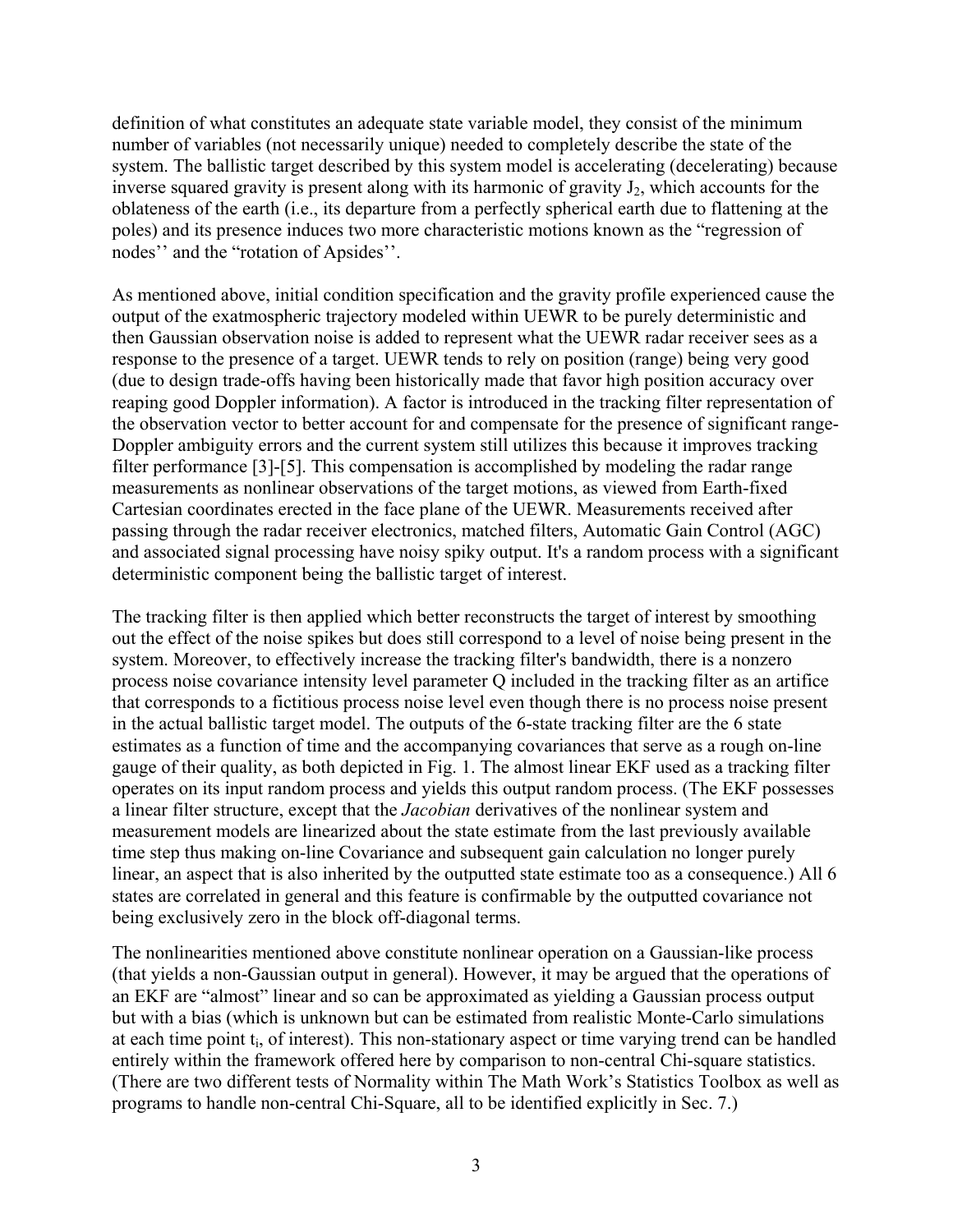## **2. Seeking Uniformity in Test Conditions Imposed in Performing Covariance Fidelity Tests**

A somewhat obvious observation is that covariances provided on-line by the tracking filter exhibit greater accuracy when sensor measurements (radar target returns) are made available more frequently (by the Radar Scheduler) and used within the tracking filter more frequently as measurement updates. It is reminded that the associated track filter outputted estimates have correspondingly improved accuracy as well. What is to be tested is how well the on-line covariances compare to the accuracy of the outputted estimates (under the same conditions) as a measure of consistency. Since the outputted covariances are looked to as an indicator of quality of associated tracking estimates or estimate accuracy (since the true state is not available for comparison in the application scenario), expressing how reliable such interpretations can be based on viewing indications only from the covariance is called Covariance fidelity. The common source of both entities (as shown in Fig. 1) is the tracking algorithm being used.

Both tracking errors and covariances must be obtained from the same tracking algorithm in common under controlled conditions. To obtain an apples-to-apples comparison, results should be based on a particular single target track (with no other targets present that would otherwise complicate the effect with interactions and conflicts of radar resources allotted), in a particular trajectory, as viewed from a particular designated radar, (no matter which are used) as long as it is the same throughout (with all other pertinent underlying parameters fixed, e.g., target detection threshold setting, antenna pattern, electronic and atmospheric noise levels, etc). The target pulse return history on target should be identically the same (as much as practicable) in order to crosscompare the performance of alternative tracking algorithms as yet another use of this same statistical test defined below.

## **3. Impact of Covariance Fidelity on System Performance**

As depicted in Fig. 3, having reasonably truthful covariances as the output of the tracking algorithm (Covariance Fidelity) is important in setting adequate gates for comparing new returns with existing target tracks previously started by the multi-target tracking algorithm since these available, less computationally intense covariances are used within the Multi-Hypothesis Test (MHT) for this purpose. (Once a track has persisted long enough to be declared *mature* by the MHT, its entire [saved] time history of detected returns above the detection threshold is run through the iterative Batch algorithm for an improved track estimate and better [possessing greater veracity] associated covariance [21]. It is only this Batch covariance that is used for interceptor handover.) However, before the target track is designated as *mature* by the MHT, "handover" on the same target as it comes into view from another face of the same radar uses the tracking algorithm's covariance. In this critical role of correctly categorizing the accuracy of the estimates that they accompany as an interpretation gauge, the goal is to have covariances that are neither larger than justified (i.e., being too pessimistic or conservatively large) or smaller than justified (i.e., being too optimistic in the quality of the estimates) but to better reflect the true situation (without compromising the accuracy already achieved by the tracking algorithm's estimates). Since tracker covariances are used in its gain calculation, better covariances should improve the accuracy of outputted estimates as well.

There are many system roles that would be improved by availing better tracker accuracy throughout or by meeting tight tracker accuracy goals earlier. The superior state vector estimation accuracy of an algorithm deemed worthy of replacing the existing UEWR filters, in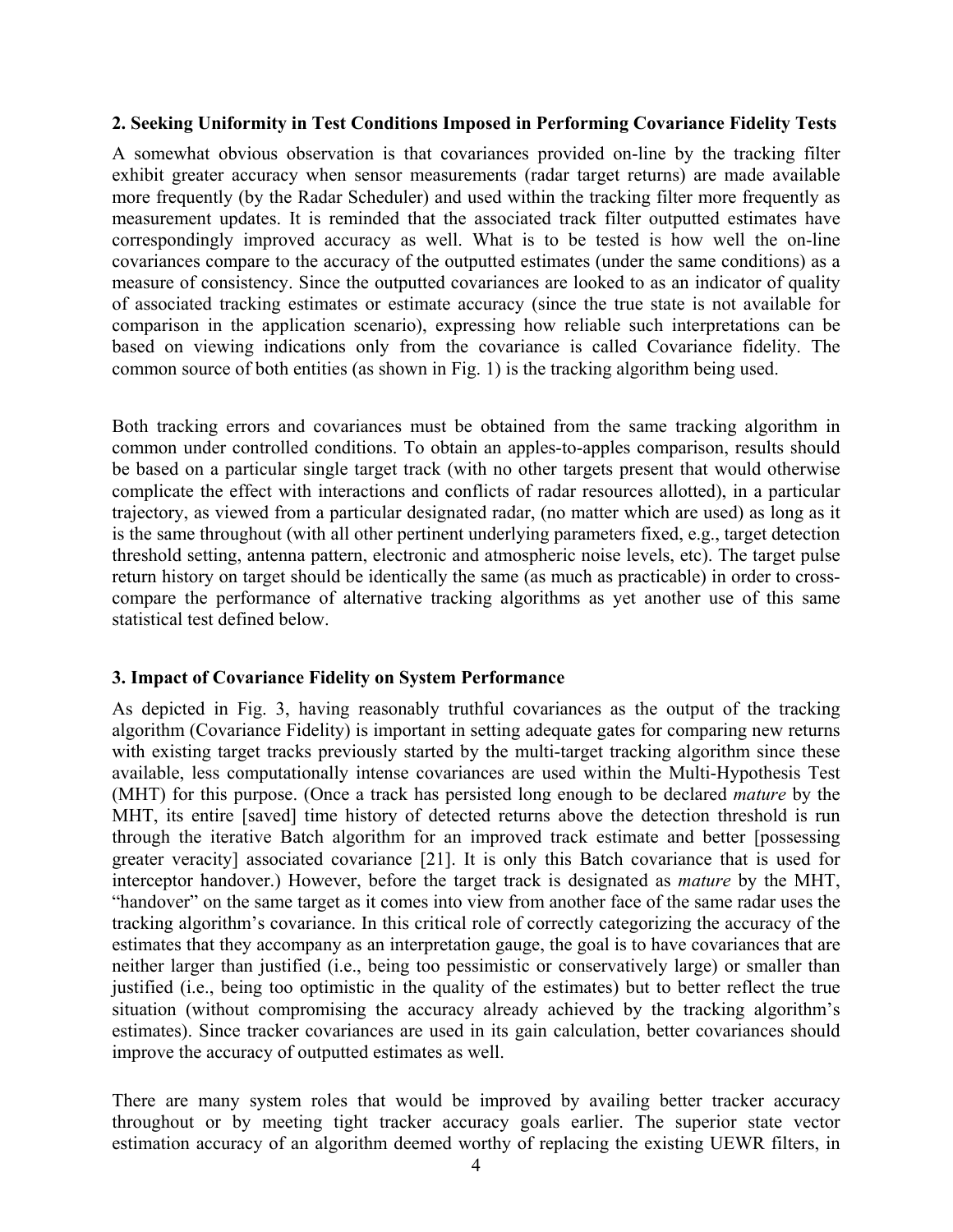particular its more precise velocity estimate, is a direct benefit to the UEWR portion of the mission because it:

- Would enable earlier launch of the interceptor merely by satisfying accuracy guidelines sooner and therefore would provide more accurate in-flight-target-update (IFTU) for the kinetic kill vehicle;
- Would provide earlier support for phase-ambiguity-resolution and contextual feature discrimination;
- Would estimate better orbital elements for space object identification, and would thereby result in better satellite vs. missile discrimination;
- Would offer better launch and impact accuracy for legacy early warning functions;
- Would be potentially more robust in the ionospheric scintillation, range, and Doppler error environment;
- Should offer considerable dB savings of radar energy exerted to achieve a specified level of success in comparison with current EKF object tracking.

Regarding the first item above, the more accurate (non-optimistic) on-line prediction of 1-sigma bounds of the improved target tracking algorithm should help properly constrain the region that the interceptor needs to search for target acquisition. Use of an optimistic bound in this role would result in limiting search to too small a volume of space and therefore risk missing the target although supporting theoretical numerical calculations would falsely assure success (because they expect the available 1-sigma to be trustworthy, which it is not in general for earlier EKFs).



**Figure 3:** *Simplified High Level Overview of the UEWR Processing Architecture*

# **4. An Appealing Candidate Approach to Covariance Fidelity Testing**

This test is a gauge of how consistent a particular tracking algorithm's covariance time history is with the algorithm's accompanying estimation errors accrued. Covariance fidelity is to be determined by performing a Monte-Carlo experiment to gather tracking algorithm state estimates, whose errors (or departure from the true target trajectory as the reference), are sample statistics that are then compared within this framework to the analytical covariance matrix also obtained from the on-line track algorithm under scrutiny.

The Mahalanobis normalized distance, familiar from Pattern Recognition, is defined here for a single target's track error at time  $t_i$  as: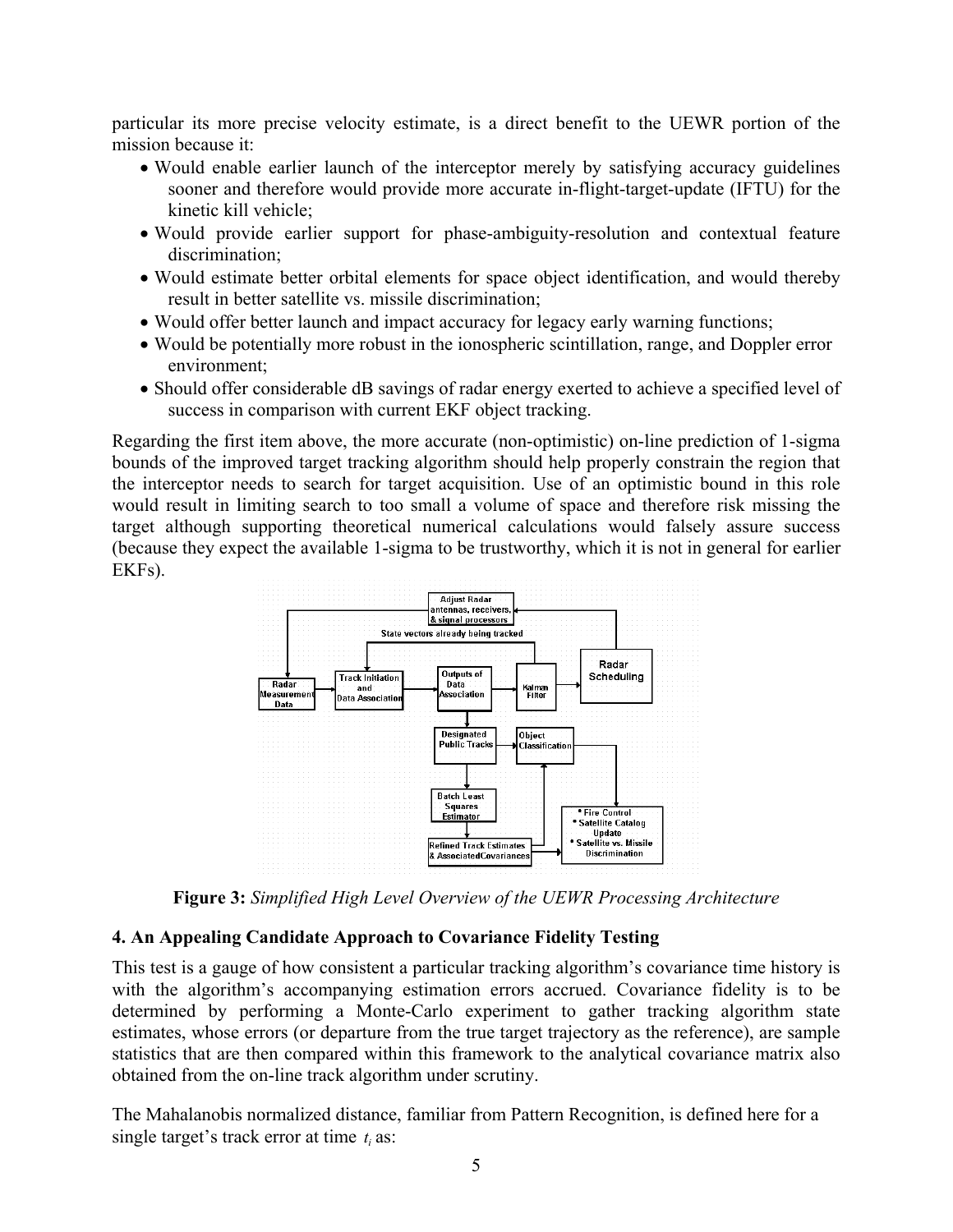$$
r(t_i) \triangleq \sqrt{\mathbf{e}^{\mathrm{T}}(t_i) [\mathbf{P}(t_i)]^{-1} \mathbf{e}(t_i)}
$$
\n(3)

where

- $r(t_i)$  is the Mahalanobis distance (a scalar),
- $e(t)$  the Mahalanobis error vector consists of either all the  $(6x1)$  state errors at once or consists of 3 position error components in one evaluation along with 3 velocity error components in a separate evaluation for this NMD application,
- $P(t_i)$  is the corresponding submatrices of the (6x6) covariance matrix associated with position and velocity estimates to correspondingly match the grouping ultimately selected for the Mahalanobis error vector above.

At each test time, t<sub>i</sub>, the intermediate quantity to be calculated for the test is the squared Mahalanobis distance:

$$
\mathbf{r}_{j}^{2}(t_{i}) \triangleq \mathbf{e}_{j}^{\mathrm{T}}(t_{i})\Big[\mathbf{P}_{j}(t_{i})\Big]^{-1}\mathbf{e}_{j}(t_{i})
$$
\n(4)

where

 $\mathbf{e}_j(t_i) \triangleq \hat{\mathbf{x}}_j(t_i) - \mathbf{x}_{true}(t_i)$  = constituents of Mahalanobis error vector, defined above. (5)

For an on-line covariance  $P(t_i)$  generated within the tracking algorithm, there should be no additional diagonal loading or weighting used other than what comes from the tracking algorithm itself. A sampled estimate  $\mathbf{S}^2$ (t<sub>i</sub>) of the covariance  $\mathbf{P}(t_i)$  could be used instead within Eq. 4, as now calculated exclusively from sample statistics. In using a sampled  $S^2(t_i)$ , a sufficient number of Monte-Carlo trials, N, should be used for this estimated  $P(t_i)$  to ensure that this sample matrix  $S^2(t_i)$  is satisfactory to use by being invertible. The fact that  $S^2(t_i)$  needs to be inverted in Eq. 4 means that it is more sensitive to errors.

#### **5. History of Mahalanobis Distance use and Its Interpretation**

The Mahalanobis "distance" measure arises naturally within pattern recognition problems involving discriminant analysis, statistical communication and statistical detection theory, and more fundamentally in statistics. The simplest case is for an underlying scalar 1-D situation involving two different Gaussian populations, each of the same variance but with two different means, as depicted in Fig. 4. Since an obvious separating hyperplane can be erected at the origin that enables decisions with the smallest errors of the 1<sup>st</sup> and 2<sup>nd</sup> kinds, respectively, because of the symmetry exhibited in this problem. A random sample can be taken and its parent population or affiliation is decided based on whether the sample realization is to the left or right of the separating hyperplane (in this case the origin). There would be no decision error if the two Gaussian pdfs did not overlap but they do. This choice of a decision criterion gauges the effectiveness of the test by minimizing the decision error incurred and the critical spread is



**Figure 4:** *Decision to be made for two underlying Gaussian Populations with same variance but different means*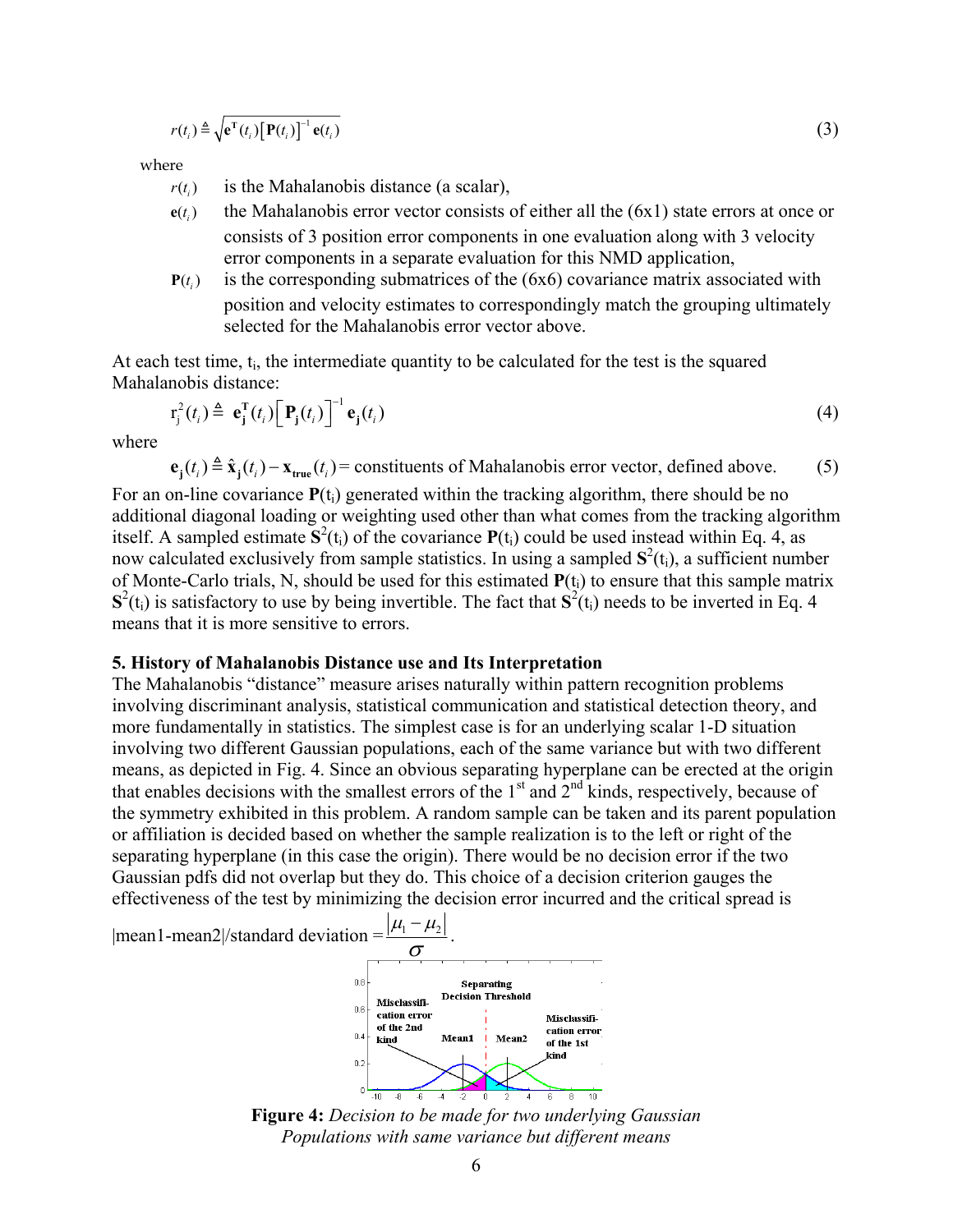For statistical decision situations involving two underlying multidimensional Gaussians, the above idea of what constitute the critical parameters underlying the making of correct decisions

$$
\sqrt{\left[\frac{\left|\mu_{1}-\mu_{2}\right|}{\sigma}\right]^{2}} = \sqrt{\frac{\left|\mu_{1}-\mu_{2}\right|^{2}}{\sigma^{2}}}
$$
 generalizes to  $\sqrt{\frac{\left|\mu_{1}-\mu_{2}\right|^{2}}{\sigma^{2}}} \approx \sqrt{\left(\mu_{1}-\mu_{2}\right)^{T} P^{-1} \left(\mu_{1}-\mu_{2}\right)}$ , which is

recognized to be the Mahalanobis distance measure.

Now addressing the use of the name "distance" measure for this concept. It is well known from textbooks on Hilbert Space, like that of Paul Halmos or Berberian, that in a complete finite dimensional linear vector space, the following constitutes an inner product on the space when defined for any two points x and y as  $(x|y) = x<sup>T</sup>Wy$ , where W is symmetric and positive definite. Moreover, a norm can be defined in terms of the underlying inner product as

 $||x-y|| \triangleq \sqrt{(x-y|x-y)} = \sqrt{(x-y)^T W(x-y)}$  and a distance measure can be defined in terms of the norm as  $d(x, y) \triangleq ||x - y|| = \sqrt{(x - y | x - y)} = \sqrt{(x - y)^T W (x - y)}$  and these definitions are good for any x and y within the entire vector space.

Now for the vector space of random vectors, let W in the above be the inverse of the positive definite variance **P**, then a similar structure arises as

$$
d(x, y) \triangleq ||x - y|| = \sqrt{(x - y | x - y)} = \sqrt{(x - y)^T P^{-1} (x - y)}
$$
 but this expression is only appropriate  
for  $d(\mu_1, \mu_2) \triangleq ||\mu_1 - \mu_2|| = \sqrt{(\mu_1 - \mu_2 | \mu_1 - \mu_2)} = \sqrt{(\mu_1 - \mu_2)^T P^{-1} (\mu_1 - \mu_2)}$  and is not a significant  
measure of distance for all other elements in the underlying vector space.

Brief theoretical motivation for using this statistic and its relationship to Chi-square is provided next. For an ideal mean

$$
E[\hat{x}(t_i)] = x_{true} (t_i)
$$
\n(6)

and the *True Covariance*:

$$
\mathbf{P}(t_i) \triangleq E[(\hat{\mathbf{x}}(t_i) - \mathbf{x}_{true}(t_i))^T (\hat{\mathbf{x}}(t_i) - \mathbf{x}_{true}(t_i))],
$$
\n(7)

define the following coordinate transformation (that is time-varying in general but with the time index being suppressed here for clarity) by letting

$$
\mathbf{y} = \mathbf{P}^{-1/2} \left( \hat{\mathbf{x}} - \mathbf{x}_{true} \right),\tag{8}
$$

then

$$
E[\mathbf{y}] = \mathbf{P}^{-1/2} E[(\hat{\mathbf{x}} - \mathbf{x}_{true})] = 0
$$
\n(9)

$$
E[\mathbf{y}\mathbf{y}^{\mathrm{T}}] = \mathbf{P}^{-1/2} E[(\hat{\mathbf{x}} - \mathbf{x}_{true})(\hat{\mathbf{x}} - \mathbf{x}_{true})^{\mathrm{T}}] \mathbf{P}^{-1/2} = \mathbf{P}^{-1/2} \mathbf{P} \mathbf{P}^{-1/2} = \mathbf{I}_{n \times n}
$$
(10)

and if  $(\hat{x} - x_{true})$  is Gaussianly distributed, then the linear transformation of Eq. 8 on a Gaussianly distributed random vector is again Gaussianly distributed, with mean zero, and unity variance. Moreover, the following scalar measure

$$
\ell = y^T y = y_1^2 + y_2^2 + \dots + y_n^2 \tag{11}
$$

has statistics that are time-invariant and is central Chi-square with *n* degrees-of-freedom, hence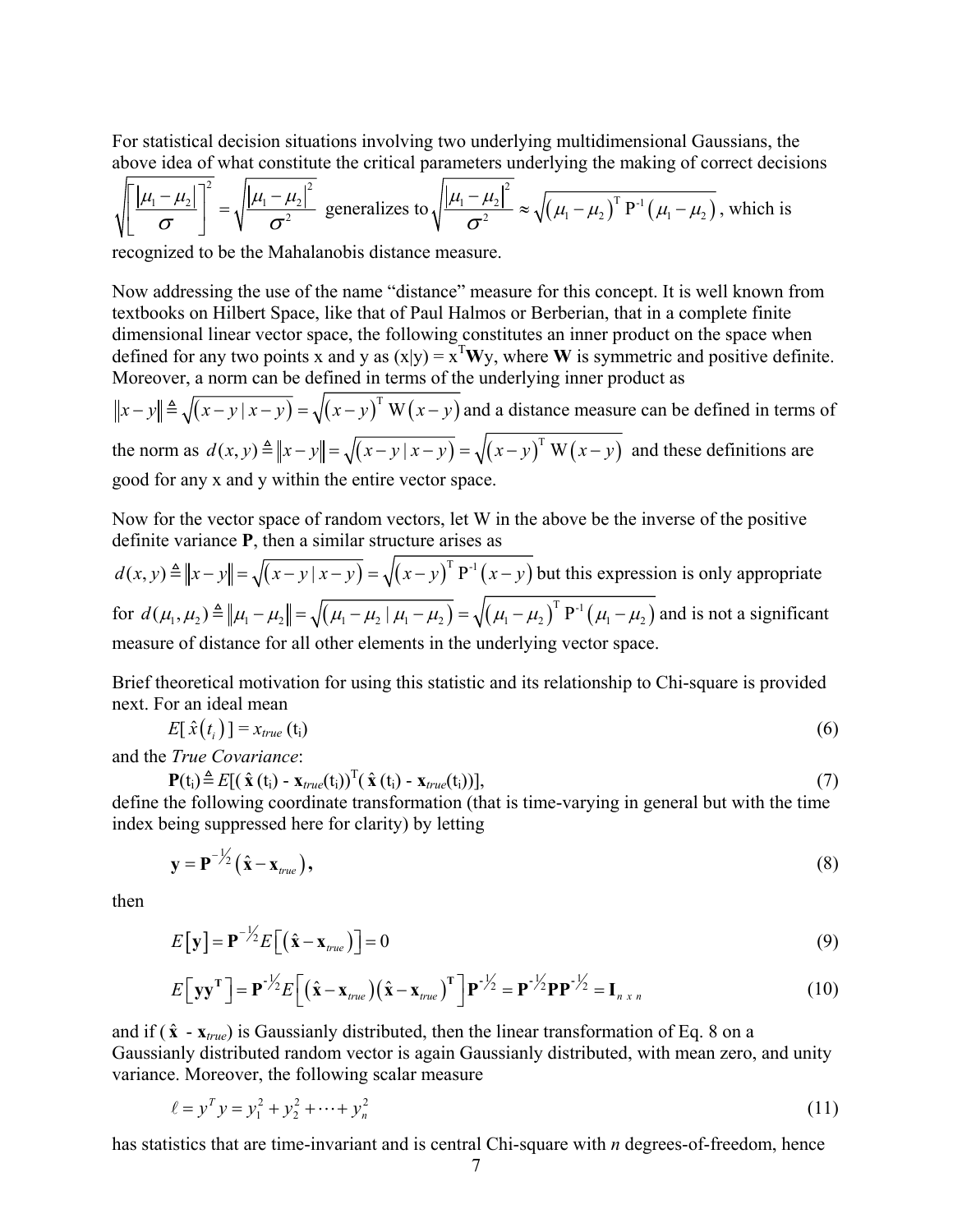$$
\text{Prob}\left[\left(\hat{\mathbf{x}} - \mathbf{x}_{\text{true}}\right)^T \mathbf{P}^{-1} \left(\hat{\mathbf{x}} - \mathbf{x}_{\text{true}}\right) \le K^2\right] = \text{Prob}\left[\mathbf{y}^T \mathbf{y} \le K^2\right] = \text{Prob}\left[\ell \le K^2\right] = \text{Prob}\left[\chi_n^2 \le K^2\right].\tag{12}
$$

Now consider the following specific scalar test statistic with time index no longer suppressed:

$$
s(t_i) = \left[\hat{x}(t_i) - x_{true}(t_i)\right]^{\mathrm{T}} \left[\mathbf{P}(t_i)\right]^{-1} \left[\hat{x}(t_i) - x_{true}(t_i)\right],\tag{13}
$$

where each item above is a function of time  $t_i$  and so should correspondingly be plotted as a function of time. This test statistic **s** can be compared to 1,  $2^2$ ,  $3^2$ , or whatever value desired, depending, respectively, on whether spec compliance dictates minimum acceptable performance within 1-, 2-, 3-, or whatever-sigma's away from the  $x_{true}$  for each particular candidate target tracking algorithm. Please see Fig. 8 in Sec. 7 for how we propose to view the time-history of **s** evaluations in comparison to  $K^2$ -sigma levels reached or passed through.

The same statistic can apparently also be applied to the results of an ensemble average when the *covariance is treated as unknown* by summarizing estimator performance as the following:

$$
s(t_i) = \left(\tilde{\mathbf{x}}(t_i) - \mathbf{x}_{true}(t_i)\right)^{\mathrm{T}} \left[\mathbf{S}^2(t_i)\right]^{-1} \left(\tilde{\mathbf{x}}(t_i) - \mathbf{x}_{true}(t_i)\right)
$$
(14)

where the unbiased sample mean and sample variance, respectively, are defined next

for the state vector estimate 
$$
\hat{\mathbf{x}}^{\text{T}}(t_i) = [\hat{x}_1(t_i) \quad \hat{x}_2(t_i) \quad \hat{x}_3(t_i) \quad \hat{x}_4(t_i) \quad \hat{x}_5(t_i) \quad \hat{x}_6(t_i)],
$$
 (15)

as the **Sample Mean vector**: 
$$
\overline{\hat{\mathbf{x}}}(t_i) = \frac{1}{N} \sum_{j=1}^{N} \hat{\mathbf{x}}_j(t_i)
$$
, (16)

and the **Sample Covariance Matrix**:  $S^2(t_i) = \frac{1}{N} \sum (\hat{x}_i(t_i) - \overline{x}(t_i)) (\hat{x}_i(t_i) - \overline{x}(t_i))$ N  $S^2(t_i) = \frac{1}{N-1} \sum_{j=1}^{N} (\hat{\mathbf{x}}_j(t_i) - \overline{\mathbf{x}}(t_i)) (\hat{\mathbf{x}}_j(t_i) - \overline{\mathbf{x}}(t_i))$ <sup>T</sup>. (17)

Whether the test point  $\hat{x}$  is within the bounding ellipsoid of *K*-sigma's at each calculation time point  $t_i$  depends (as an if and only if statement) on whether the calculated statistic **s** of Eqs. 13 or 14 is less than or equal to  $K^2$ . If **s** exceeds  $K^2$ , then the test point is outside the *K*-sigma ellipsoid centered on *xtrue*. One can plot the instantaneous **s** vs. time (see Fig. 8 below) and just look at the possible crossing trend relative to horizontal lines at ordinate 1, ordinate  $2^2$ , or ordinate  $3^2$ , representing, respectively, 1-, 2- or 3-sigma's away from the goal of *xtrue* (where the ellipsoid is centered).

There is no need to perform this covariance fidelity test on the well-known standard expressions for the sampled mean and sampled variance (as, respectively, Eqs. 16 and 17) since they both should be obtained from the exact same Monte-Carlo data set in common and not be at odds with each other. However, since this Covariance Fidelity test is a likely candidate for abuse if Eq. 17 were used in Eq. 4 instead of the covariance obtained from within the particular tracking algorithm under scrutiny, an obligation exists to discuss the differences that underlie these two different situations.

When Eq. 4 is evaluated using the  $P(t_i)$  from the tracking algorithm, it is treated as an underlying covariance that is known beforehand and tested for consistency against the sampled errors accrued afterwards from Eq. 16. If Eq. 17 were used in Eq. 4 along with the errors from Eq. 16, both the mean and variance are now effectively being treated as unknown and are both inferred from the Monte-Carlo data. The statistics underlying the latter test are more challenging and more complex if both are treated as unknown and needing to be inferred than if just one is treated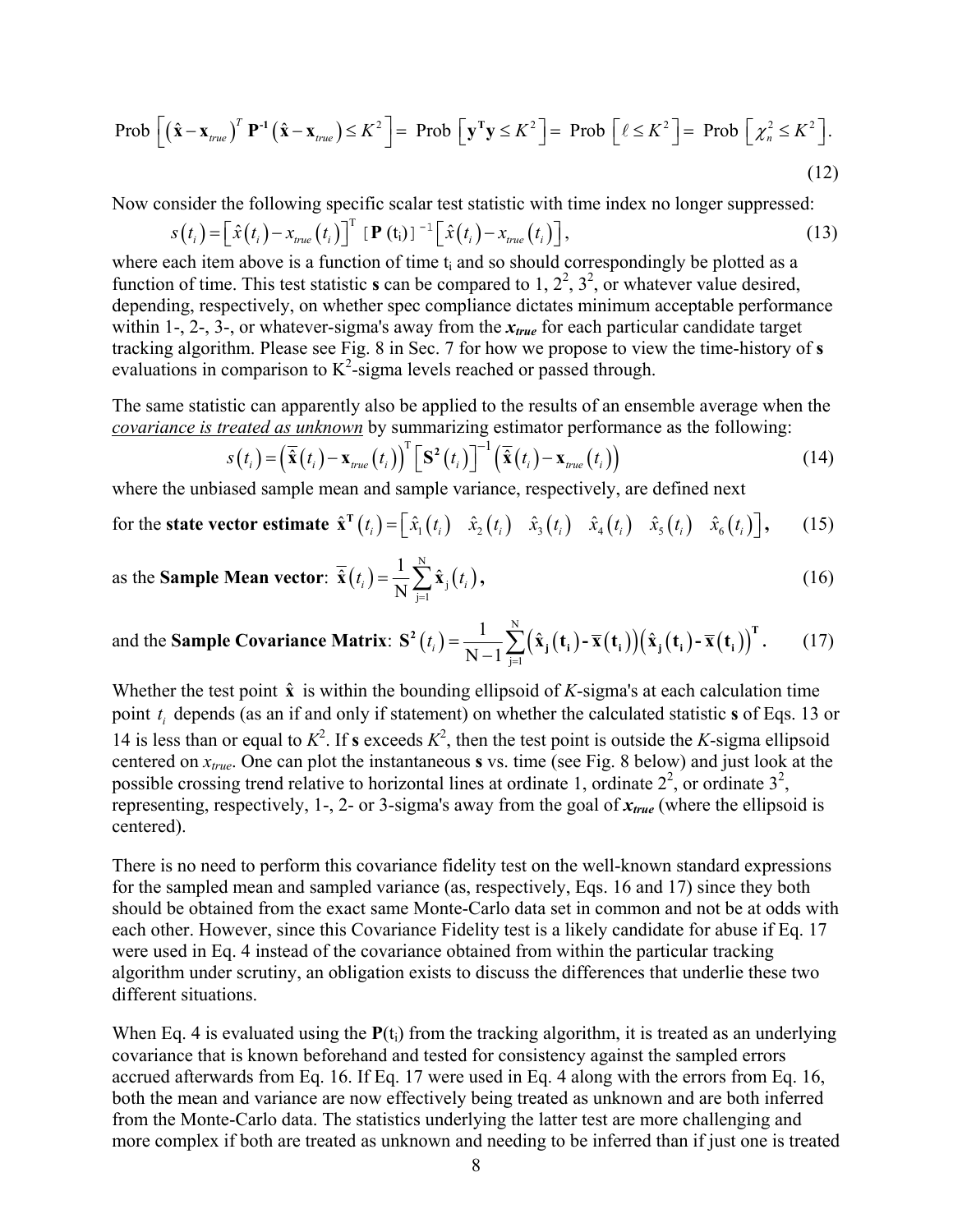as unknown to be inferred. This situation arises because of the distribution of the statistics themselves. Both Eqs. 16 and 17 are functions of the random vector  $x(t_i)$  and as such are random themselves with particular distributions and exhibiting a particular resulting *realization*. Only if  $x(t_i)$  is Gaussian distributed do Eqs. 16 and 17 have well-known distributions that are tractable and the distribution for Eq. 16 is simpler if the underlying population covariance  $P(t_i)$  is known beforehand [2, Table 8.5, pp. 232-233].

A corroborating reference for this topic of relating these statistics to the appropriate corresponding probabilities is [6]. In case the correct associated theoretical covariance matrix is not known in Eqs. 3 and 13, Ref. [6] shows on page 129 when to use the Hotelling T-distribution, as the multidimensional analog of Student's t-distribution (and also provides its underlying connection with the well-tabulated F-distribution of Snedecor for numerical evaluations).

We will return to the test statistic formulation of Eq. 14 above in Sec. 7 and explain why, although particularly appealing on the face of it, a more robust version should be used instead to better match the NMD application. The appropriate covariance that should be used (in the middle of Eq. 13) also varies with each Monte-Carlo trial as a result of on-line linearization (unlike the case for an exclusively linear Kalman filter, where it would be identically the same for each trial) and so must be included within the averaging statistics in order to be correct.

**6. Specifying reasonable alternative confidence regions and revealing the interrelationships between the two 3-D (for position and velocity separately) and 6-D (both handled jointly)**  For Gaussian random vectors, two components being uncorrelated means that they are indeed independent in the statistical sense. For more general random variables other than Gaussian, being uncorrelated is not enough to conclude that they are statistically independent. (There are many existing examples in statistics books that illustrate this aspect.) When random variables are independent and their joint and individual pdfs exist, their joint pdf factors into the product of the individual pdfs.

A multidimensional Gaussian probability density function (pdf) for a general n-dimensional random vector x is of the following form:

$$
p_{\mathbf{x}}(\boldsymbol{\alpha}) = \frac{1}{(2\pi)^{n/2} |\mathbf{P}|^{\frac{1}{2}}} \exp\left\{-\frac{1}{2}(\boldsymbol{\alpha} - \overline{\mathbf{x}})^{\mathrm{T}} \mathbf{P}^{-1}(\boldsymbol{\alpha} - \overline{\mathbf{x}})\right\}
$$
(18)

where **P** is the covariance and  $\bar{x}$  is the mean. For a known specified (nxn) covariance matrix **P**, the associated (nxn) normalized eigenvector matrix U is known to diagonalize **P** in the following way:

$$
\mathbf{U}^{\mathrm{T}} \mathbf{P} \mathbf{U} = \mathrm{diag}(\lambda_1, \lambda_2, \dots, \lambda_n) \tag{19}
$$

and also

$$
\mathbf{U}^{\mathrm{T}} \mathbf{P}^{\mathrm{-1}} \mathbf{U} = \mathrm{diag}(\frac{1}{\lambda_1}, \frac{1}{\lambda_2}, \dots, \frac{1}{\lambda_n})
$$
 (20)

Now when the following linear transformation is applied to the original random vector x (using the above described normalized eigenvector as a rotation of the underlying coordinate axes) as:

$$
\mathbf{w} = \mathbf{U}\mathbf{x} \tag{21}
$$

the result is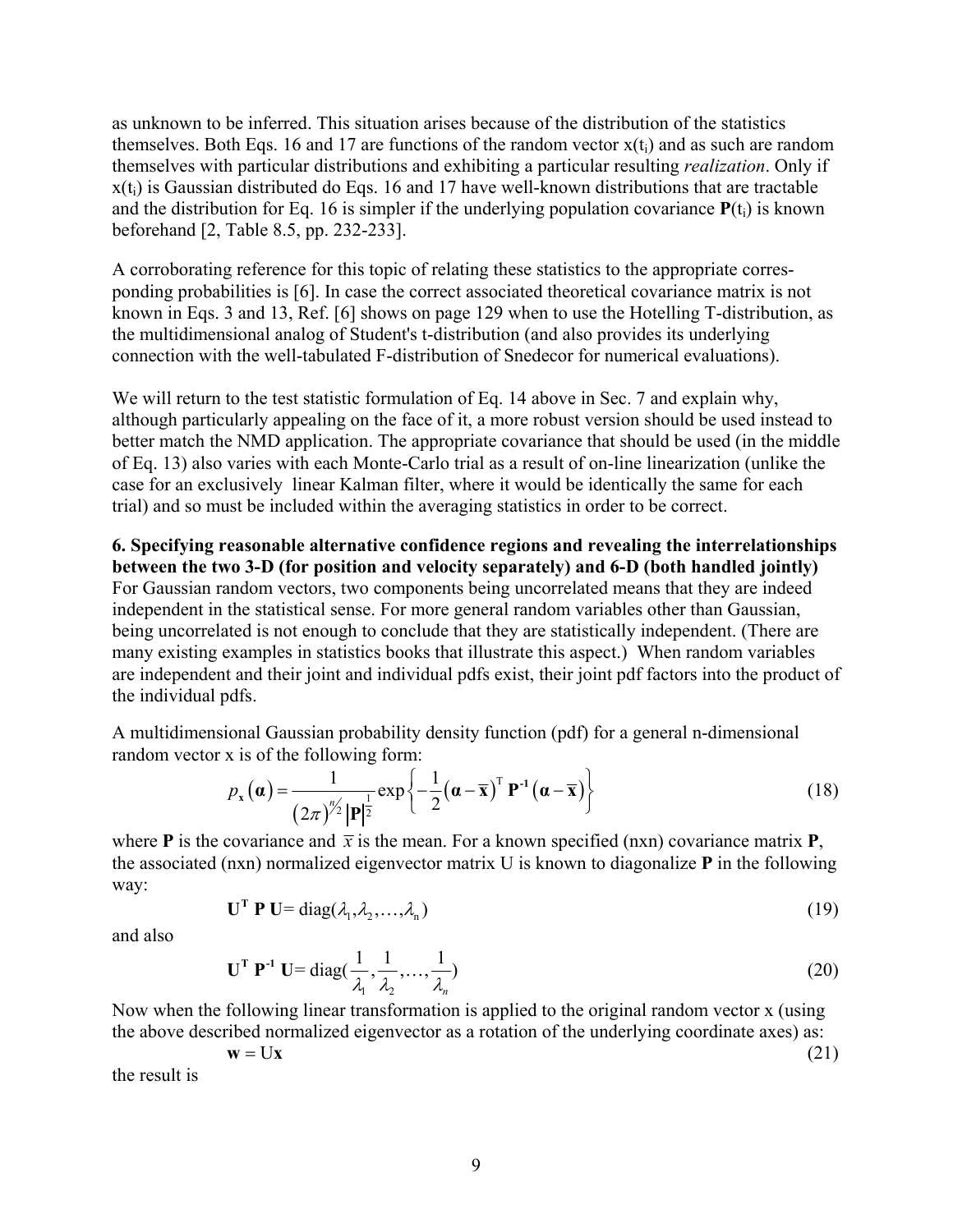$$
p_w(\beta) = \frac{1}{(2\pi)^{2/2} |U^T P U|^{\frac{1}{2}}} \exp\left\{-\frac{1}{2} (U\alpha - U\overline{x})^T [U^T P U]^T (U\alpha - U\overline{x})\right\}
$$
  
\n
$$
= \frac{1}{(2\pi)^{2/2} |U^T P U|^{\frac{1}{2}}} \exp\left\{-\frac{1}{2} (\beta - \overline{w})^T [U^T P U]^T (\beta - \overline{w})\right\}
$$
  
\n
$$
= \frac{1}{\sqrt{2\pi}} \left[\begin{array}{cccccc} \lambda_1 & 0 & 0 & \cdots & 0 \\ 0 & \lambda_2 & 0 & \cdots & 0 \\ 0 & \lambda_2 & 0 & \cdots & 0 \\ 0 & 0 & \ddots & \ddots & \vdots \\ 0 & 0 & 0 & \cdots & \lambda_n \end{array}\right]^{\frac{1}{2}} \exp\left\{-\frac{1}{2} (\beta - \overline{w})^T \begin{array}{cccccc} \lambda_1 & 0 & 0 & \cdots & 0 \\ 0 & \lambda_2 & 0 & \cdots & 0 \\ \vdots & \vdots & \ddots & \ddots & 0 \\ 0 & 0 & 0 & \cdots & \lambda_n \end{array}\right]
$$
  
\n
$$
= \frac{1}{(2\pi)^{2/2} (\lambda_1 \lambda_2 \cdots \lambda_n)^{\frac{1}{2}}} \exp\left\{-\frac{1}{2} (\beta - \overline{w})^T \begin{bmatrix} \frac{1}{\lambda_1} & 0 & 0 & \cdots & 0 \\ 0 & \frac{1}{\lambda_2} & 0 & \cdots & 0 \\ 0 & 0 & \ddots & \ddots & \vdots \\ \vdots & \vdots & \ddots & \ddots & 0 \\ 0 & 0 & 0 & \cdots & \frac{1}{\lambda_n} \end{bmatrix} (\beta - \overline{w})\right\}
$$
  
\n
$$
= \frac{1}{(2\pi)^{2/2} (\lambda_1 \lambda_2 \cdots \lambda_n)^{\frac{1}{2}}} \exp\left\{-\frac{1}{2} \sum_{i=1}^{n} \left[\frac{(\beta_i - \overline{w}_i)^2}{\lambda_i}\right]\right\} = \Pi_{i=1}^{\pi} \frac{1}{(2\pi)^{2/2} (\lambda_i)^{\frac{1}{2}}}
$$

The final expression is the product of individual scalar Gaussian pdfs for each of the coordinate directions defined by the eigenvector matrix and just represents a rotation of the original coordinate axes. The resulting axes are still orthogonal in n-dimensional space. Since the pdfs are all Gaussian, being uncorrelated, they are now independent in the resulting coordinate system since their joint pdf can be represented as the product of individual pdfs.

Within NMD, there is a precedent in the use of two different collections of 3 states each (as 3 position states and 3 velocity states) when examining and evaluating mission performance measures but there is nothing theoretically wrong with handling all 6 states together as a joint consideration. **Indeed, when only the two 3 state collections are utilized (as, say, 3 position states and 3 velocity states), cross-correlations between these groupings is being ignored in the evaluations that is present in the covariance from the tracking algorithm.**

The equation of a K-sigma tilted (non-diagonal covariance **P**) ellipsoid in 6-dimensions about the point  $\left[\overline{\mathbf{x}}_1, \overline{\mathbf{x}}_2, \overline{\mathbf{x}}_3, \dots, \overline{\mathbf{x}}_6\right]^T$  is:

$$
K^{2} = \left[x_{1} - \overline{x}_{1}, x_{2} - \overline{x}_{2}, x_{3} - \overline{x}_{3}, \dots, x_{6} - \overline{x}_{6}\right]P^{-1}\begin{bmatrix} x_{1} - \overline{x}_{1} \\ x_{2} - \overline{x}_{2} \\ x_{3} - \overline{x}_{3} \\ \vdots \\ x_{6} - \overline{x}_{6} \end{bmatrix}
$$
(23)

and the corresponding n-dimensional Gaussian pdf is of the following form: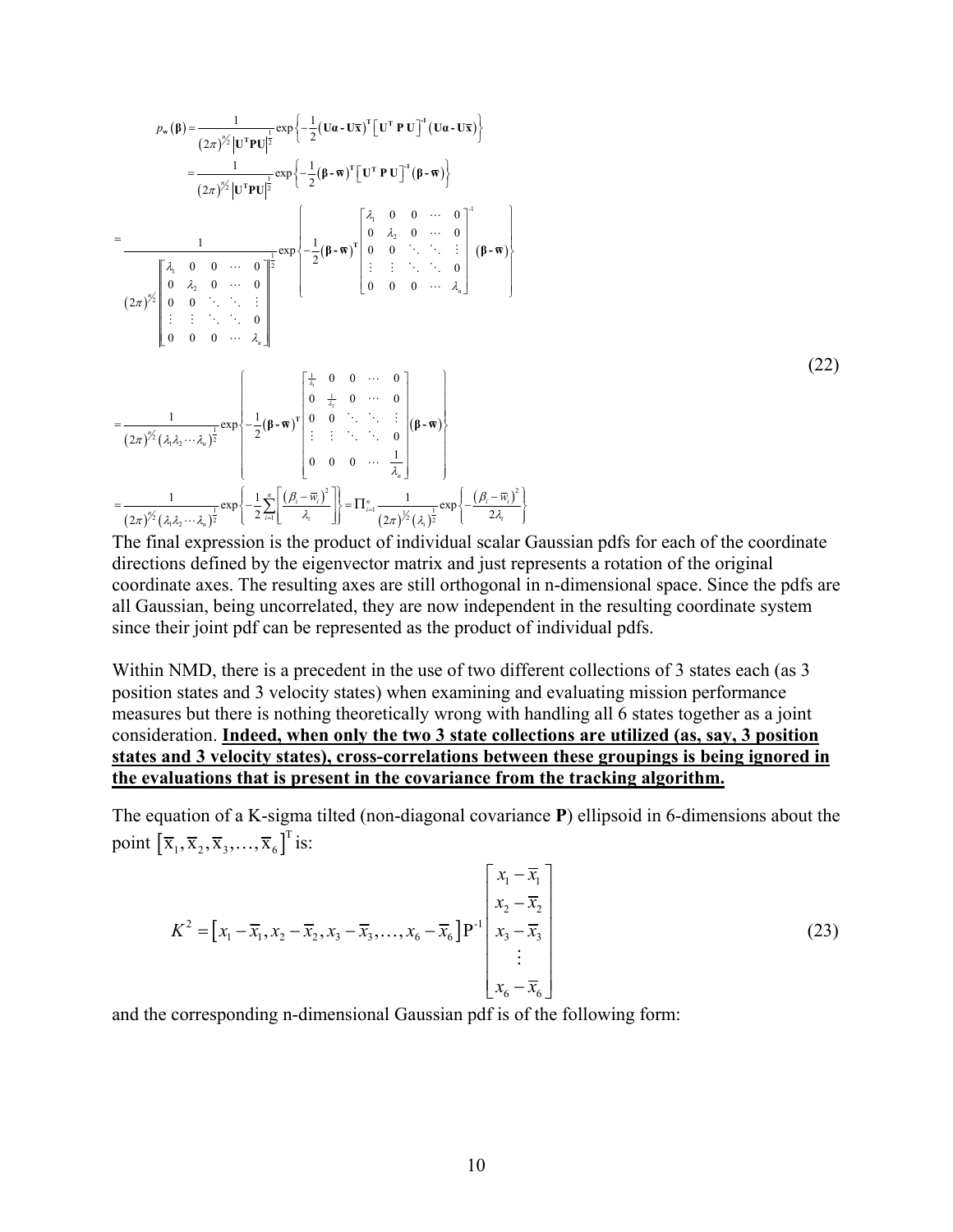$$
p_{x}(\mathbf{x}) = \frac{1}{(2\pi)^{3} |\mathbf{P}|^{\frac{1}{2}}} \exp\left\{-\frac{1}{2} [x_{1} - \overline{x}_{1}, x_{2} - \overline{x}_{2}, x_{3} - \overline{x}_{3}, \dots, x_{6} - \overline{x}_{6}] \left[\begin{array}{cc} \mathbf{P}_{1} & \mathbf{P}_{12} \\ \mathbf{P}_{12}^{\mathrm{T}} & \mathbf{P}_{2} \end{array}\right]^{\left[\begin{array}{c} x_{1} - \overline{x}_{1} \\ x_{2} - \overline{x}_{2} \\ \vdots \\ x_{6} - \overline{x}_{6} \end{array}\right]}\right\}
$$
(24)

with its corresponding countour as depictured in Fig. 5.



**Figure 5:** *The pdf of an 6-dimensional Gaussian with non-diagonal covariance P (n=6)*

Notice that the pdf of the 6-dimensional Gaussian is a scalar function of 6-variables. The appropriate confidence regions of constant pdf align perfectly with the underlying ellipsoidal contours in  $\mathfrak{R}^6$  defined by the structure of the covariance matrix **P**.

For the following three different confidence region interior and boundaries in  $\mathfrak{R}^6$ :

$$
K'^{2} \geq [x_{1} - \overline{x}_{1}, x_{2} - \overline{x}_{2}, x_{3} - \overline{x}_{3}, ..., x_{6} - \overline{x}_{6}] \begin{bmatrix} \mathbf{P}_{1} & \mathbf{P}_{12} \\ \mathbf{P}_{11}^{T} & \mathbf{P}_{2} \end{bmatrix}^{-1} \begin{bmatrix} x_{1} - \overline{x}_{1} \\ x_{2} - \overline{x}_{2} \\ x_{3} - \overline{x}_{3} \\ \vdots \\ x_{6} - \overline{x}_{6} \end{bmatrix},
$$
\n
$$
K'^{2} \geq [x_{1} - \overline{x}_{1}, x_{2} - \overline{x}_{2}, x_{3} - \overline{x}_{3}] \begin{bmatrix} \mathbf{P}_{1} \end{bmatrix}^{-1} \begin{bmatrix} x_{1} - \overline{x}_{1} \\ x_{2} - \overline{x}_{2} \\ \vdots \\ x_{5} - \overline{x}_{6} \end{bmatrix},
$$
\n
$$
(26)
$$

$$
K^{\prime 2} \geq \left[x_4 - \overline{x}_4, x_5 - \overline{x}_5, x_6 - \overline{x}_6\right] \left[\mathbf{P}_2\right] \begin{bmatrix} x_4 - \overline{x}_4\\ x_5 - \overline{x}_5\\ x_6 - \overline{x}_6 \end{bmatrix},\tag{27}
$$

where, in the above, the score value  $K'^2$ , the vector entries  $\left[\overline{x}_1, \overline{x}_2, \overline{x}_3, ..., \overline{x}_6\right]^T$ , and  $\begin{bmatrix} \mathbf{r}_1 & \mathbf{r}_{12} \\ \mathbf{n}^T & \mathbf{n} \end{bmatrix}$  are all particular known fixed constants but the values of  $x_1, x_2, ..., x_6$  are variables that define the T  $12$   $\phantom{0}$   $\phantom{0}$   $2$  $\begin{vmatrix} P_1 & P_{12} \end{vmatrix}$  $\begin{bmatrix} \mathbf{P}_{12}^{\mathrm{T}} & \mathbf{P}_{2} \end{bmatrix}$  $P_1$  **P**  $\mathbf{P}_{12}^{\mathrm{T}}$  **P** specific unique confidence regions for that particular score value ( $K^2$ ) and center located at  $\left[ \overline{x}_1, \overline{x}_2, \overline{x}_3, \ldots, \overline{x}_6 \right]^{\mathrm{T}}$ .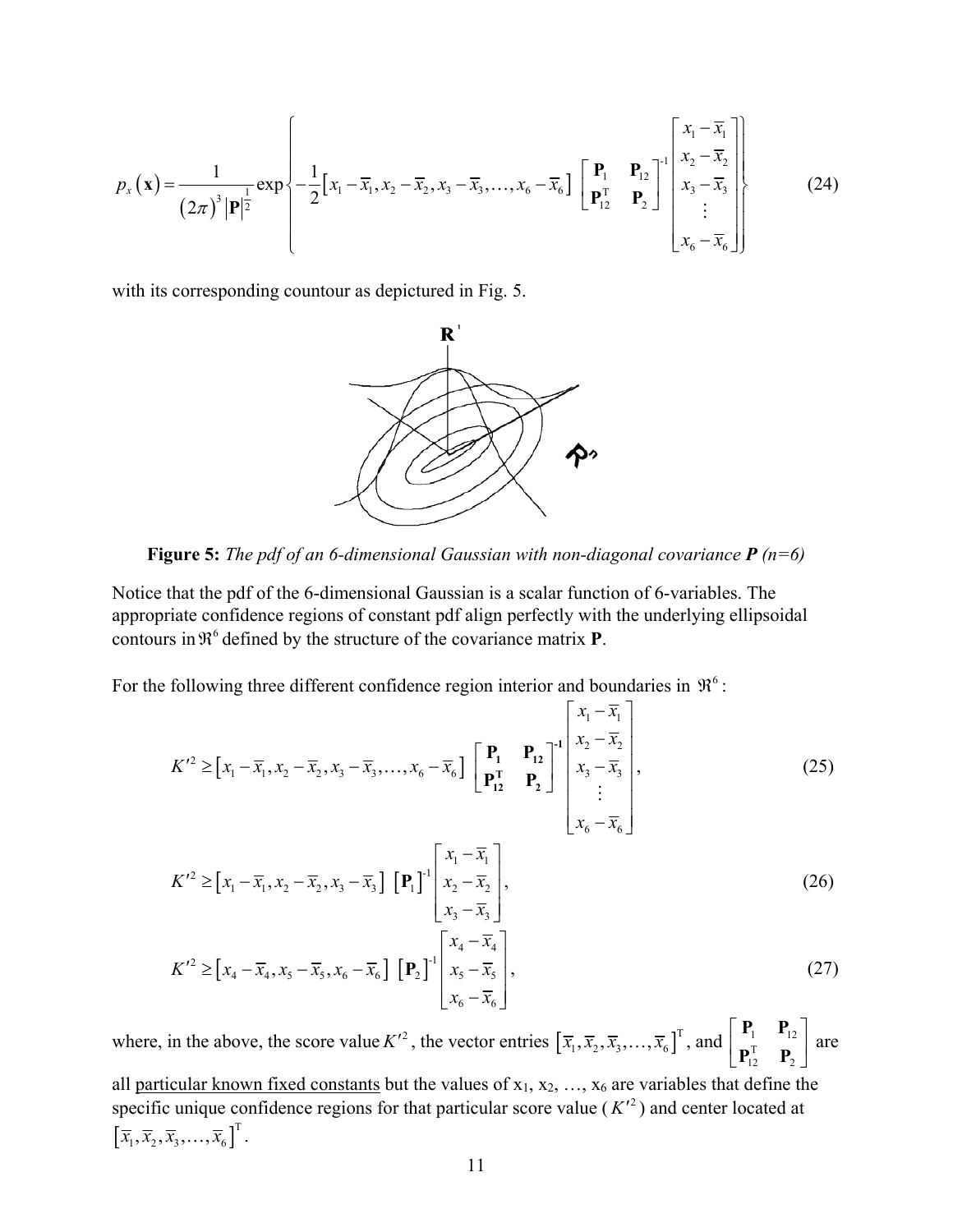Recall that in order to prove that one set, say, **A** is a subset of another set **B** (as  $A \subset B$ ) it suffices to show that for any arbitrary element of **A** it is also an element of **B** or, equivalently, that any element of **B<sup>c</sup>** implies that it is also a member of  $A^c$  (since  $B^c \subset A^c \Leftrightarrow A \subset B$ ), where superscript **c** denotes the set's complement. In seeking to establish a rigorous connection or relationship, please consider the following proof that uses the following four intermediate Lemmas as stepping-stones. We relegate the proofs of these four Lemmas to Appendix B to avoid obscuring our primary thrust here in the main body.

We first need a standard result from the partitioning of a matrix and its inverse as

Lemma 1: 
$$
\begin{bmatrix} P_1 & P_{12} \ P_1^T & P_2 \end{bmatrix} \begin{bmatrix} (P_1 - P_{12}P_2^{-1}P_{12}^T)^{-1} & -P_1^{-1}P_{12} (P_2 - P_{12}^T P_1^{-1} P_{12})^{-1} \\ -P_2^{-1} P_{12}^T (P_1 - P_{12} P_2^{-1} P_{12}^T)^{-1} & (P_2 - P_{12}^T P_1^{-1} P_{12})^{-1} \end{bmatrix} = \begin{bmatrix} I_3 & 0 \\ 0 & I_3 \end{bmatrix}, (28)
$$

where the matrix inverse is unique and the block diagonal inverses depicted above also exist by virtue of intermediate steps encountered in the proofs of Lemmas 2 to 4 below. (A proof is also in [7, p. 28]. However, for the reader's benefit, we still include a simple abbreviated proof here in Appendix B to make this document more self-contained.)

**Lemma 2:** The partitioned square matrix 
$$
\begin{bmatrix} P_1 & P_{12} \ P_1^T & P_2 \end{bmatrix}
$$
 is positive definite (and therefore

invertible) if and only if all four of the following are true:

$$
\left(P_{1} - P_{12}P_{12}^{-1}P_{12}^{T}\right)^{-1} > 0, \left(P_{2} - P_{12}^{T}P_{1}^{-1}P_{12}\right)^{-1} > 0, P_{1} > 0, P_{2} > 0,
$$
\n(29)

where the "greater than" symbol appearing here is in the sense of matrix positive definiteness.

**Lemma 3:** 
$$
(P_1 - P_{12}P_2^{-1}P_{12}^T)^{-1} \ge P_1^{-1}
$$
. (30)

**Lemma 4:** 
$$
(P_2 - P_{12}^T P_1^{-1} P_{12})^{-1} \ge P_2^{-1}.
$$
 (31)

Again, the simple proofs of these four Lemmas have been relegated to Appendix B.

Using these Lemmas, we will now establish how the above three confidence regions of Eqs. 25- 27 are related as subsets and offset subspaces. First recall that for confidence regions, the interior and boundary is where the right hand side (RHS) quadratic form is less than or equal to  $(K^2 \geq)$ as in Eqs. 25-27 and that the *exterior* of the confidence region is correspondingly where the RHS quadratic form is switched to be greater than the specific score value ( $K'^2$  <) as given by:

$$
K'^{2} < \left[x_{1} - \overline{x}_{1}, x_{2} - \overline{x}_{2}, x_{3} - \overline{x}_{3}, \dots, x_{6} - \overline{x}_{6}\right] \begin{bmatrix} \mathbf{P}_{1} & \mathbf{P}_{12} \\ \mathbf{P}_{12}^{\mathrm{T}} & \mathbf{P}_{2} \end{bmatrix}^{-1} \begin{bmatrix} x_{1} - \overline{x}_{1} \\ x_{2} - \overline{x}_{2} \\ x_{3} - \overline{x}_{3} \\ \vdots \\ x_{6} - \overline{x}_{6} \end{bmatrix},
$$
\n
$$
K'^{2} < \left[x_{1} - \overline{x}_{1} + \overline{x}_{2} + \overline{x}_{3} + \overline{x}_{4}\right] \begin{bmatrix} x_{1} - \overline{x}_{1} \\ x_{2} - \overline{x}_{2} \\ \vdots \\ x_{6} - \overline{x}_{6} \end{bmatrix},
$$
\n(32)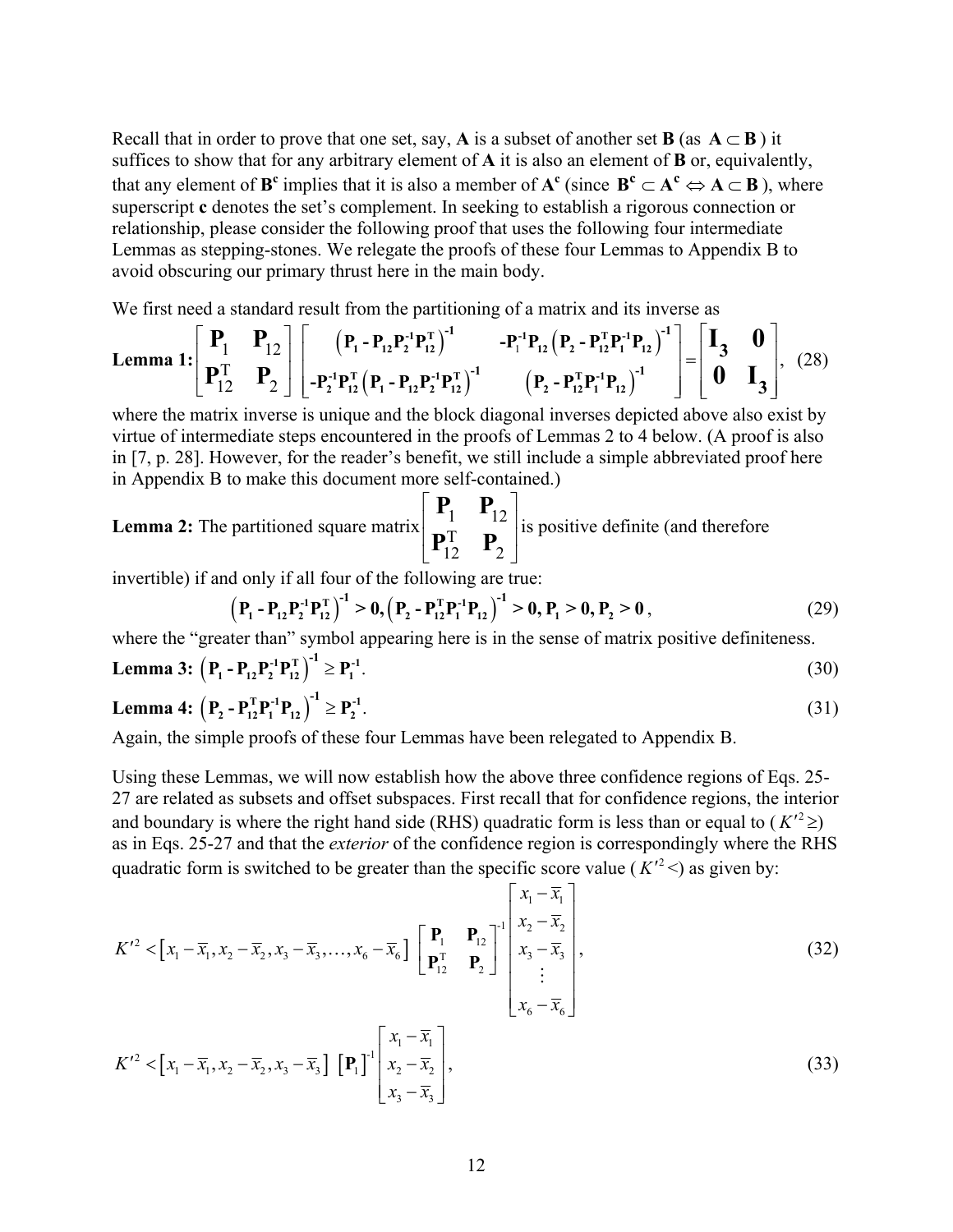$$
K'^2 < \left[x_4 - \overline{x}_4, x_5 - \overline{x}_5, x_6 - \overline{x}_6\right] \left[\mathbf{P}_2\right] \begin{bmatrix} x_4 - \overline{x}_4 \\ x_5 - \overline{x}_5 \\ x_6 - \overline{x}_6 \end{bmatrix},\tag{34}
$$

**Case 1:** Notice that for arbitrary  $[x'_1, x'_2, x'_3]^T \in \mathbb{R}^3 - \left\{ \left[ \overline{x}_1, \overline{x}_2, \overline{x}_3 \right]^T \right\}$  that satisfies Eq. 33 by virtue of being in the 3-dimensional offset subspace (i.e., manifold) with coordinates  $x'_4 = \overline{x}_4, x'_5 = \overline{x}_5$ , and  $x'_6 = \overline{x}_6$  as fixed, specified constants:  $\forall [x'_1, x'_2, x'_3]^T \in \mathbf{F}_1$ , where

$$
\mathbf{F}_{1} \triangleq \begin{bmatrix} x_{1} \\ x_{2} \\ x_{3} \end{bmatrix} \in \mathfrak{R}^{3} - \left\{ \begin{bmatrix} \overline{x}_{1} \\ \overline{x}_{2} \\ \overline{x}_{3} \end{bmatrix} \right\} \begin{bmatrix} x_{1} - \overline{x}_{1} \\ x_{2} - \overline{x}_{2} \\ x_{3} - \overline{x}_{3} \end{bmatrix}^{T} \left[ \mathbf{P}_{1} \right]^{-1} \begin{bmatrix} x_{1} - \overline{x}_{1} \\ x_{2} - \overline{x}_{2} \\ x_{3} - \overline{x}_{3} \end{bmatrix} \implies K^{\prime 2} < \begin{bmatrix} x_{1}^{\prime} - \overline{x}_{1} \\ x_{2}^{\prime} - \overline{x}_{2} \\ x_{3}^{\prime} - \overline{x}_{3} \end{bmatrix}^{T} \left[ \mathbf{P}_{1} \right]^{-1} \begin{bmatrix} x_{1}^{\prime} - \overline{x}_{1} \\ x_{2}^{\prime} - \overline{x}_{2} \\ x_{3}^{\prime} - \overline{x}_{3} \end{bmatrix}, (35)
$$

also satisfies Eq. 32 with  $[x'_1, x'_2, x'_3, \overline{x}_4, \overline{x}_5, \overline{x}_6]^T \in \mathfrak{R}^6 - \left\{ \left[ \overline{x}_1, \overline{x}_2, \overline{x}_3, \dots, \overline{x}_6 \right]^T \right\}$  since

$$
K'^{2} < \left[x_{1}' - \overline{x}_{1}, x_{2}' - \overline{x}_{2}, x_{3}' - \overline{x}_{3}\right] \mathbf{P}_{1}^{1} \begin{bmatrix} x_{1}' - \overline{x}_{1} \\ x_{2}' - \overline{x}_{2} \\ x_{3}' - \overline{x}_{3} \end{bmatrix} \leq \left[x_{1}' - \overline{x}_{1}, x_{2}' - \overline{x}_{2}, x_{3}' - \overline{x}_{3}\right] \left(\mathbf{P}_{1} - \mathbf{P}_{12}\mathbf{P}_{2}^{1}\mathbf{P}_{12}^{1}\right)^{-1} \begin{bmatrix} x_{1}' - \overline{x}_{1} \\ x_{2}' - \overline{x}_{2} \\ x_{3}' - \overline{x}_{3} \end{bmatrix}
$$

$$
= \begin{bmatrix} x_{1}' - \overline{x}_{1} \\ x_{2}' - \overline{x}_{2} \\ x_{3}' - \overline{x}_{3} \end{bmatrix} \begin{bmatrix} \mathbf{P}_{1} - \mathbf{P}_{12}\mathbf{P}_{2}^{1}\mathbf{P}_{12}^{1} \end{bmatrix}^{-1} - \mathbf{P}_{1}^{1}\mathbf{P}_{12}\left(\mathbf{P}_{2} - \mathbf{P}_{12}^{T}\mathbf{P}_{1}^{1}\mathbf{P}_{12}\right)^{-1} \begin{bmatrix} x_{1}' - \overline{x}_{1} \\ x_{2}' - \overline{x}_{2} \\ x_{3}' - \overline{x}_{3} \end{bmatrix} \begin{bmatrix} x_{1}' - \overline{x}_{1} \\ x_{2}' - \overline{x}_{2} \\ x_{3}' - \overline{x}_{3} \end{bmatrix}
$$

$$
= \begin{bmatrix} x_{1}' - \overline{x}_{1} \\ x_{2}' - \overline{x}_{2} \\ x_{3}' - \overline{x}_{3} \\ x_{3}' - \overline{x}_{3} \end{bmatrix} \begin{bmatrix} x_{1}' - \overline{x}_{1} \\ x_{2}' - \overline{x}_{2} \\ x_{3}' - \overline{x}_{3} \end{bmatrix}
$$

$$
= \begin{bmatrix} x_{1}' - \overline{x}_{1} \\ x_{2}' - \overline{x}_{2} \\ x_{3}' - \overline{x}_{3} \\ x_{3}' - \overline{x}_{3} \end{bmatrix} \begin{bmatrix} x_{1}' - \overline{x}_{1} \\ x_{2}' - \overline{x}_{2} \\ x_{3}' - \overline{x}_{3}
$$

(36)

Please notice in the above that the result of Lemma 3 was used in establishing Eq. 36 and that

$$
\mathbf{A}_{1}^{C} \triangleq \left\{ \begin{bmatrix} x_{1} \\ x_{2} \\ x_{3} \\ \overline{x}_{4} \\ \overline{x}_{5} \\ \overline{x}_{6} \end{bmatrix} \in \mathfrak{R}^{6} - \left\{ \begin{bmatrix} \overline{x}_{1} \\ \overline{x}_{2} \\ \overline{x}_{3} \\ \overline{x}_{4} \\ \overline{x}_{5} \\ \overline{x}_{6} \end{bmatrix} \right\} \begin{bmatrix} x_{1} - \overline{x}_{1} \\ x_{2} - \overline{x}_{2} \\ x_{3} - \overline{x}_{3} \\ 0 \\ 0 \\ 0 \end{bmatrix} \begin{bmatrix} x_{1} - \overline{x}_{1} \\ x_{2} - \overline{x}_{2} \\ x_{3} - \overline{x}_{3} \\ 0 \\ 0 \\ 0 \end{bmatrix}, \Rightarrow \mathbf{F}_{1}^{C} \subset \mathbf{A}_{1}^{C} \Leftrightarrow \mathbf{A}_{1} \subset \mathbf{F}_{1}, \quad (37)
$$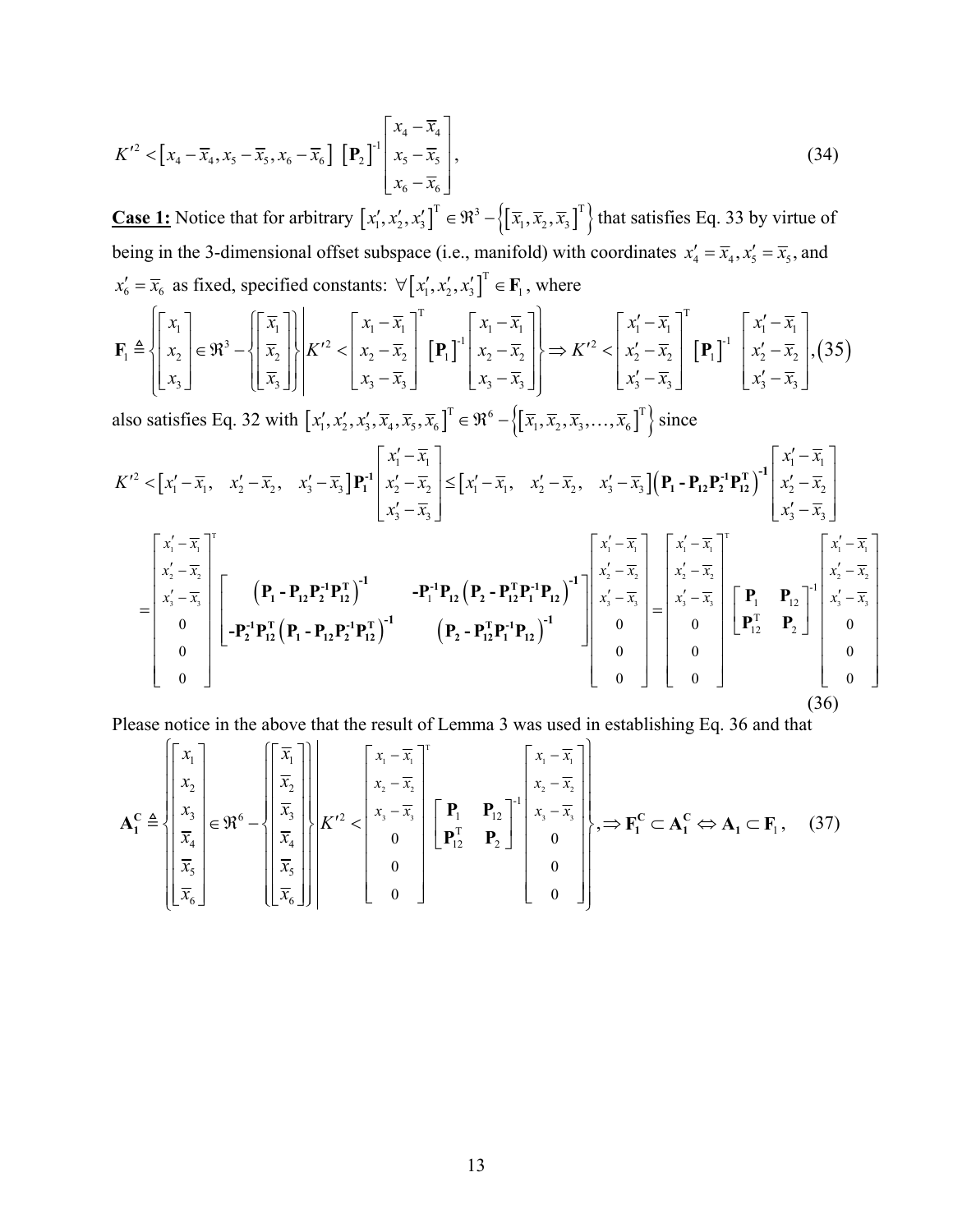$$
\text{and } \mathbf{D}^{\mathbf{c}} \triangleq \left\{ \begin{bmatrix} x_1 \\ x_2 \\ x_3 \\ x_4 \\ x_5 \\ x_6 \end{bmatrix} \in \mathfrak{R}^6 - \left\{ \begin{bmatrix} \overline{x}_1 \\ \overline{x}_2 \\ \overline{x}_3 \\ \overline{x}_4 \\ x_5 \\ x_6 \end{bmatrix} \right\} \right\} \left\{ \begin{bmatrix} x_1 - \overline{x}_1 \\ x_2 - \overline{x}_2 \\ x_3 - \overline{x}_3 \\ x_4 - \overline{x}_4 \\ x_5 - \overline{x}_5 \\ x_6 - \overline{x}_6 \end{bmatrix} \right\} = \mathbf{P}_1 \mathbf{P}_{12} \right\} \left\{ \begin{bmatrix} x_1 - \overline{x}_1 \\ x_2 - \overline{x}_2 \\ x_3 - \overline{x}_3 \\ x_4 - \overline{x}_4 \\ x_5 - \overline{x}_5 \\ x_6 - \overline{x}_6 \end{bmatrix} \right\} \Rightarrow \mathbf{A}_1^{\mathbf{C}} \subset \mathbf{D}^{\mathbf{C}} \Leftrightarrow \mathbf{D} \subset \mathbf{A}_1, (38)
$$

since  $\mathbf{D}^C$  is less restricted in its domain than is  $\mathbf{A_1}^C$  by allowing it to take on any values in  $\mathfrak{R}^6 - \left\{ \left[ \overline{x}_1, \overline{x}_2, \overline{x}_3, \overline{x}_4, \overline{x}_5, \overline{x}_6 \right]^\text{T} \right\}.$ 

**Case 2:** Notice that for arbitrary  $[x'_4, x'_5, x'_6]^T \in \mathbb{R}^3 - \left\{ \left[ \overline{x}_4, \overline{x}_5, \overline{x}_6 \right]^T \right\}$  that satisfies Eq. 34 by virtue of being in the 3-dimensional offset subspace (i.e., manifold) with coordinates  $x'_1 = \overline{x}_1, x'_2 = \overline{x}_2$ , and  $x'_3 = \overline{x}_3$  as fixed, specified constants:  $\forall [x'_4, x'_5, x'_6]^T \in \mathbf{F}_2^C$ 

$$
\mathbf{F}_{2}^{\mathrm{C}} \triangleq \left\{ \begin{bmatrix} x_{4} \\ x_{5} \\ x_{6} \end{bmatrix} \in \mathfrak{R}^{3} - \left\{ \begin{bmatrix} \overline{x}_{4} \\ \overline{x}_{5} \\ \overline{x}_{6} \end{bmatrix} \right\} \middle| K^{\prime 2} < \begin{bmatrix} x_{4} - \overline{x}_{4} \\ x_{5} - \overline{x}_{5} \\ x_{6} - \overline{x}_{6} \end{bmatrix}^{\mathrm{T}} \left[ \mathbf{P}_{2} \right]^{1} \left[ \begin{bmatrix} x_{4} - \overline{x}_{4} \\ x_{5} - \overline{x}_{5} \\ x_{6} - \overline{x}_{6} \end{bmatrix} \right] \right\} \Rightarrow K^{\prime 2} < \left\{ \begin{bmatrix} x_{4}^{\prime} - \overline{x}_{4} \\ x_{5}^{\prime} - \overline{x}_{5} \\ x_{6}^{\prime} - \overline{x}_{6} \end{bmatrix}^{\mathrm{T}} \left[ \mathbf{P}_{2} \right]^{1} \left[ \begin{bmatrix} x_{4}^{\prime} - \overline{x}_{4} \\ x_{5}^{\prime} - \overline{x}_{5} \\ x_{6}^{\prime} - \overline{x}_{6} \end{bmatrix} \right] \right\} \Rightarrow K^{\prime 2} < \left\{ \begin{bmatrix} x_{4}^{\prime} - \overline{x}_{4} \\ x_{5}^{\prime} - \overline{x}_{5} \\ x_{6}^{\prime} - \overline{x}_{6} \end{bmatrix} \right], (39)
$$

also satisfies Eq. 32 with  $\left[\overline{x}_1, \overline{x}_2, \overline{x}_3, x'_4, x'_5, x'_6\right]^T \in \mathfrak{R}^6 - \left\{\left[\overline{x}_1, \overline{x}_2, \overline{x}_3, \overline{x}_4, \overline{x}_5, \overline{x}_6\right]^T\right\}$  since

$$
K'^{2} < \left[x_{4}' - \overline{x}_{4}, x_{5}' - \overline{x}_{5}, x_{6}' - \overline{x}_{6}\right] \mathbf{P}_{2}^{-1} \begin{bmatrix} x_{4}' - \overline{x}_{4} \\ x_{5}' - \overline{x}_{5} \\ x_{6}' - \overline{x}_{6} \end{bmatrix} \leq \left[x_{4}' - \overline{x}_{4}, x_{5}' - \overline{x}_{5}, x_{6}' - \overline{x}_{6}\right] \left(\mathbf{P}_{2} - \mathbf{P}_{12}^{T} \mathbf{P}_{1}^{-1} \mathbf{P}_{12}\right)^{-1} \begin{bmatrix} x_{4}' - \overline{x}_{4} \\ x_{5}' - \overline{x}_{5} \\ x_{6}' - \overline{x}_{6} \end{bmatrix}
$$
\n
$$
= \begin{bmatrix} 0 \\ 0 \\ 0 \\ x_{4}' - \overline{x}_{4} \\ x_{5}' - \overline{x}_{5} \\ x_{5}' - \overline{x}_{5} \\ x_{5}' - \overline{x}_{5} \end{bmatrix} \begin{bmatrix} \left(\mathbf{P}_{1} - \mathbf{P}_{12} \mathbf{P}_{2}^{-1} \mathbf{P}_{12}^{T}\right)^{-1} & -\mathbf{P}_{1}^{-1} \mathbf{P}_{12} \left(\mathbf{P}_{2} - \mathbf{P}_{12}^{T} \mathbf{P}_{1}^{-1} \mathbf{P}_{12}\right)^{-1} \\ \left(\mathbf{P}_{2} - \mathbf{P}_{12}^{T} \mathbf{P}_{1}^{-1} \mathbf{P}_{12}\right)^{-1} & \left(\mathbf{P}_{2} - \mathbf{P}_{12}^{T} \mathbf{P}_{1}^{-1} \mathbf{P}_{12}\right)^{-1} \end{bmatrix} \begin{bmatrix} 0 \\ 0 \\ 0 \\ x_{4}' - \overline{x}_{4} \\ x_{5}' - \overline{x}_{5} \\ x_{5}' - \overline{x}_{5} \\ x_{5}' - \overline{x}_{5} \end{bmatrix} \begin{bmatrix} \mathbf{P}_{1} & \mathbf{P}_{12} \\ \mathbf{P}_{1}^{T} & \mathbf{P}_{2} \end{bmatrix} \begin{bmatrix} 0 \\ 0 \\ x_{4}' - \overline{x}_{4} \\ x_{5}' - \overline{x}_{5} \\ x_{6}' - \overline{x}_{6} \end{bmatrix}
$$
\n
$$
(40)
$$

Please notice in the above that the result of Lemma 4 was used in establishing Eq. 40 and that

$$
\mathbf{A}_{2}^{\mathbf{C}} \triangleq \left\{ \begin{bmatrix} x_{1} \\ x_{2} \\ x_{3} \\ x_{4} \\ x_{5} \\ x_{6} \end{bmatrix} \in \mathfrak{R}^{6} - \left\{ \begin{bmatrix} \overline{x}_{1} \\ \overline{x}_{2} \\ \overline{x}_{3} \\ \overline{x}_{4} \\ \overline{x}_{5} \\ \overline{x}_{6} \end{bmatrix} \right\} \right\} \left\{ K^{\prime 2} < \begin{bmatrix} 0 \\ 0 \\ 0 \\ x_{4} - \overline{x}_{4} \\ x_{5} - \overline{x}_{5} \\ x_{6} - \overline{x}_{6} \end{bmatrix} \right\} \left\{ \begin{bmatrix} \mathbf{P}_{1} & \mathbf{P}_{12} \\ \mathbf{P}_{1}^{\mathbf{T}} & \mathbf{P}_{2} \end{bmatrix}^{-1} \left\{ \begin{bmatrix} 0 \\ 0 \\ 0 \\ x_{4} - \overline{x}_{4} \\ x_{5} - \overline{x}_{5} \\ x_{6} - \overline{x}_{6} \end{bmatrix} \right\} \Rightarrow \mathbf{F}_{2}^{\mathbf{C}} \subset \mathbf{A}_{2}^{\mathbf{C}} \Leftrightarrow \mathbf{A}_{2} \subset \mathbf{F}_{2} \,, \quad (41)
$$

and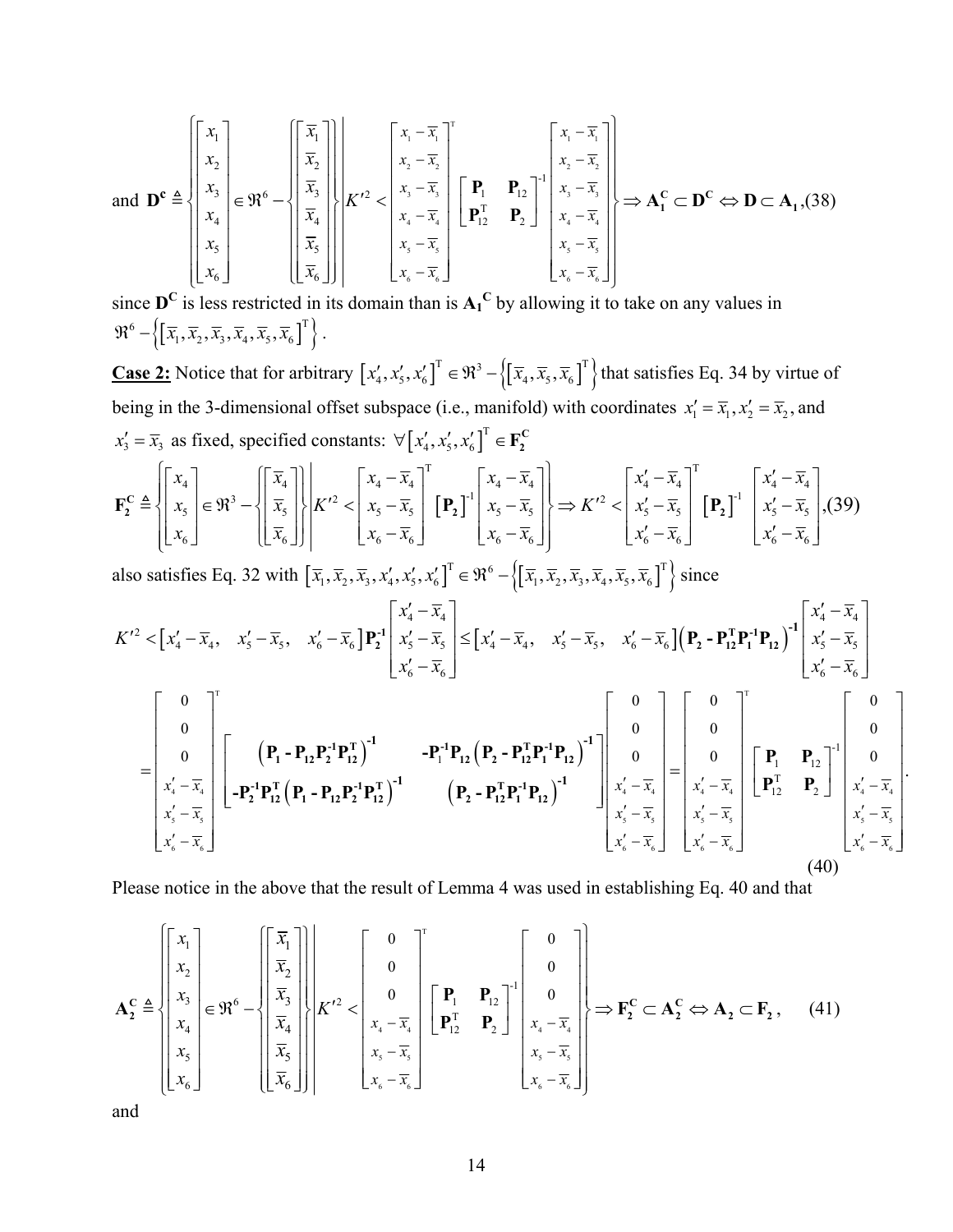$$
\mathbf{D}^{\mathbf{c}} \triangleq \begin{bmatrix} x_1 \\ x_2 \\ x_3 \\ x_4 \\ x_5 \\ x_6 \end{bmatrix} \in \mathfrak{R}^6 - \left\{ \begin{bmatrix} \overline{x}_1 \\ \overline{x}_2 \\ \overline{x}_3 \\ \overline{x}_4 \\ \overline{x}_5 \\ x_6 \end{bmatrix} \right\} \left\{ K'^2 < \begin{bmatrix} x_1 - \overline{x}_1 \\ x_2 - \overline{x}_2 \\ x_3 - \overline{x}_3 \\ x_4 - \overline{x}_4 \\ x_5 - \overline{x}_5 \\ x_6 - \overline{x}_6 \end{bmatrix}^{-1} \begin{bmatrix} x_1 - \overline{x}_1 \\ x_2 - \overline{x}_2 \\ x_3 - \overline{x}_3 \\ x_4 - \overline{x}_4 \\ x_5 - \overline{x}_5 \\ x_6 - \overline{x}_6 \end{bmatrix}^{-1} \begin{bmatrix} x_1 - \overline{x}_1 \\ x_2 - \overline{x}_2 \\ x_3 - \overline{x}_3 \\ x_4 - \overline{x}_4 \\ x_5 - \overline{x}_5 \\ x_6 - \overline{x}_6 \end{bmatrix} \right\} \Rightarrow \mathbf{A}_2^{\mathbf{C}} \subset \mathbf{D}^{\mathbf{C}} \Leftrightarrow \mathbf{D} \subset \mathbf{A}_2, \qquad (42)
$$

since  $\mathbf{D}^C$  is less restricted in its domain than is  $\mathbf{A_2}^C$  by allowing it to take on any values in  $\mathfrak{R}^6 - \left\{ \left[ \overline{x}_1, \overline{x}_2, \overline{x}_3, \overline{x}_4, \overline{x}_5, \overline{x}_6 \right]^\text{T} \right\}.$ 

Now from both Cases 1 and 2 above,  $\mathbf{F_2^C} \subset \mathbf{A_2^C} \subset \mathbf{D}^C$  and  $\mathbf{F_1^C} \subset \mathbf{A_1^C} \subset \mathbf{D}^C$  (where  $\mathbf{D}^C$  is the same identical set in Cases 1 and 2) so that

$$
\mathbf{F}_2^{\mathbf{C}} \cup \mathbf{F}_1^{\mathbf{C}} \subset \mathbf{A}_2^{\mathbf{C}} \cup \mathbf{A}_1^{\mathbf{C}} \subset (\mathbf{D}^{\mathbf{C}} \cup \mathbf{D}^{\mathbf{C}}) = \mathbf{D}^{\mathbf{C}},
$$
\n(43)

and by de Morgan's laws yields

$$
\mathbf{F}_2 \cap \mathbf{F}_1 \supset \mathbf{A}_2 \cap \mathbf{A}_1 = (\mathbf{A}_2^{\mathbf{C}} \cup \mathbf{A}_1^{\mathbf{C}})^{\mathbf{C}} \supset (\mathbf{D}^{\mathbf{C}})^{\mathbf{C}} = \mathbf{D},
$$
 (44)

and all the more

$$
\mathbf{F}_2 \supset (\mathbf{F}_2 \cap \mathbf{F}_1) \supset (\mathbf{A}_2 \cap \mathbf{A}_1) \supset \mathbf{D}, \tag{45}
$$

and

$$
\mathbf{F}_1 \supset (\mathbf{F}_2 \cap \mathbf{F}_1) \supset (\mathbf{A}_2 \cap \mathbf{A}_1) \supset \mathbf{D}.
$$
 (46)

## **Q.E.D.**

Now please consider Table 1 below.

| Dimension: | Probability of | Probability of | Probability of |  |
|------------|----------------|----------------|----------------|--|
|            | $1$ -sigma     | $3$ -sigma     | 4-sigma        |  |
|            | containment    | containment    | containment    |  |
|            | 0.68269        | 0.9973         | 0.9999         |  |
|            | 0.19876        | 0.9707         | 0.9989         |  |
|            | 0.01439        | 0.8264         | 0.9863         |  |

**Probability of being within an uncertainty ellipsoid (for a Gaussian Distribution) both centered on the mean for:**

Table 1: Multivariate Gaussian containment probabilities within K-sigma

Notice from Table 1 that the value of K-sigma to use when considering the 3 position states and the 3 velocity states together within a single joint 6-dimensional confidence region in order to have 0.99 containment in (6-D) is 4-sigma. The same containment probabilities are provided for 3-D collections with slightly greater than 3-sigma ellipsoids. Use of 4-sigma for a 3-dimensional confidence region provides 0.9989 probability of containment. (Table 1 was prepared using Chisquare statistics for 1-, 3-, and 6-degrees-of-freedom from [8, Table 26.7] and crosschecked using the computer program **chi2cdf.m** from The Math Work's *Statistics Toolbox* for MatLab, Ver. 6.5, Release 13. The row entries for  $N=1$  allows a useful cross-check with what is usually already familiar to most technologist for the Gaussian scalar case.)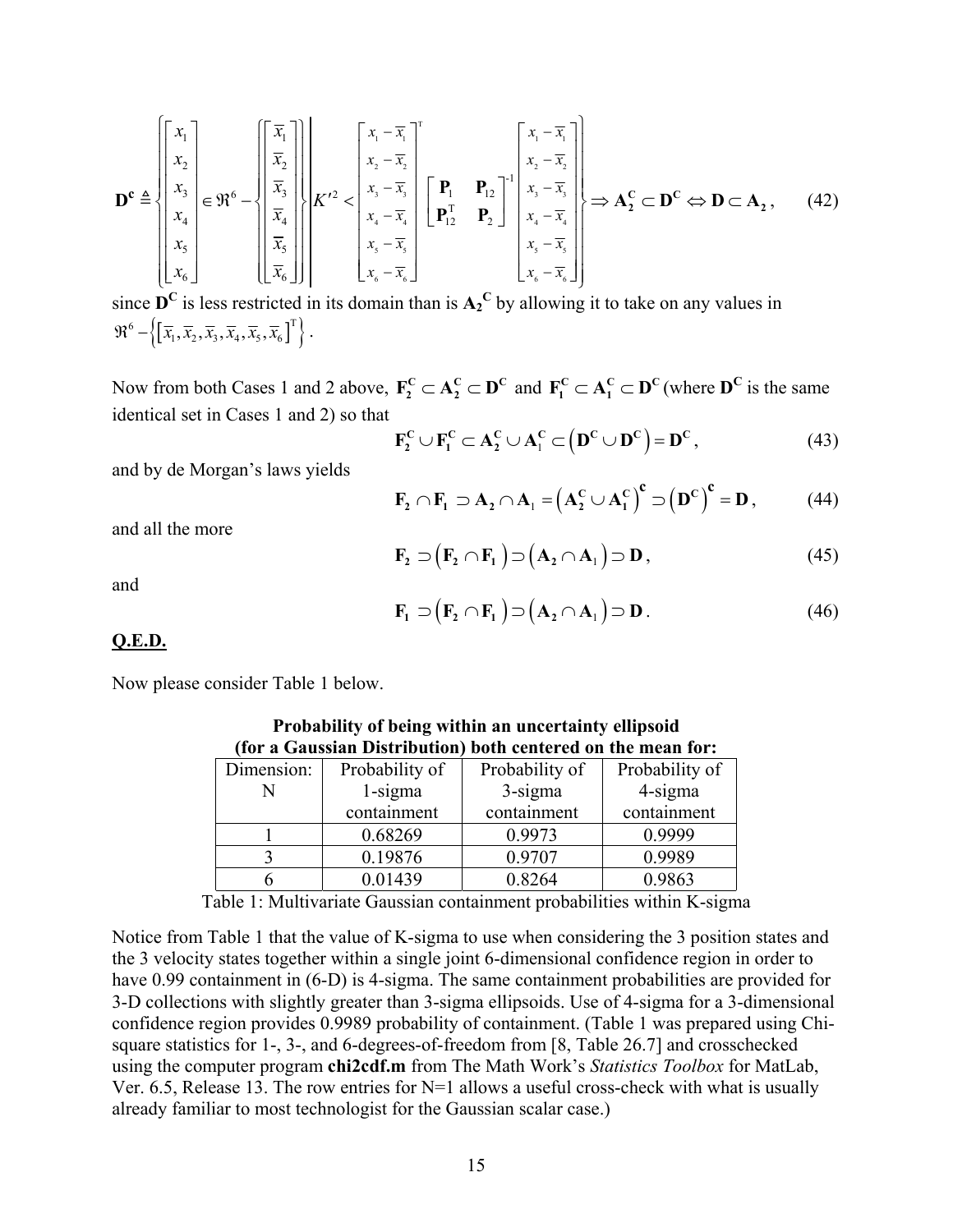For  $K'^2 = (4)^2$  or 4-sigma in Table 1, and for the following set nestings established above:  $\mathbf{F}_1 \supset (\mathbf{F}_2 \cap \mathbf{F}_1) \supset (\mathbf{A}_2 \cap \mathbf{A}_1) \supset \mathbf{D} \Rightarrow \underline{\text{Prob}(\mathbf{F}_1)} \ge \text{Prob}(\mathbf{F}_2 \cap \mathbf{F}_1) \ge \text{Prob}(\mathbf{A}_1 \cap \mathbf{A}_2) \ge \underline{\text{Prob}(\mathbf{D})} (47)$ 0.9989 0.9863

as expected; and similarly by parallelism for

$$
\mathbf{F}_2 \supset (\mathbf{F}_2 \cap \mathbf{F}_1) \supset (\mathbf{A}_2 \cap \mathbf{A}_1) \supset \mathbf{D} \Rightarrow \underbrace{\text{Prob}(\mathbf{F}_2)}_{0.9989} \ge \text{Prob}(\mathbf{F}_2 \cap \mathbf{F}_1) \ge \text{Prob}(\mathbf{A}_1 \cap \mathbf{A}_2) \ge \underbrace{\text{Prob}(\mathbf{D})}_{0.9863}(48)
$$

Notice that the probability that both 3-dimensional confidence regions are satisfied simultaneously is upper and lower bounded as a bracketed quantity (both from above and below) in Eqs. 47 and 48 and that this probability is less than any one of the 3-dimensional confidence regions being satisfied when considered all by itself.



**Figure 6:** *Utility of decision provided by one 2-D Ellipsoid Inclusion Test versus conclusion of decisions provided by Two independent scalar inclusion tests administered component-bycomponent* 

While the gist of the above discussion has been to show that both 3-dimesional confidence regions are nested subsets of what would otherwise be handled in a full consideration of the 6 dimensional confidence region, and moreover, each 3-dimensional confidence region just views an offset subspace of the full confidence region, the main idea that we are warning about here is that this myopic view of concentrating only on the two larger confidence regions misses valuable information there (that is, in effect, ignored). While it is impossible to drawn pictures of the 6 dimensional space and pictures of the 3 dimensional subspaces and represent that in a 2-dimensional flat picture here, it is still rather easy to conceptualize it using the analogy of Figs. 5 and 6, moreover, it doesn't elude the rigorous but tedious simple proof offered here.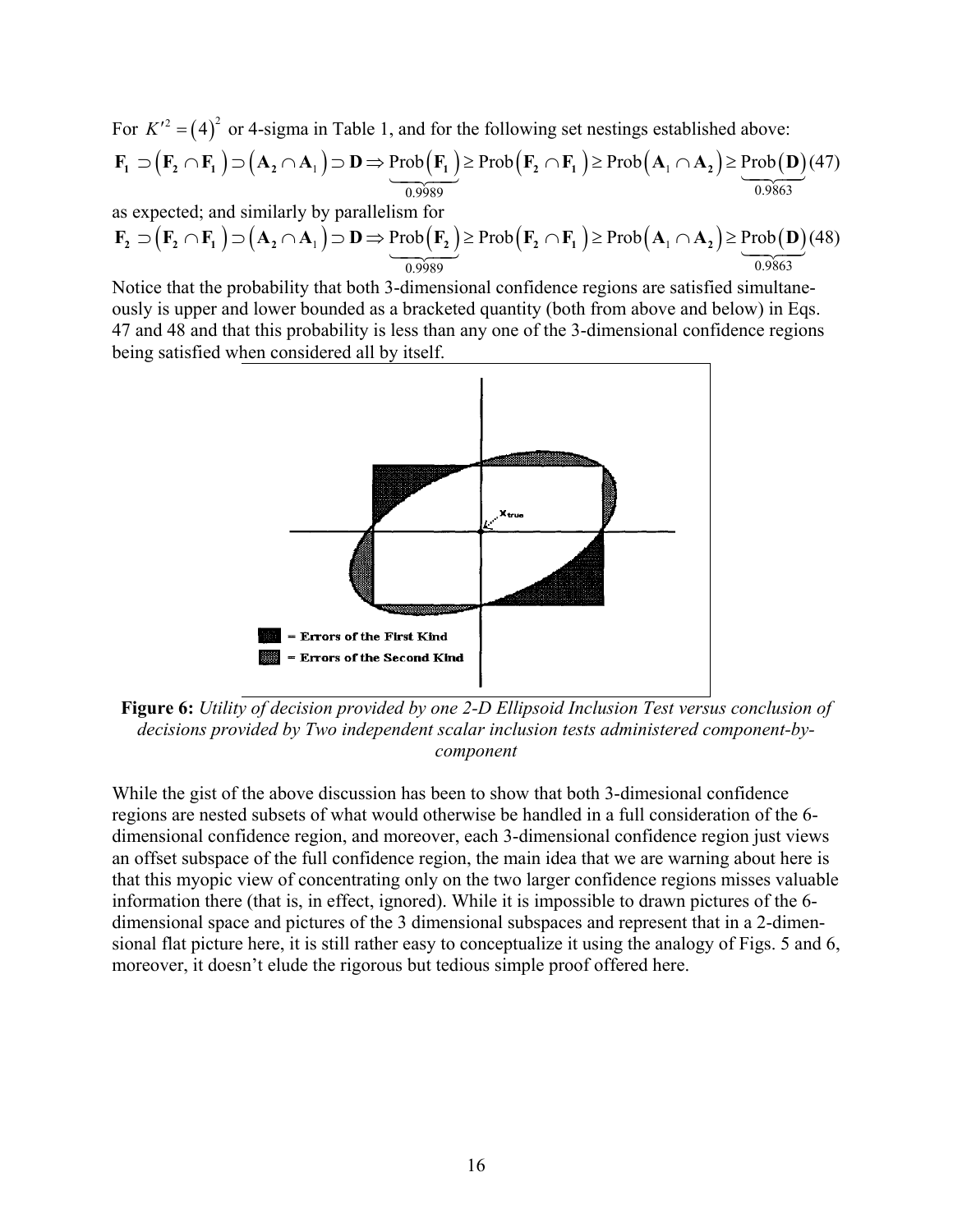

**Figure 7:** *Point P is contained in both lower dimensional 2-D projections yet is not actually contained in higher dimensional 3-D ellipsoid*

The actual underlying situation depicted in Fig. 6 is an ellipse in 2-space and conclusions drawn on two simplified tests performed in the 2 constituent scalar subspaces incur increased errors of the first and second kind of "incorrectly thinking there is membership when there isn't" and "incorrectly thinking there is no membership when there is". Fig. 7 depicts the wrong conclusion about containment being arrived at for point P (outside the 3-D ellipsoid) although both 2-D elliptical projections appear to contain it. This figure uses perspective in an attempt to adequately portray an ellipsoid in 3-space and its elliptical projections in a plane not yielding satisfactory decisions for the same reason of not seeing the whole story even when the 3-space ellipsoid is projected onto two separate planes (for a total of 4-dimensions) that are still not availed of the true full 3-dimensional view. A similar example can be concocted with 3 misleading 2-D projections, all orthogonal. (Recall in the standard engineering drawing class that three orthogonal planar perspectives were usually needed to remove the ambiguity in most 3-D objects [for a total of 6-D] and that still there are famous objects for which hidden lines still caused ambiguity to arise almost as if it were from an M. C. Escher painting).

## **7. A More Robust Test Statistic Recommended for use to Avoid Ill-Conditioning**

The appropriate generalization of the statistic introduced in Sec. 4 as Eq. 13, applicable to the results of an ensemble average, representing NMD tracking algorithm estimator performance is:

$$
s(t_i) = \frac{1}{N} \sum_{j=1}^{N} \left\{ \left[ \hat{\mathbf{x}}_j(t_i) - \mathbf{x}_{true}(t_i) \right]^{T} \left[ P_j(t_i) \right]^{-1} \left[ \hat{\mathbf{x}}_j(t_i) - \mathbf{x}_{true}(t_i) \right] \right\},\tag{49}
$$

where all the entries in the ensemble average are scalars and all the realizations of the covariance matrix obtained from the target tracking algorithm should be invertible. The subscript j in the above represents the different sample realizations or trials (and not the vector components). Each covariance instantiation,  $P_j(t_i)$  obtained from the particular tracking algorithm under scrutiny should be positive definite (and not merely non-negative definite) because: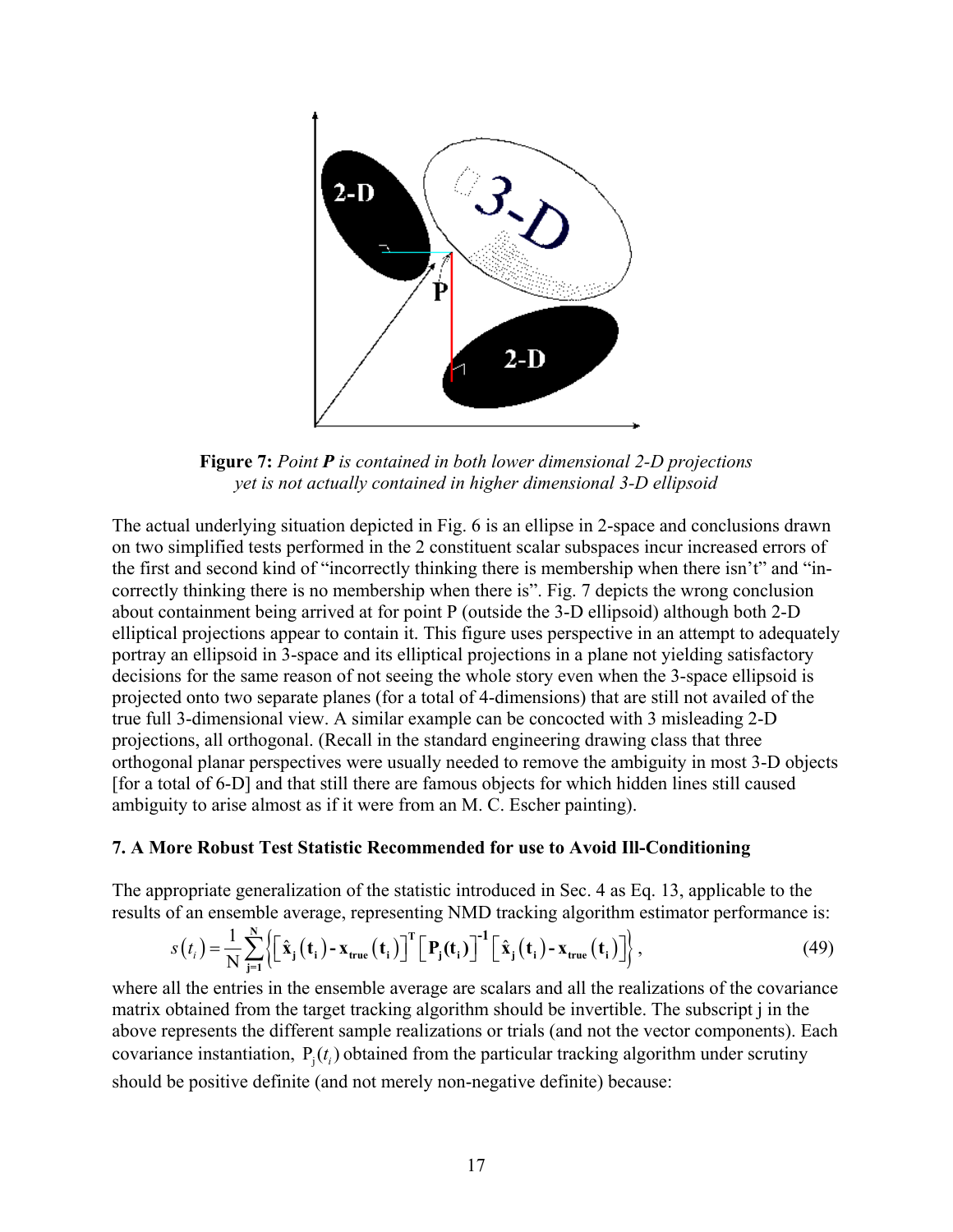- 1. it is the covariance for the entire state estimate, whose underlying filter model has independent constituents as a valid state variable model (only linearly dependent random vectors have an accompanying covariance that is not of full rank);
- 2. as the covariance outputted from the tracking algorithm that is ostensibly a stable tracker, as a necessary condition for estimator stability, the associated Lyapunov function used to argue stability for the tracker is of the standard form:

$$
V(\hat{\mathbf{x}}) = \hat{\mathbf{x}}^{\mathrm{T}}(\mathbf{t}_{i}) \left[ \mathbf{P}_{j}(\mathbf{t}_{i}) \right]^{-1} \hat{\mathbf{x}}(\mathbf{t}_{i})
$$
\n(50)

and, as such, should possess an invertible covariance matrix. The above is necessary and sufficient for Kalman filter stability when there is an underlying linear system as detailed in [9, Sec. 4.2 and App. A], [10, App. C]

Another possible variation of the above that comes to mind (a variant of Eq. 14 that is even less appropriate to use for NMD) is of the form:

$$
\overline{s}(t_i) \triangleq \left(\overline{\hat{\mathbf{x}}}(t_i) - \mathbf{x}_{true}(t_i)\right)^T \left[\frac{1}{N} \sum_{j=1}^N \mathbf{P}_j(t_i)\right]^{-1} \left(\overline{\hat{\mathbf{x}}}(t_i) - \mathbf{x}_{true}(t_i)\right),\tag{51}
$$

where  $P(t_i)$  is obtained from the Target tracking algorithm and not from sampled statistics and, as such, each should be positive definite and invertible (so the sum should be invertible as well and scaling by 1/N does not alter the outcome of being invertible). However, this version in Eq. 51 isn't theoretically justified and shouldn't be used even though an appealing aspect is that the averaging sum of the Monte-Carlo estimates (Eq. 16) would likely go to Gaussian in distribution (by an invocation of the Central Limit Theorem) for a large enough N even if the underlying estimates from approximate nonlinear filtering algorithm were not Gaussian.

Whether the test point  $\overline{\hat{x}}$  is within the bounding ellipsoid of *K*-sigma's at each calculation time point  $t_i$  depends (as an if and only if statement) on whether the calculated statistic **s** is less than or equal to *K*. If **s** exceeds *K*, then the test point is outside the *K*-sigma ellipsoid centered on *x true*. One can plot the instantaneous **s** vs. time (see Fig. 8 below) and just look at the possible crossing trend relative to horizontal lines at ordinate 1, ordinate  $2^2$ , or ordinate  $3^2$ , representing, respectively, 1-, 2- or 3-sigma's away from the goal of *xtrue* (where the ellipsoid is centered).

| <b>Multiplier of uncertainty ellipsoid (for a Gaussian Distribution)</b> |
|--------------------------------------------------------------------------|
| both centered on the mean for:                                           |

| Dimension | Probability of               | Probability of                | Probability of               |
|-----------|------------------------------|-------------------------------|------------------------------|
|           | Containment                  | Containment                   | Containment                  |
|           | $= 0.75$                     | $= 0.98$                      | $= 0.99$                     |
|           | $K^2 = (1.150217)^2 = 1.323$ | $K^2 = (2.326156)^2 = 5.4119$ | $K^2 = (2.575849)^2 = 6.635$ |
|           | $K^2 = (2.02682)^2 = 4.1083$ | $K^2 = (3.136463)^2 = 9.8374$ | $= (3.368234)^{2} = 11.345$  |
|           | $K^2 = (2.80018)^2 = 7.8408$ | $= (3.877267)^2 = 15.0332$    | $=(4.100244)^{2}=16.812$     |

Table 2: K-sigma's for specific Multivariate Gaussian containment probabilities

(Table 2 was prepared using Chi-square statistics from [11, Table 2] and cross-checked using the computer program **chi2inv.m** from The Math Work's *Statistics Toolbox* for MatLab, Ver. 6.5, Release 13. An alternate title for Table 2 would be "Score Values for Chi-Squared.")

From statistical considerations (assuming the errors are Gaussian, as can be explicitly tested for beforehand as discussed below), it follows from the supporting theory that: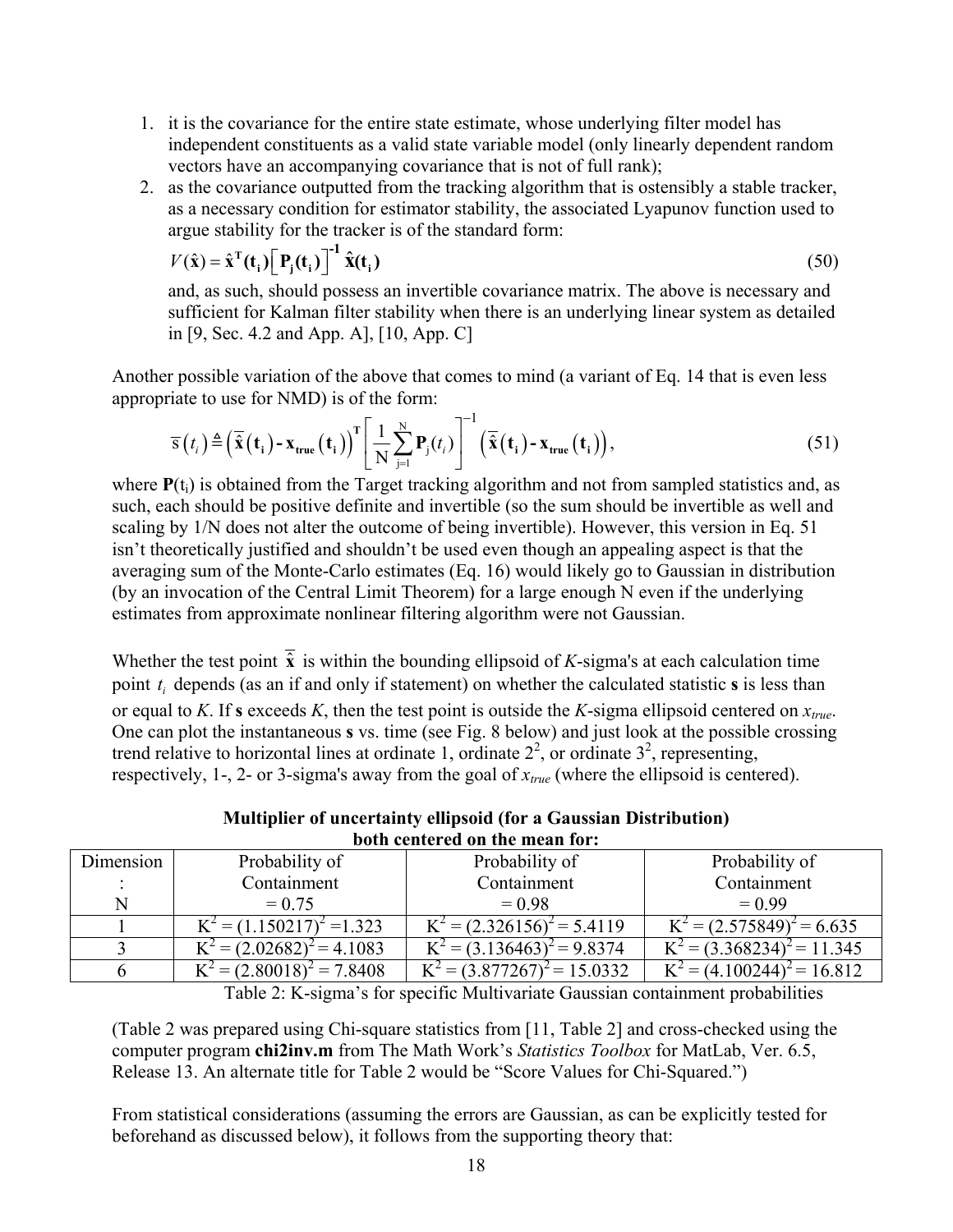$$
\frac{1}{N} \sum_{j=1}^{N} r_j^2(t_i) \sim \chi^2
$$
 with 6+N-1 degrees-of-freedom. (52)

Although the tracking filter approximation to ideal non-linear filtering looks to be linear if it is a variant of Extended Kalman Filtering (EKF), in reality it is nonlinear since internal parameters are linearized about the EKF's previous estimate of the state. So this is yet another nonlinear operation on a Gaussian-like process (that yields a non-Gaussian output in general). However, it may be argued that the operations of an EKF are "almost" linear and so can be approximated as yielding a Gaussian process output but with a bias (which is unknown but can be estimated from realistic Monte-Carlo simulations at each time point  $t_i$ , of interest). Later, this non-stationary aspect or time varying trend can be handled entirely within this framework by comparison to non-central Chi-square statistics. (There are two different tests of Normality within The Math Work's Statistics Toolbox [**jbtest.m**, the Bera-Jarque parametric hypothesis test of composite normality, **lillietest.m**, single sample Lilliefors' hypothesis test of composite normality] and programs there as well to handle non-central Chi-Square [**ncx2cdf.m** and **ncx2inv.m**] and both assume that the population's true mean and variance are unknown and thus utilize Eqs. 16 and 17 in deducing whether to accept or reject the null hypothesis  $H_0$  with significance level  $\alpha$  that the sample is Gaussian [35].)

If sufficient Monte-Carlo evaluation trials substantiate (from applying the averaging of Eq. 16) that:

$$
E[\hat{\mathbf{x}}(t_i)] \neq \mathbf{x}_{true}(t_i), \tag{53}
$$

by revealing that **the particular estimation algorithm under test** has a pronounced bias at the designated time point t<sub>i</sub> after the start of track for a specific target trajectory and designated **radar sensor location**, then this nonzero mean can be used with non-central Chi-square statistics replacing the indicated Chi-square statistics/table usage to be used throughout all of the above Eqs. 8 to12, 49, and 52. The appropriate scalar non-centrality parameter to be used in the look-up tables is:

$$
\delta^2(t_i) = \mathbf{b}^{\mathrm{T}}(t_i)\mathbf{b}(t_i),\tag{54}
$$

where the algorithm's bias at the specific time point for the designated algorithm, target trajectory, and radar sensor location is:

$$
\mathbf{b}(t_i) \triangleq E[\hat{\mathbf{x}}(t_i)] - \mathbf{x}_{true}(t_i) \approx \frac{1}{N} \sum_{j=1}^{N} [\hat{\mathbf{x}}_j(t_i) - \mathbf{x}_{true}(t_i)].
$$
\n(55)

Please see discussion just before Eq. 53 above on recommended computer programs to perform calculations for non-central chi-square statistics.



**Figure 8:** *Comparisons of test statistic s to constant levels reveals when estimates are acceptably close to goal of*  $x_{true}$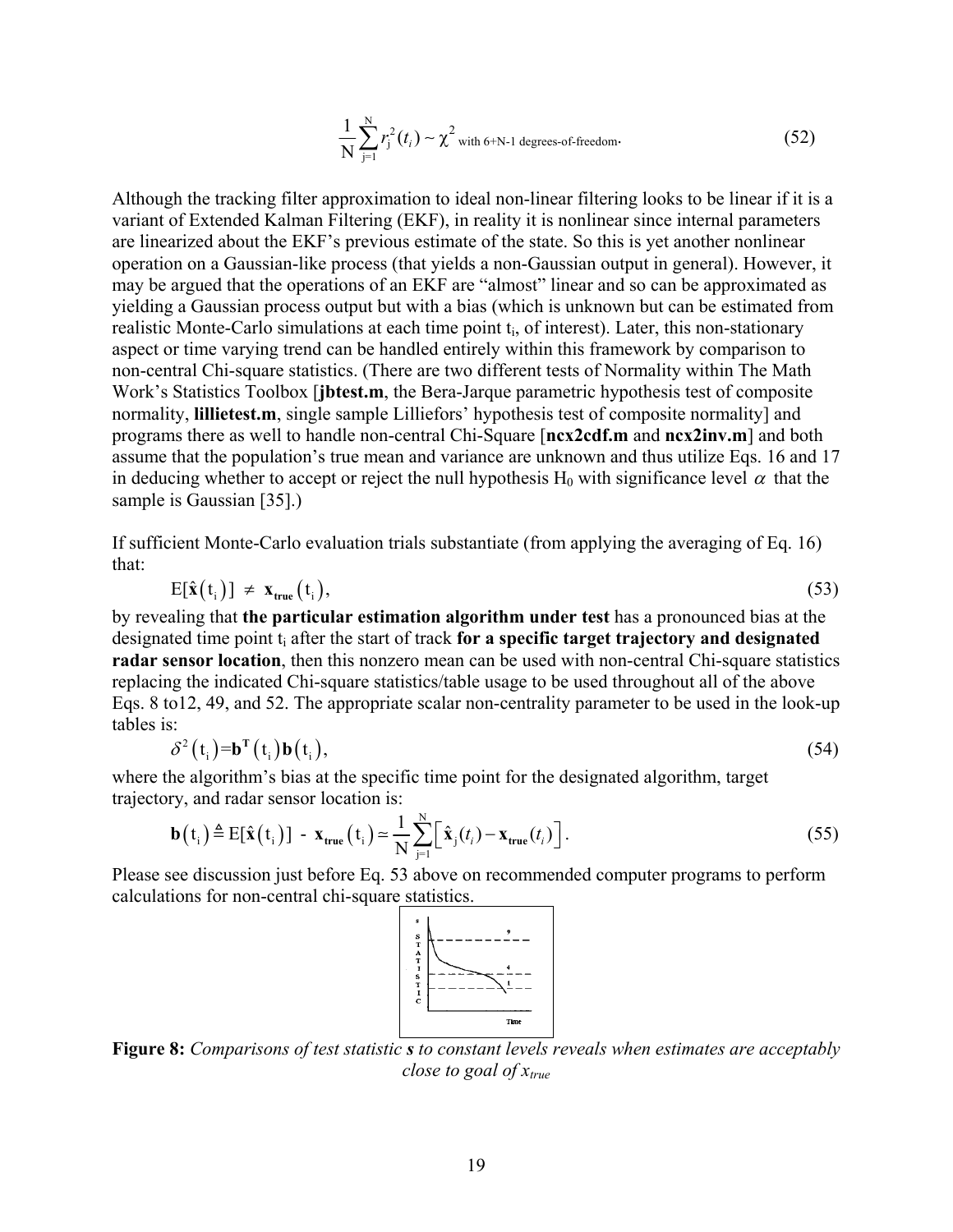Notice from Eq. 49 that when the sample test statistic is below a designated threshold, as  $s(t_i) \leq K^2$ , this situation corresponds to:

$$
\frac{1}{N} \sum_{j=1}^{N} \Big[ \hat{\mathbf{x}}_{j}(t_{i}) - \mathbf{x}_{true}(t_{i}) \Big]^{T} \Big[ \mathbf{P}_{j}(t_{i}) \Big]^{-1} \Big[ \hat{\mathbf{x}}_{j}(t_{i}) - \mathbf{x}_{true}(t_{i}) \Big] \leq K^{2} \text{ or, equivalently,}
$$
\n
$$
\sum_{j=1}^{N} \Big[ \hat{\mathbf{x}}_{j}(t_{i}) - \mathbf{x}_{true}(t_{i}) \Big]^{T} \Big[ \mathbf{P}_{j}(t_{i}) \Big]^{-1} \Big[ \hat{\mathbf{x}}_{j}(t_{i}) - \mathbf{x}_{true}(t_{i}) \Big] \leq N \cdot K^{2}, \qquad (56)
$$

which, for each index j within the range  $1 \le j \le N$ , the following expression

$$
\left[\hat{\mathbf{x}}_j(t_i) - \mathbf{x}_{true}(t_i)\right]^T \left[\mathbf{P}_j(t_i)\right]^{-1} \left[\hat{\mathbf{x}}_j(t_i) - \mathbf{x}_{true}(t_i)\right] \le K^2
$$
\n(57)

corresponds to each realization in the sum being within its corresponding  $K^2$ -bounding ellipsoidal confidence region and by summing both sides yields:

$$
\sum_{j=1}^{N} \left[ \hat{\mathbf{x}}_{j}(t_{i}) - \mathbf{x}_{true}(t_{i}) \right]^{T} \left[ \mathbf{P}_{j}(t_{i}) \right]^{-1} \left[ \hat{\mathbf{x}}_{j}(t_{i}) - \mathbf{x}_{true}(t_{i}) \right] \leq \sum_{j=1}^{N} K^{2} \leq N \cdot K^{2}, \qquad (58)
$$

which, when rearranged, is just Eq. 56 above. For perspective, recall that the following (with an equals sign) represents the bounding surface of the n-dimensional ellipsoidal confidence region centered about  $x_{true}$ :

$$
\left[\hat{\mathbf{x}}(t_i) - \mathbf{x}_{true}(t_i)\right]^{\mathrm{T}} \left[\mathbf{P}(t_i)\right]^{-1} \left[\hat{\mathbf{x}}(t_i) - \mathbf{x}_{true}(t_i)\right] = K^2,
$$
\n(59)

while for values of  $\hat{\mathbf{x}}$  such that the quadratic form on the left hand side of the above being **less**  $\mathbf{f}$ **then**  $\mathbf{K}^2$  corresponds to the **inside or being contained within the interior** of the ellipsedel **than** K corresponds to the **inside or being contained within the interior** of the ellipsoidal confidence region; while for values of  $\hat{x}$  such that the quadratic form on the left hand side of the above being **greater than** K 2 corresponds to **being external or outside of** the ellipsoidal confidence region. Some simple transparent low dimensional examples are provided in Appendix A as a refresher to illustrate correctly choosing  $K^2$ , manipulating it, and properly interpreting the confidence regions that it represents when there is a Gaussian probability measure associated with it.

## **8. A Recommendation to use Proximity to Cramer-Rao Lower Bounds as a Gauge of online Covariance Fidelity**

**8.1 Review of analytical basis and procedure for evaluating CRLBs for NMD Target Tracking** Under the standard assumption that the *estimator is unbiased*<sup>[2](#page-19-0)</sup>, then the familiar form of Cramer-Rao inequality encountered or invoked most frequently is:

$$
E\left[\left(x-\hat{x}\right)\left(x-\hat{x}\right)^{T}|x\right] \geq \left[-E\left\{\left(\frac{\partial}{\partial x}\right)^{T}\left(\frac{\partial}{\partial x}\right)\ln\left\{p\left(z|x\right)\right\}\right\}\right]^{-1} = \left[1+\frac{\partial B}{\partial x}\right]^{T}\left[\text{Fisher Information Matrix}\right]^{-1}\left[1+\frac{\partial B}{\partial x}\right]
$$
\n(60)

where the inequality here for these matrices is interpreted in the matrix positive semi-definite sense (i.e.,  $A > B \Rightarrow A-B > 0$ ). Please see references cited in [15] for details. It is this

form<sup>3</sup> (under the widely invoked assumption that the estimator bias is non-existent or negligible) that has a RHS that is independent of the particular estimator being used and that may be

 $\overline{a}$ 

<span id="page-19-1"></span><span id="page-19-0"></span><sup>&</sup>lt;sup>2</sup> The bias referred to here is inherent to a particular estimator and is generally **not** directly related to any underlying fundamental biases arising for reasons other than the structure of the estimator being employed within a particular application.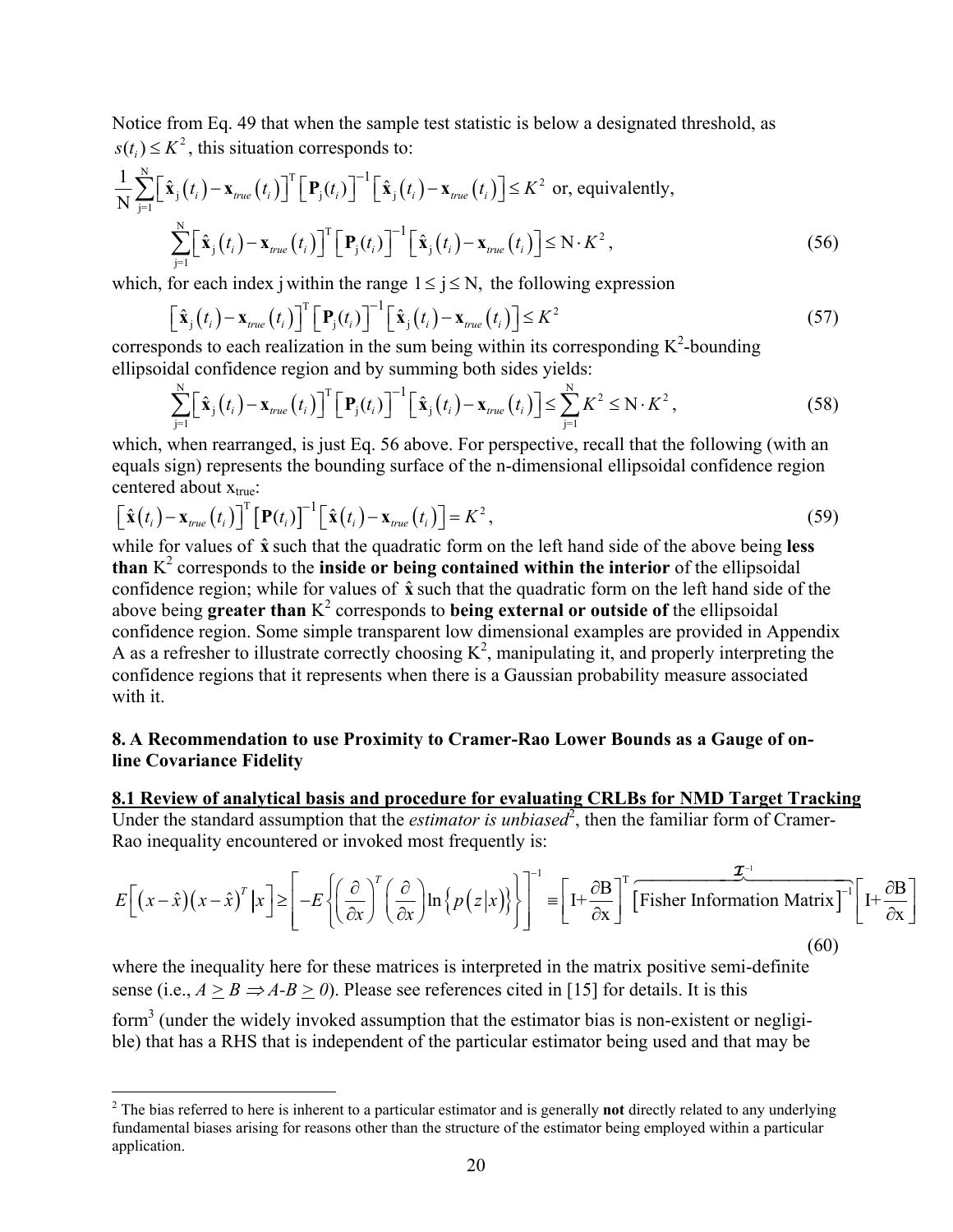compared to a wide variety of distinctly different estimators as a single relative gauge throughout. The CRLB methodology is used here to gauge the quality of filter performance in the tracking task.

The above Cramer-Rao inequality arises in seeking to estimate an unknown parameter *x* using **any** estimator  $\hat{x}$  and the measurement  $z(t)$ , referenced above and available from the sensor as a time record, must be a non-trivial function of the unknown parameter *x* as

$$
z(t) = h(x, t, v(t))
$$
\n<sup>(61)</sup>

In the above,  $p(x|z)$  is the conditional probability density function (pdf) of x given all the measurements *z*, and *v(t)* is the measurement noise. In exoatmospheric target tracking, *x* is deterministic and satisfies a known nonlinear ordinary differential equation and *v* is additive Gaussian white noise of known covariance intensity, hence *p(z|x)* is known.

Although other bounds exist like that of Barankin, the CRLB was selected for use as the familiar bound most appropriate for NMD application because it matches the situation and is tractable. A high-level overview of the CRLB methodology and its benefits and limitations may be found in [15] while it is specialized specifically for NMD exoatmospheric tracking in [16]-[18].

The CRLB being achieved means that the error of estimation term on the LHS of Eq. 60 touches the CRLB term on the RHS by satisfying the indicated inequality as an exact equality. For NMD/GMD target tracking, the lower bound should not generally be achievable (hence this CRLB is NOT expected to **exactly** match the average sampled tracking error variance compiled from *N* Monte-Carlo trials).

This CRLB was derived by adapting a time-varying radar SNR to realistically correspond to fluctuating PRF and other underlying signal processing as an enhancement of the fundamental methodology that evolved as tailored to this NMD radar application using the conventions laid out in [16]-[18]. The procedure of  $[16]-[19]$  already considered  $Pd < 1$  since it included explicit consideration of the detection threshold settings and, moreover, used measurement reception times that corresponded to the time-tags for when measurements were actually received (so these CRLBs are a posteriori bounds).While [33] initially tries to tackle a more general case of a priori bounds, it found that approach to be intractable and so [33] then merely resorts to using the structure of CRLBs for handling process noise that is not zero (as occurs in indoatmospheric reentry tracking and not in exoatmospheric tracking, where  $Q=0$ ). This is the big distinction between the CRLB approach of [33] and that of [16]-[19].

## **8.2 Insights into When and Why CRLBs sometimes Appear to have Weird Behavior**

There is frequently a small initial time segment in the beginning of an estimation error plot when an estimator's covariance lies below the CRLB (as it should, considering the approximations that are usually invoked up to that point, as will be explained) before switching to the usual situation of the CRLB lying below. Sometimes the initial values are so large and far off that, by the automatically adjusted vertical scale inherent in many plot packages, this initial switch appears to be such a proportionately small segment of the figure that it doesn't raise suspicion or concern enough to be explained to an audience of readers. The same type of thing occurred for each of

<u>.</u>

<sup>&</sup>lt;sup>3</sup> The summarizing notation  $\boldsymbol{I}$  appearing on the Right Hand Side (RHS) in Eq. 60 is known as the *Information matrix* prior to matrix inversion, after which the entire expression (after  $\partial B/\partial x \to 0$ ) is the so-called or sodesignated Cramer-Rao Lower Bound (CRLB), which can be numerically evaluated.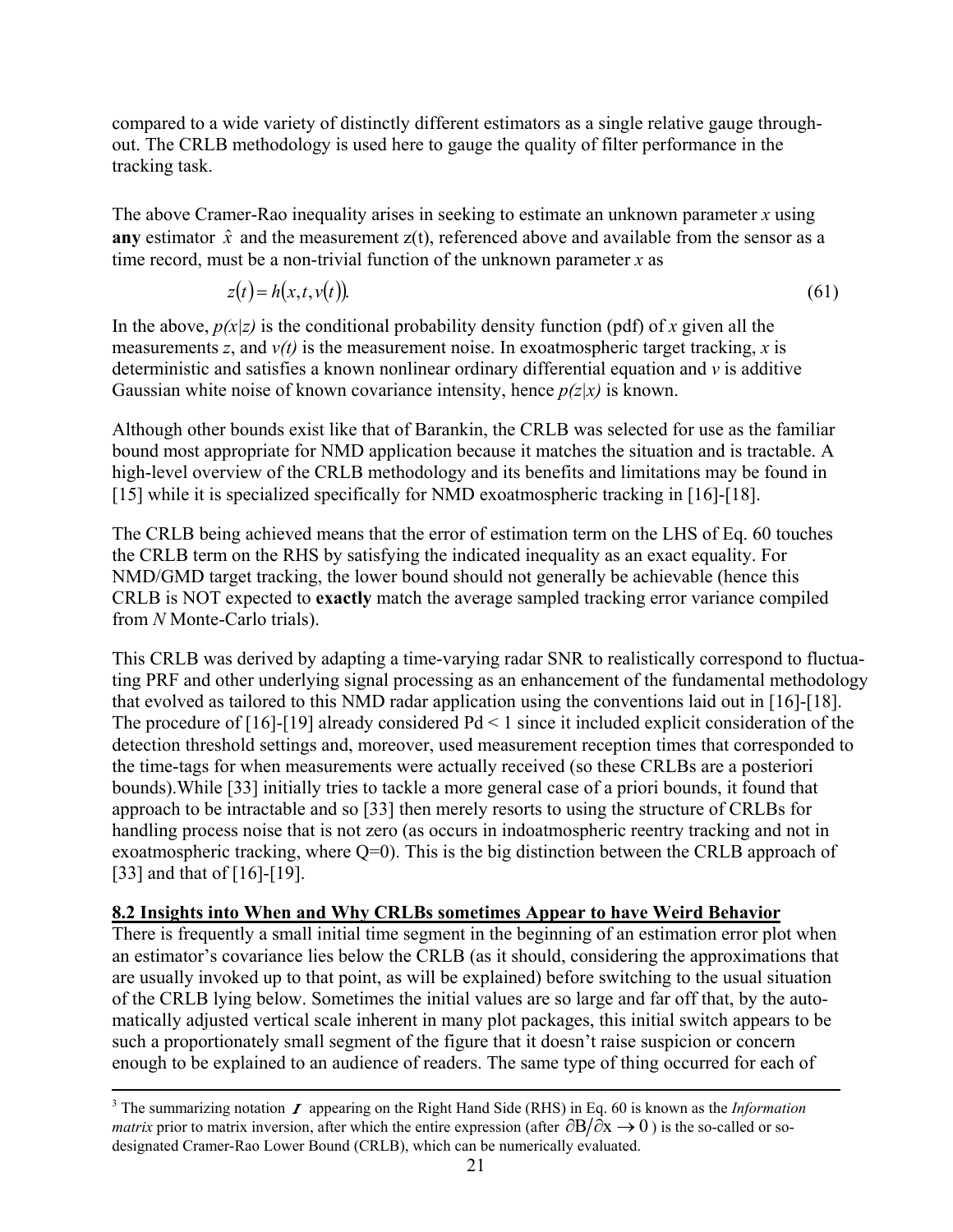Farina's four estimators in [34]. To the present author, this situation is a mark of "honesty in the preparation of the results" (but impedes a presentation somewhat when the speaker has to stop and explain why an apparent bewildering situation occurs of the direction of the expected inequality flipping and CRLB being above the sampled  $\sigma$ ). An explanation was not given in [34] nor has it been given anywhere else to this author's knowledge so we will do so here now.

The explanation is because of that numerator factor  $(I + \partial B/\partial x)^2$  in Eq. 60 that is needed for CRLB to be below ALL the time, where B is the *bias* in the estimator. Since we don't usually have B explicitly available and even when we do, its sensitivity to the parameter (in this case the state vector) being estimated needs to be evaluated as the indicated derivative (which is usually not conveniently tractable) so it is usually ignored entirely since it can't be evaluated anyway and we focus instead on the denominator term (which is the inverse of the Fisher Information matrix), which we can evaluate numerically. The numerator term can be a magnifier or a minimizer, depending on whether it is greater that 1 or less than 1 and it changes with time. Since estimators frequently proceed to have a steadystate bias (where  $\partial B/\partial x$  becomes zero), the exact CRLB expression (numerator and denominator) right hand side CRLB  $\approx \mathcal{I}^{-1}$ , where it is reminded that  $\mathcal I$  here is the *Fisher Information Matrix*. eventually converges to the approximate CRLB expression (involving denominator alone). Since we frequently only have explicit access to the denominator alone, we usually use just that and wait past the initial transient until it is appropriate to compare against because only then do we have that the

## **8.3 Analytical Derivation of the CRLB for Target Tracking situations devoid of Process Noise (e.g., as occur in ballistic trajectories that are exclusively exoatmospheric)**

The CRLB that is treated here goes beyond just using the historically familiar per pulse CRLB angle measurement error<sup>4</sup>:  $\sigma_{\theta} = \frac{\theta_3}{\sqrt{2\pi}}$  $\theta$ <sup>-</sup> 1.6  $\sqrt{2 \cdot SNR(t)}$  $\sigma_{\theta} = \frac{\theta_3}{1.6\sqrt{2 \cdot SNR(t)}}$  (in [16]-[19]) since our CRLB goes further to

additionally utilize **(1)** information provided by the target dynamics model over time in an inverse square gravity field, **(2)** the initial (starting) covariance *P(0)* of the tracking filter as handed-over<sup>5</sup>[,](#page-21-1) and (3) the structure of the radar as a measurement sensor/device having additive Gaussian measurement noise with parameters including **(3a)** explicit use of the radar range uncertainty due to resolution size of the range gates and **(3b)** the monopulse SNR time-record with its adaptive step size (as a consequence of a realistically varying PRF) as it affects the corresponding angle uncertainty. [However, one CRLB version used the SNR records simulated by TD/SAT and each sample function realization interpolated to common times throughout (and interpolated) and then averaged (by Dan Pulido, previously at General Dynamics using MatLab) to obtain SNR values at designated periodic times, thus providing smooth CRLBs as an envelope for comparison to estimator performance.]

For UEWR application, which has additive Gaussian white measurement noise *v(t)*, Eq. 61 has this further more benign and accommodating structure to be exploited:

 $z(t) = h(x,t) + v(t)$ , (62)

and since the equation for the system evolution is essentially deterministic (with  $Q_c=0$ ), then the pdf's of interest here (to be used in numerically evaluating the CR lower bound of Eq. 60) are of the form:

 $\overline{a}$ 

<span id="page-21-0"></span><sup>&</sup>lt;sup>4</sup> Within this notation,  $\Theta_3 = 3$  dB receive sum-pattern beamwidth.

<span id="page-21-1"></span><sup>&</sup>lt;sup>5</sup> We used a standard hand-over covariance of  $(100 \text{ km})^2$  for all three components of the position block and  $(100 \text{ km})^2$  $m/sec)^2$  for all three components of the velocity block. Physically, this should come from SBIRS for NMD.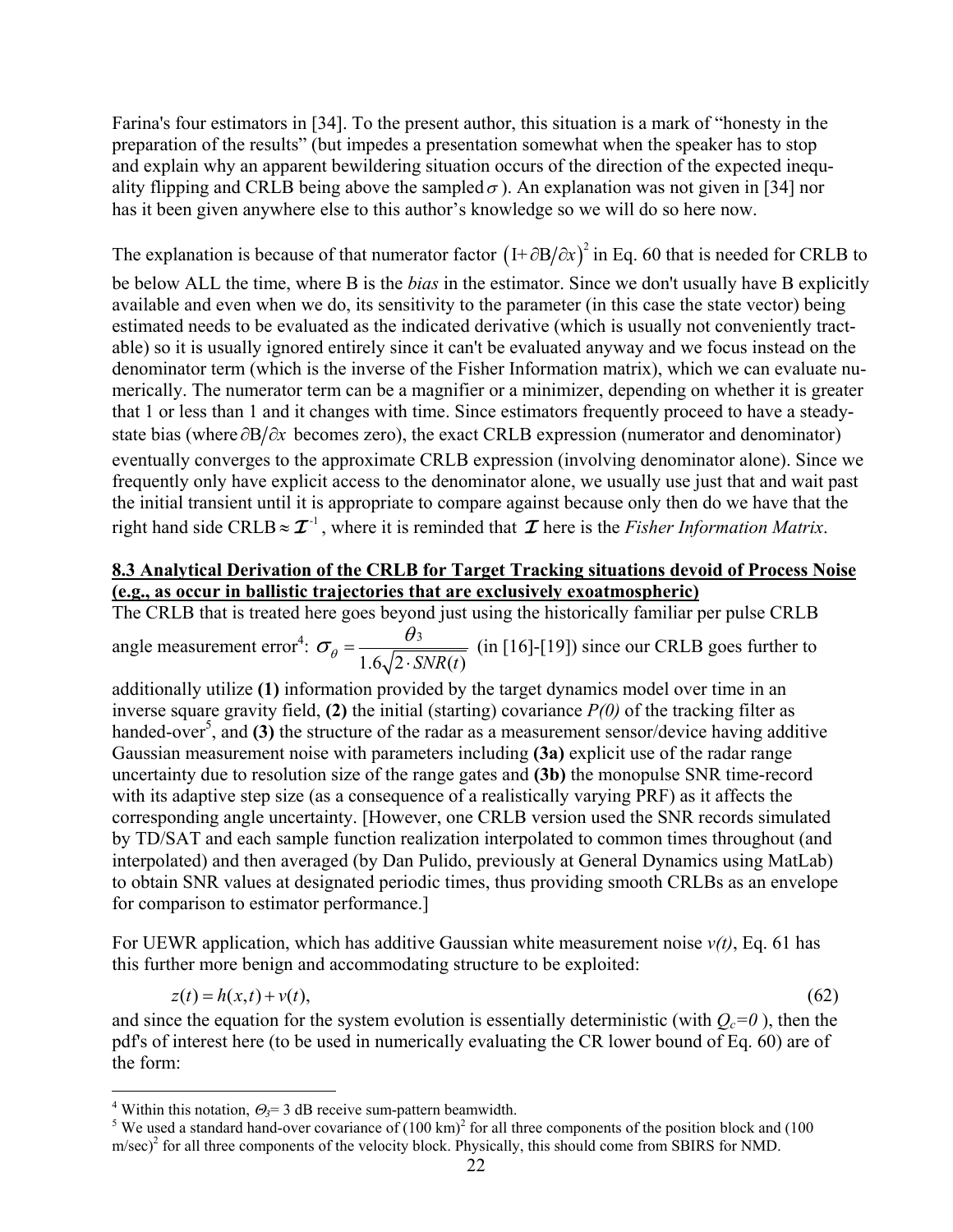$$
p(z|x) = \frac{1}{(2\pi)^{n/2} |R|^{1/2}} \cdot e^{-\frac{1}{2}(z - h(x))^T R^{-1}(z - h(x))}
$$
(63)

Now taking natural logarithms on both sides of the above pdf yields:

$$
\ln\left\{p(z|x)\right\} = -\frac{1}{2}\left(z - h(x)\right)^{T} R^{-1}\left(z - h(x)\right) - \ln\left(2\pi\right)^{n/2} |R|^{\frac{1}{2}} \tag{64}
$$

which upon taking the gradient is:

 $\overline{a}$ 

$$
\left(\frac{\partial}{\partial x}\right)^{\mathrm{T}}\ln\left\{p\left(z|x\right)\right\}=\frac{\partial^{\mathrm{T}}h\left(x\right)}{\partial x}R^{-1}\left(z-h\left(x\right)\right). \tag{65}
$$

When the above expression is post-multiplied by its transpose and expectation taken throughout, the result is:

$$
E\left[\left(\frac{\partial}{\partial x}\right)^{T} \ln\left\{p(z|x)\right\} \frac{\partial}{\partial x} \ln\left\{p(z|x)\right\}\right] = \frac{\partial^{T} h(x)}{\partial x} R^{-1} E\left[\left(z - h(x)\right)\left(z - h(x)\right)^{T}\right] R^{-1} \frac{\partial h(x)}{\partial x}
$$
\n
$$
= \frac{\partial^{T} h(x)}{\partial x} R^{-1} \frac{\partial h(x)}{\partial x}
$$
\n(66)

Finally, over corresponding discrete-time steps (not necessarily uniform), the total pdf of independent (white) measurements is the product of each individual pdf of the form of Eq. 63 as  $p(z_1|x(0))p(z_2|x(0))p(z_3|x(0))$  ...  $p(z_k|x(0))$ , where each pdf for each constituent measurement here focuses on or is conditioned on the initial condition for the deterministic system equation. Once the initial condition  $x(0)$  is known with confidence, then the time evolution of the deterministic system is completely determined (as a consequence of initial condition *observability*). The corresponding information matrix for each of these measurement time points is of the form of Eq. 66 so the aggregate is of the form<sup>6</sup>:

$$
\boldsymbol{\mathcal{I}}(k,0) = \sum_{j=1}^{k} \boldsymbol{\Phi}^{-T}(k,j) \frac{\partial^{T} h(x)}{\partial x} \Big|_{j} R^{-1}(j,j) \frac{\partial h(x)}{\partial x} \Big|_{j} \boldsymbol{\Phi}^{-1}(k,j), \tag{67}
$$

for  $k \geq j$ , where the transition matrix  $\Phi^{-1}(k, j) = [\Phi(k, j)]^{-1} = \Phi(j, k)$  and, likewise,

corresponds to an evaluation of the system matrix linearized about the true state. Now, when there is a finite initial covariance being utilized by the estimator as tracking commences, then there is an additional term that should appear in the above Information matrix to properly reflect this situation, as depicted as the first term on the RHS here:

$$
\boldsymbol{\mathcal{I}}(k,0) = \boldsymbol{\Phi}^{-1}(k,0)P^{-1}(0)\boldsymbol{\Phi}^{-1}(k,0) + \sum_{j=1}^{k} \boldsymbol{\Phi}^{-1}(k,j) \frac{\partial h(x)}{\partial x} \Big|_{j} R^{-1}(j,j) \frac{\partial h(x)}{\partial x} \Big|_{j} \boldsymbol{\Phi}^{-1}(k,0) \quad (68)
$$

In either the case of Eq. 67 or Eq. 68 holding, the Information matrix can be interpreted or formulated as evolving recursively with each received measurement arrival time as:

$$
\boldsymbol{\mathcal{I}}(k,0) = \boldsymbol{\Phi}^{-1}(k,j)\boldsymbol{\mathcal{I}}(j,0)\boldsymbol{\Phi}^{-1}(k,j) + \frac{\partial^{T}h(x)}{\partial x}\big|_{k} R^{-1}(k,k)\frac{\partial h(x)}{\partial x}\big|_{k}
$$
(69)

<span id="page-22-0"></span> $6$  After taking the natural logarithm of the aggregate pdf, the exponents in the Gaussian distribution correspond to the indicated sum, after performing a gradient and taking expectations, as illustrated in detail above in Eqs. 63 to 66 for just a single measurement for clarity.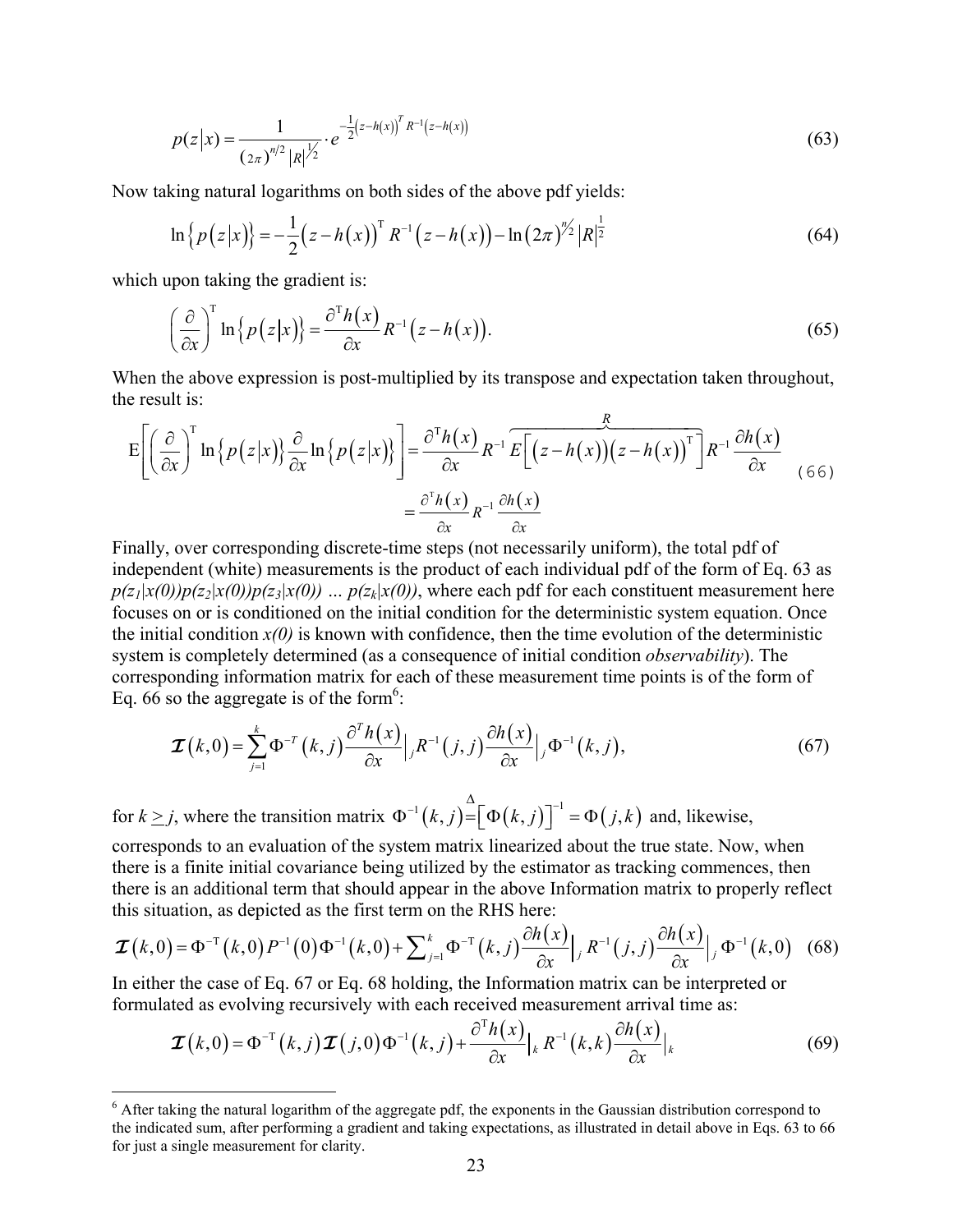and, as such, may be implemented within software as merely a loop (but by observing all the constraints and coordinate conventions, where  $\frac{\partial h}{\partial x}$ *x* ∂ ∂ is evaluated within the ECI frame and  $\frac{\partial h}{\partial x}$ *x* ∂ ∂ is evaluated in the  $(E, N, U)$  frame<sup>[7](#page-23-0)</sup> with corresponding translation offset to the location of the tracking radar)<sup>[8](#page-23-1)</sup>. We have particular interest in the total position error and the corresponding total velocity error to determine how well we are actually doing in tracking a target complex. To this end, we must rigorously contort the inequality of Eq. 60 to a form that we can use. This is accomplished by properly applying matrix operations that yield the expressions that we seek  $9$ as:

$$
\begin{bmatrix}\n\sigma_{1}^{2} & \sigma_{1}^{2} & \sigma_{13}^{2} \\
\sigma_{21}^{2} & \sigma_{22}^{2} & \sigma_{23}^{2} \\
\sigma_{31}^{2} & \sigma_{32}^{2} & \sigma_{33}^{2}\n\end{bmatrix} =\n\begin{bmatrix}\n100000 \\
010000 \\
001000\n\end{bmatrix}\nE\left[\left(x_{\text{true}}(t) - \hat{x}(t)(x_{\text{true}}(t) - \hat{x}(t))^{\mathrm{T}}|\mathbf{Z}(t)\right)\right]\n\begin{bmatrix}\n100000 \\
010000 \\
001000\n\end{bmatrix}^{T} \\
\geq \begin{bmatrix}\n100000 \\
010000 \\
001000\n\end{bmatrix} \mathbf{Z}^{-1}\n\begin{bmatrix}\n100000 \\
010000\n\end{bmatrix}^{T} =\n\begin{bmatrix}\n\frac{crb_{11} & \frac{crb_{21} & \frac{crb_{22} & \frac{crb_{33} \end{bmatrix}}{crb_{22} & \frac{crb_{23} & \frac{crb_{23} \end{bmatrix}}{crb_{23} & \frac{crb_{23} & \frac{crb_{23} \end{bmatrix}}{crb_{23} & \frac{crb_{23} \end{bmatrix}}\n\tag{70}
$$

and

<u>.</u>

$$
\begin{bmatrix}\n\sigma_{44}^{2} & \sigma_{45}^{2} & \sigma_{46}^{2} \\
\sigma_{54}^{2} & \sigma_{55}^{2} & \sigma_{56}^{2} \\
\sigma_{64}^{2} & \sigma_{65}^{2} & \sigma_{66}^{2}\n\end{bmatrix} = \begin{bmatrix}\n000100 \\
000010 \\
000001\n\end{bmatrix} E \begin{bmatrix}\n(x_{true}(t) - \hat{x}(t))(x_{true}(t) - \hat{x}(t))^{\mathrm{T}} | \mathbf{Z}(t)\n\end{bmatrix} \begin{bmatrix}\n000100 \\
0000010 \\
000001\n\end{bmatrix}^{\mathrm{T}} \\
\geq \begin{bmatrix}\n000100 \\
000010 \\
000001\n\end{bmatrix} \mathbf{Z}^{-1} \begin{bmatrix}\n000100 \\
000010 \\
000001\n\end{bmatrix}^{\mathrm{T}} = \begin{bmatrix}\n\operatorname{crib}_{44} & \operatorname{crib}_{45} & \operatorname{crib}_{46} \\
\operatorname{crib}_{54} & \operatorname{crib}_{55} & \operatorname{crib}_{56} \\
\operatorname{crib}_{64} & \operatorname{crib}_{65} & \operatorname{crib}_{66}\n\end{bmatrix}
$$
\n(71)

and then by taking the trace of a matrix throughout<sup>10</sup>, respectively, yields **radial position error variance**:

$$
\sigma_{position}^{2} = \sigma_{11}^{2} + \sigma_{22}^{2} + \sigma_{33}^{2} = \text{tr}\begin{bmatrix} \sigma_{11}^{2} & \sigma_{12}^{2} & \sigma_{13}^{2} \\ \sigma_{21}^{2} & \sigma_{22}^{2} & \sigma_{23}^{2} \\ \sigma_{31}^{2} & \sigma_{32}^{2} & \sigma_{33}^{2} \end{bmatrix} \geq \text{tr}\begin{bmatrix} crlb_{11} & crlb_{12} & crlb_{13} \\ crlb_{21} & crlb_{22} & crlb_{23} \\ \text{crlb}_{31} & crlb_{32} & crlb_{33} \end{bmatrix} = crlb_{11} + crlb_{22} + crlb_{33} = CRLB_{position}
$$
\n(72)

and **total velocity error variance:** 

<span id="page-23-1"></span><span id="page-23-0"></span><sup>&</sup>lt;sup>7</sup> A representation in sine space centered within the antenna array is recommended for consistency with UEWR. <sup>8</sup> Notice that nothing was presumed of the estimator in deriving and evaluating Eq. 60 beyond the underlying measurement structure of Eqs. 61, 62 and the availability of all measurements **up to the current time** *k*. Alternative estimators that "smooth" by estimating the state  $x_k$  using measurements beyond  $k$  may violate this assumption and this CRLB but they aren't real-time. The appropriate CRLB to correspond to an estimator that uses measurements beyond the current time of interest (such as in "sliding window" smoothing or in "fixed point" smoothing, or BLS) should just have the additional corresponding terms beyond the current time also included in Eqs. 68 and 69. Pre- and post-multiplying  $A \geq B$  by the same matrix L yields  $LAL^T \geq LBL^T$ .

<span id="page-23-3"></span><span id="page-23-2"></span><sup>&</sup>lt;sup>10</sup> The matrix inequality  $A \geq B$  implies that **trace**[A]  $\geq$  **trace**[B].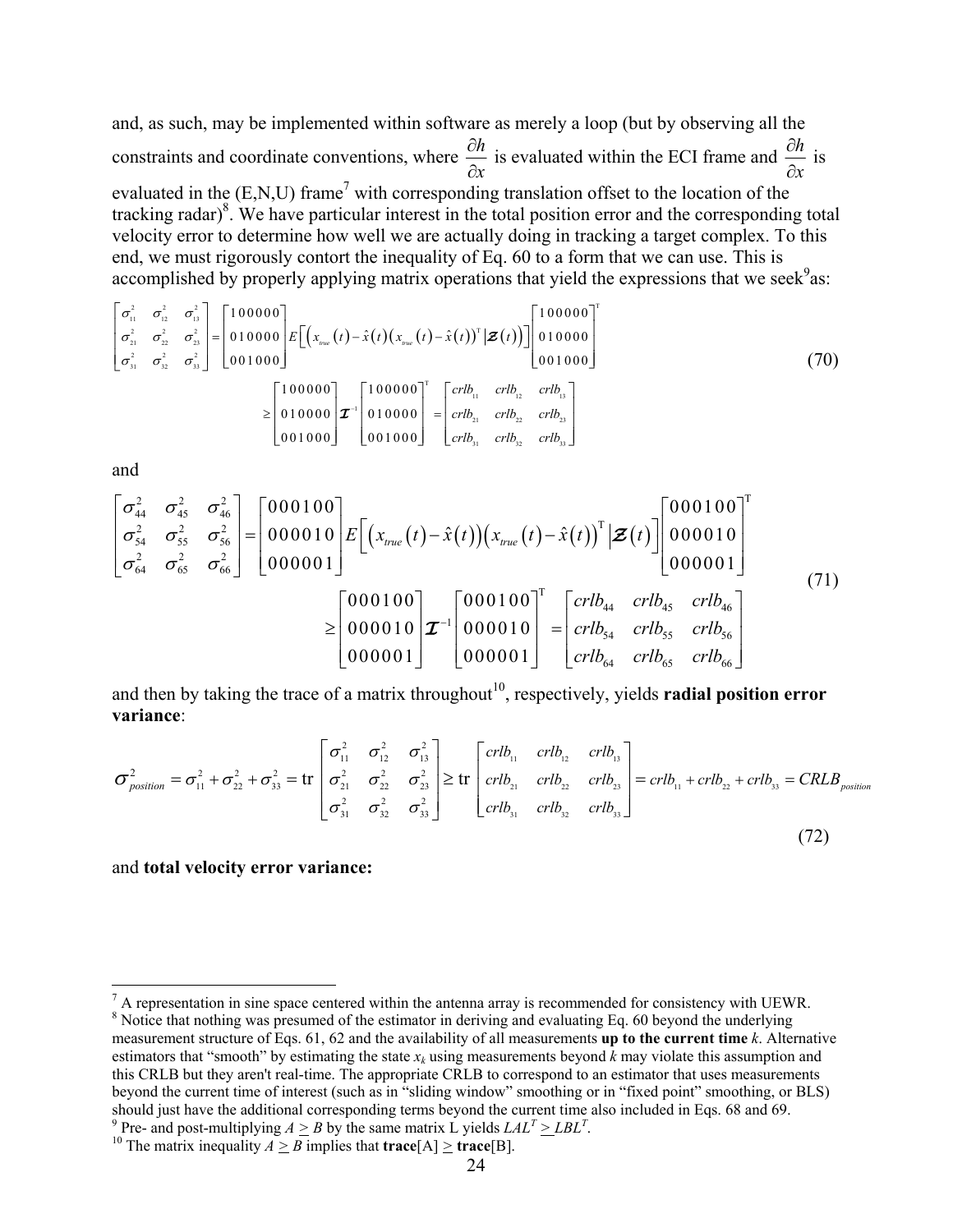$$
\sigma_{\text{velocity}}^2 = \sigma_{44}^2 + \sigma_{55}^2 + \sigma_{66}^2 = \text{tr}\begin{bmatrix} \sigma_{44}^2 & \sigma_{45}^2 & \sigma_{46}^2 \\ \sigma_{54}^2 & \sigma_{55}^2 & \sigma_{56}^2 \\ \sigma_{64}^2 & \sigma_{65}^2 & \sigma_{66}^2 \end{bmatrix} \ge \text{tr}\begin{bmatrix} crlb_{44} & crlb_{45} & crlb_{46} \\ crlb_{54} & crlb_{55} & crlb_{56} \\ \text{crlb}_{64} & \text{crlb}_{65} & \text{crlb}_{66} \end{bmatrix} = crlb_{44} + crlb_{55} + crlb_{66} = CRLB_{\text{velocity}}
$$
\n(73)

and, finally, by taking squareroots throughout<sup>11</sup>, respectively, yields:

$$
\sigma_{position} = \sqrt{\sigma_{11}^2 + \sigma_{22}^2 + \sigma_{33}^2} \ge \sqrt{crlb_{11} + crlb_{22} + crlb_{33}} \triangleq \sqrt{CRLB_{position}}
$$
\n(74)

and

$$
\sigma_{\text{velocity}} = \sqrt{\sigma_{44}^2 + \sigma_{55}^2 + \sigma_{66}^2} \ge \sqrt{crlb_{44} + crlb_{55} + crlb_{66}} \stackrel{\Delta}{=} \sqrt{CRLB_{\text{velocity}}}
$$
(75)

Please notice in the above that we do not decouple position and velocity states but merely project both of the 6 x 6 matrices of Eq. 60, respectively, into the position subspace (as Eqs. 70, 72, 74) and into the velocity subspace (as Eqs. 71, 73, 75) for viewing in a plotter display. These instantaneous inequalities are now the theoretically justified comparisons that we invoke in monitoring performance of any target tracking algorithm under scrutiny as a function of time.

## **8.4 Assessing EKF Tracking Performance BASELINE: Comparing Existing Standard EKF to the Computed CRLB**

We illustrated the CRLB calculations relative to ensemble sampled Monte-Carlo results for the BMEWS radar: Thule<sup>12</sup> tracking an RV on a ballistic trajectory (post cut-off) having the following position and velocity states at cut-off time normalized to  $t_o=0$  seconds:

$$
x^{T}(t_0) = \begin{bmatrix} -3217302.678, 3527834.349, 4535013.695, -767.670, -2520.638, 5065.414 \end{bmatrix}^{T}, \quad (76)
$$

where in the above, the units are in meters for position and meters/sec for velocity, respectively. The simulations of the radar case [using known BMEWS published Cobra Dane measurement covariance's for range and angle being<sup>13</sup>

$$
\sigma_{range}
$$
=30 meters (per pulse);  $\sigma_{angle} = \frac{2.2}{1.6\sqrt{2 \cdot SNR(t)}}$  degrees (per pulse), (77)

respectively<sup>14</sup> appear to be performing properly, as depicted in Fig. 3-1 of [18] for the case of a nonlinear target (corresponding to use of the system truth model used for simulating the trajectory, but linearized about the estimate within the EKF) while both situations utilized the same nonlinear measurement model. Both parameters in Eq. A.26 of [18] (with SNR varying with time) are used in Eq. A.69 of [18] with  $\sigma<sub>E</sub> \equiv \sigma<sub>angle</sub>$ . For position error at time *t* (and

 $\overline{a}$ 

<span id="page-24-2"></span> $13$  Expressed within our software in MKS units with angles in radians, respectively.

<span id="page-24-1"></span><span id="page-24-0"></span>

<sup>&</sup>lt;sup>11</sup> Scalar  $a \ge b \ge 0$  implies that  $\sqrt{a} \ge \sqrt{b}$ .<br><sup>12</sup> This 10 MHz bandwidth Thule radar (AN/FPS-123V5), with a beamwidth of 1.8<sup>o</sup> is located in Greenland at Latitude =  $76.56^{\circ}$  N, Longitude =  $297.70^{\circ}$  E. The actual range resolution is determined by beam forming to reduce sidelobes and assumptions on range accuracy of from as little as 15 meters (for the 10 MHz signal) up to more than 30 meters (for the 5 MHz signal) shouldn't significantly alter the subsequently computed results since sensitivity to the range uncertainty parameter is low as compared to the effect of the more dominant angle uncertainty.

<span id="page-24-3"></span> $14$  The radar's intrinsic range gate size dictates the effective range resolution, which is a constraint that is less restrictive than the angle acuity.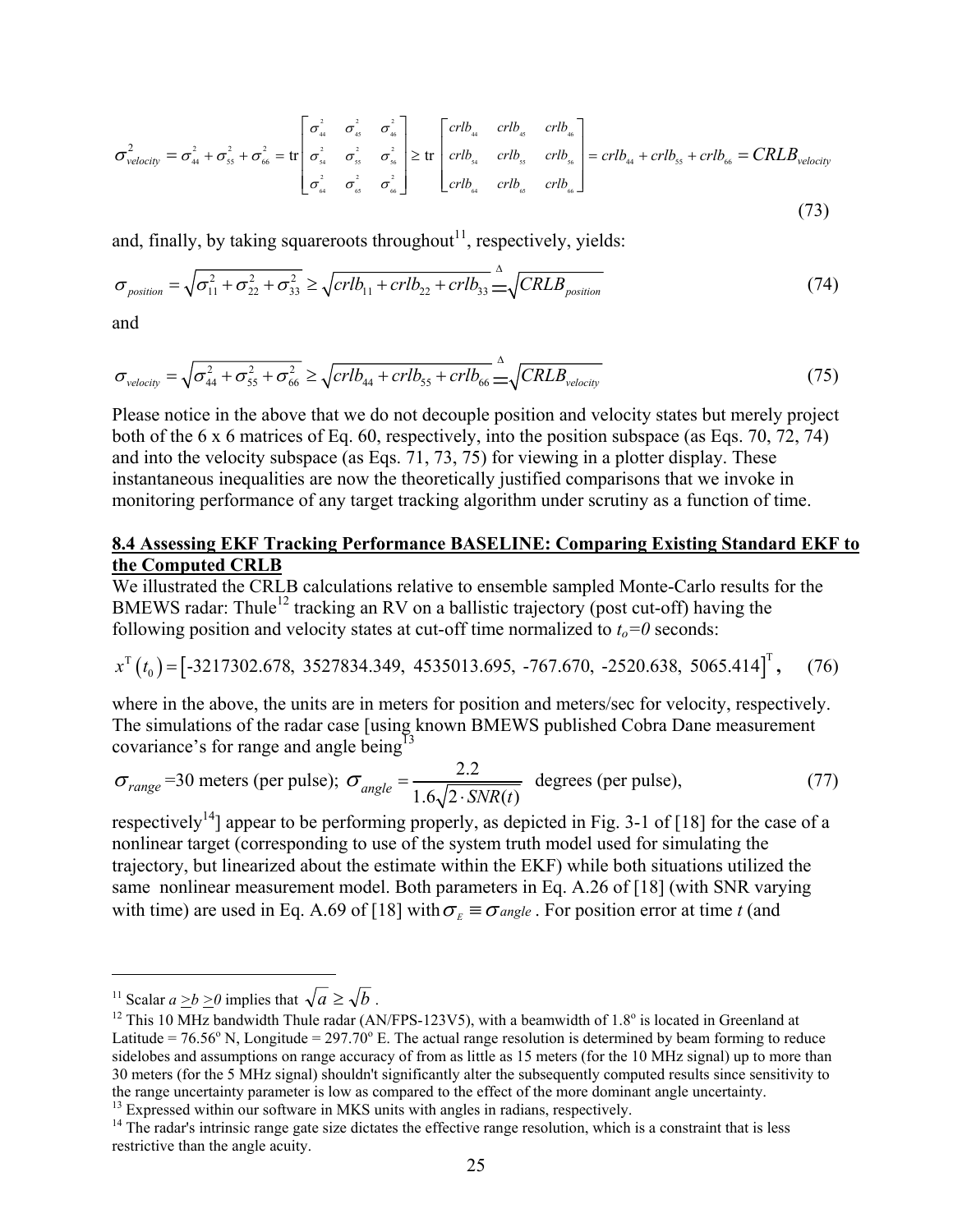similarly for corresponding velocity with obvious direct replacement substitutions in the LHS of Eqs. 74 and 75), calculated as

$$
\sqrt{\left(x_{true}(t) - \hat{x}_i(t)\right)^2 + \left(y_{true}(t) - \hat{y}(t)\right)^2 + \left(z_{true}(t) - \hat{z}(t)\right)^2},\tag{78}
$$

the corresponding sampled variance over N trials  $(N=250)$  being<sup>15</sup>:

$$
\sum_{N} = \left[ \frac{1}{N} \sum_{i=1}^{N} \left( x_{true}(t) - \hat{x}_{i}(t) \right)^{2} + \left( y_{true}(t) - \hat{y}_{i}(t) \right)^{2} + \left( z_{true}(t) - \hat{z}_{i}(t) \right)^{2} \right] - \left[ \frac{1}{N} \sum_{i=1}^{N} \sqrt{\left( x_{true}(t) - \hat{x}_{i}(t) \right)^{2} + \left( y_{true}(t) - \hat{y}_{i}(t) \right)^{2} + \left( z_{true}(t) - \hat{z}_{i}(t) \right)^{2}} \right]^{2}
$$
\n(79)

were depicted for UEWR as diagrammatic plots in [22]-[24], [53] (*N=1,000 in 1997 results*).



**Figure 9:** *CRLB on radial velocity accuracy (Threat 1)[18]*

# **9. An Offer to Perform Specific Tasks that Support Boeing's Covariance Fidelity Analysis and Simulation Effort to Arrive at Appropriate Specs**

Precedents for using a test statistic **s** of the form of Eq. 49 as a consistency test between estimates and variances within a tracking filter context for EKF's may be found in [12, p. 42, Eqs. 1.6.3-1,-2 ] and in [13, Sec. 5.4]. While we at TeK Associates have prior experience using this particular test statistic ourselves (since it was originally used for the application of [30]), we eventually modified it to use the methodology of [26]–[30] as an application outcome of original directed research. This was needed for a real-time monitoring test of a newly introduced navigation system to avail the test with more leeway before it alarmed (to alert the technician to a failure of the new system component, where the old was still being conservatively retained as a warm stand-by system for back-up and could then be switched in if needed).

Under a contract from Boeing, TeK Associates would be happy to review plots of the **s** statistic of Eq. 49 versus time in trying to access appropriate behavior as compared to the probability of containment of its associated underlying Gaussian Confidence Region(s) interpretation. Before deciding whether to use two 3-D confidence region assessments or one 6-D confidence region assessment, both options should be used for testing before a final decision is made to use the best (by figuring out which is better based on performance and not just on analytics such as what we have provided here). Notice from the form of Eq. 49 that too large (conservative or pessimistic) a value appearing as the inner product matrix  $P^{-1}(t)$  would yield a value for the test statistic  $s(t)$ that is smaller than it should be. We seek veracity in the tracker algorithm outputted covariance **P**(t) not just smallness in **s**(t) resulting from largeness in **P**(t).

<span id="page-25-0"></span> $\overline{a}$ <sup>15</sup> Notice that this is of the form  $E[(W - E[W])^2] = E[W^2] - (E[W])^2$ .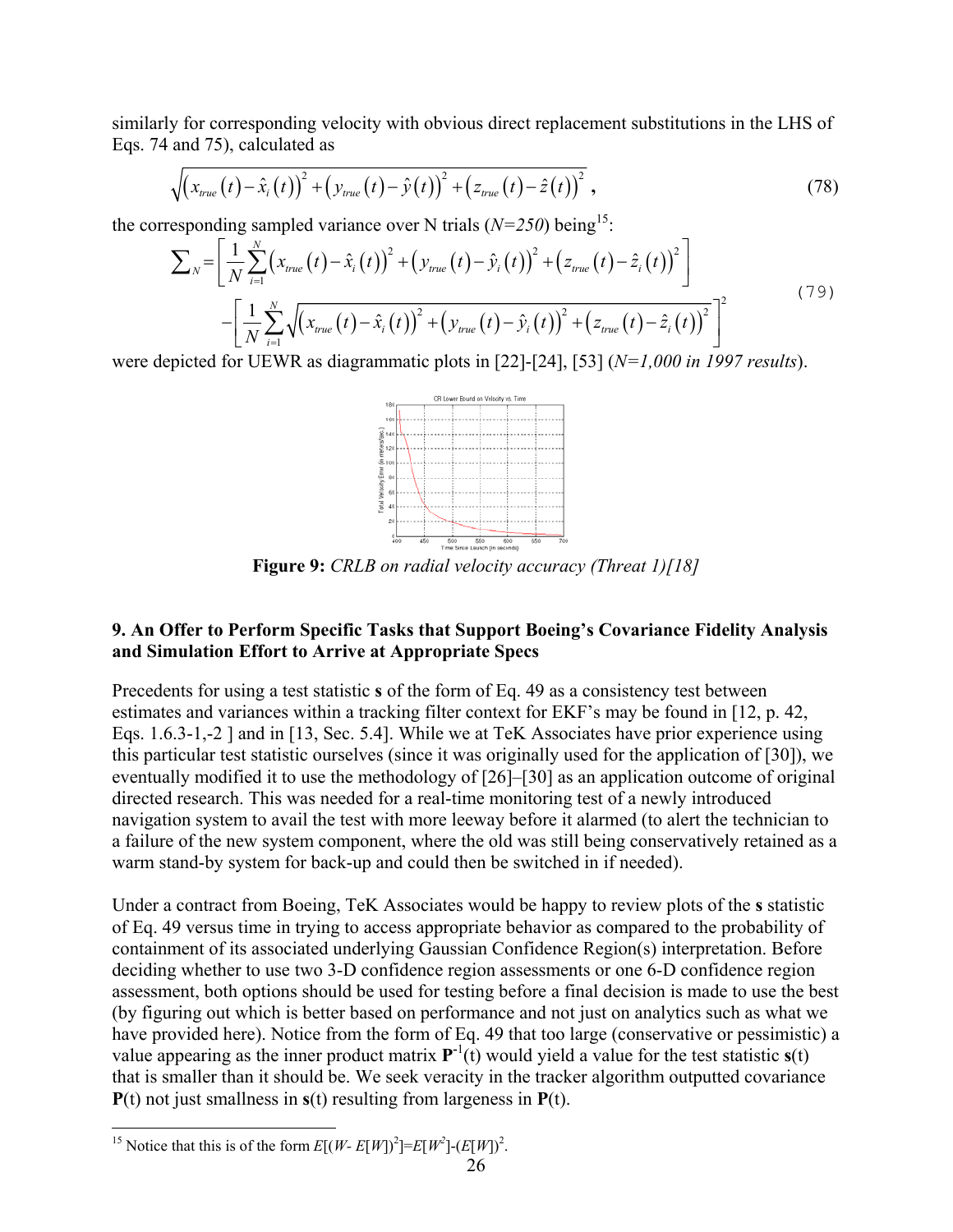Beyond just having a measure to correctly appraise and gauge the outputted **P**(t), would it not be better to get to the source of the problem and improve the outputted values of **P**(t) itself by further tuning the two EKF's used as the UEWR target tracking algorithms? Other alternatives would be to augment them as either an iterated EKF (to improve the linearization) or by using an additional Hessian ( $2<sup>nd</sup>$  derivative) term as well as the current Jacobian ( $1<sup>st</sup>$  derivative) term to better capture the effect of the explicitly known nonlinearities present in the system and measurement models. There are other approaches to estimator amelioration as well and TeK Associates has recently submitted an unsolicited proposal on 20 May 2003 (still under review) to the Missile Defense Agency (MDA) to perform these tasks.

In seeking to use the CRLB methodology as a way of gauging the Covariance Fidelity for on-line tracker specs, we now realize (from dealing with the three confidence region alternatives considered herein) that instead of just looking at 3 x 3 position error and 3 x 3 velocity error as summarized, respectively, into just total position error and total velocity error (as we did before), in some cases we should look at each off-diagonal component as well since these define how the confidence regions tilt in the state space. We realize that this means looking at  $n(n+1)/2 =$  $(6)(7)/2=21$  plots (but at least not having to look at 6 x 6 = 36 plots since the covariance as well as CRLB's are symmetric)! TeK Associates already has the above-described CRLB methodology coded up in MatLab. Of course, it would now need to be modified to also accommodate plotting all 21 covariance components but that is a minor modification. TeK Associates has already coded up a simple ballistic target simulator in Simulink with inverse squared gravity (but with no  $J_2$  present) that is appropriate to use for this application. As before, TeK Associates expects to be given the SNR time record (from a more detailed simulator like TD/SAT was and in terms of seconds in time since launch) for all missions that it handles. TeK already has corresponding target initial conditions in terms of position and velocity for several trajectories  $(\sim 30+)$  in their unclassified post-launch phase. The lure or motivation for using CRLB as a comparison to target tracker on-line covariances is that these CRLB's are: (1) linearized about the ideal true trajectory and are error free while target tracker EKF covariances are obtained from non-ideal linearizations about their last estimate; (2) these CRLB's are for Q=0 while target tracker EKF's have tuning corresponding to non-zero Q and so should be larger. Hence proximity of target tracker on-line covariances to CRLB should be a good gauge of Covariance fidelity (especially if we look at all 21 components for closeness).

A detail is offered here now regarding how to conveniently handle  $n(n+1)/2=6(6+1)/2=21$ components constituting the comparison test of tracker-algorithm-generated covariance for better (closer) proximity to Cramer-Rao Lower Bound. Each component of interest in the comparison to a CRLB template is a function of time over a specified mission time interval. Since we seek the algorithm with "best proximity to ideal CRLB templates" as possessing greater covariance fidelity, we should state how we would automate such comparisons or else risk being overwhelmed with a high dimensional comparison of 21 items where some components could be closer to their CRLB templates than other components at various times during a particular mission (of specified finite duration from  $t_0$  until  $t_f$ ). The comparison problem is compounded when other candidate tracker algorithms are considered in the mix. While this initially appears to be a hard problem, we state here how it may be simply handled.

Our guide here will be three observations: two about distance measures and one about the structure of the practical problem facing us involving CRLBs with initial transients (Sec. 8.2):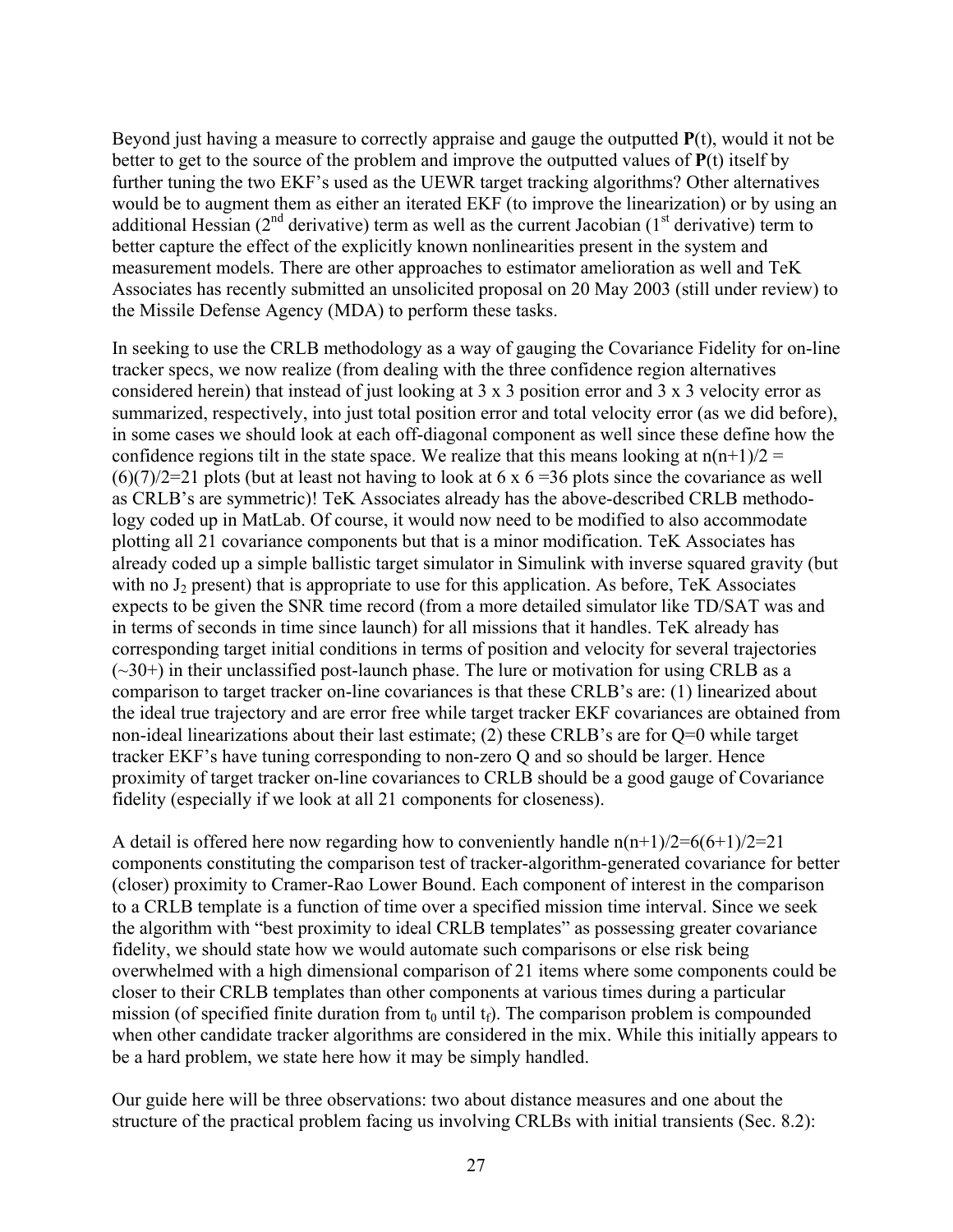- 1. Several candidate distance measures are available for us to use as provided by the field of mathematics known as *Functional Analysis*, where these distances are routinely used to measure the closeness of one function to another function within the "space of functions" such as  $d(f, g) \triangleq \sqrt{\int_{t_0}^{t_1} (f(t) - g(t))}$  $d(f, g)$   $\triangleq \sqrt{\int_{t_0}^{t_f} (f(t) - g(t))^2 dt}$ , for example. The situation is simplified (or less stressing) when the domain of the functions of concern are limited to a finite interval of the real line, as is the case for out application on  $[t_0, t_f]$  rather than over an infinite or semi-infinite interval (i.e.,  $(-\infty, \infty)$  or  $[0, \infty)$ ).
- 2. The linear combination of distance measures is again a distance measure.
- 3. It is acknowledged that initial transient that is present in a standard CRLB evaluation clouds the issue. It is safer to wait until after the initial transient has died out (as at, say, by taithdo) before making comparisons of outputted tracker algorithm covariances to CRLB templates:  $d(f, g) \triangleq \sqrt{\int_{t_{\text{aithdo}}}^{t_f} (f(t) - g(t))^{2}}$  $f$ ,  $g$ )  $\triangleq \sqrt{\int_{t_{\text{aithdo}}^{t_f}}^{t_f} (f(t) - g(t))^2 dt}$ . Of course, there is a discrete-time

analog to all of the above that uses sums rather than integrals so it is even simpler.

The above observation 2 enters in defining the final scalar criterion to be used as a gauge to order the results of the comparisons. Since principal diagonal terms are more important than off –diagonal terms that only represent the tilts, we suggest using something like

$$
d^{*}(P(t),CRLB(t)) = (1 - \mu_{1}) \begin{cases} [d(P_{11}(t),CRLB_{11}(t))] + [d(P_{22}(t),CRLB_{22}(t))] + [d(P_{33}(t),CRLB_{33}(t))] \\ + [d(P_{44}(t),CRLB_{44}(t))] + [d(P_{55}(t),CRLB_{55}(t))] + [d(P_{66}(t),CRLB_{66}(t))] \end{cases}
$$
  
+
$$
\mu_{1} \begin{cases} [d(P_{12}(t),CRLB_{12}(t))] + [d(P_{13}(t),CRLB_{13}(t))] + [d(P_{14}(t),CRLB_{14}(t))] + [d(P_{15}(t),CRLB_{15}(t))] + [d(P_{16}(t),CRLB_{16}(t))] \end{cases}
$$
  
+
$$
\mu_{1} \begin{cases} [d(P_{23}(t),CRLB_{23}(t))] + [d(P_{24}(t),CRLB_{24}(t))] + [d(P_{25}(t),CRLB_{25}(t))] + [d(P_{26}(t),CRLB_{26}(t))] \end{cases}
$$
  
+
$$
\mu_{1} \begin{cases} [d(P_{34}(t),CRLB_{34}(t))] + [d(P_{35}(t),CRLB_{35}(t))] + [d(P_{36}(t),CRLB_{36}(t))] \end{cases}
$$
  
+
$$
\mu_{1} \begin{cases} [d(P_{45}(t),CRLB_{45}(t))] + [d(P_{46}(t),CRLB_{46}(t))] \end{cases}
$$
  
+
$$
\mu_{1} \begin{cases} [d(P_{56}(t),CRLB_{56}(t))] \end{cases}
$$
 (80)

where  $d(\cdot, \cdot)$  has already been defined above in Items 1 and 3, and the setting of the weight as  $0 < \mu_1 < 1$  should be fixed beforehand. In order to emphasize the proximity of main diagonal components more than the off-diagonal components, it should be the case that  $0 < \mu_1 < 0.5$ .

There are other candidate function space distances to possibly be used for such a comparison. The one that is actually used and the form of weightings in the linear combinations could ostensibly be specifically tailored to be different for each separate component. The results should be compared to what common-sense human-in-the-loop eye-ball comparisons would also conclude from these plots (for calibration) before they are relied upon and calculated automatically as numerical summaries of proximity.

TeK Associates should also be able to find some multidimensional hypothesis tests in [35] that are useful for interpreting or augmenting the **s** test statistic of Sec. 7. TeK Associates seeks to go further with the associated interpretation of **s**(t) as confidence regions [two 3-D vs. one 6-D] and look into applying results of [36] in this effort to further delineate and understand.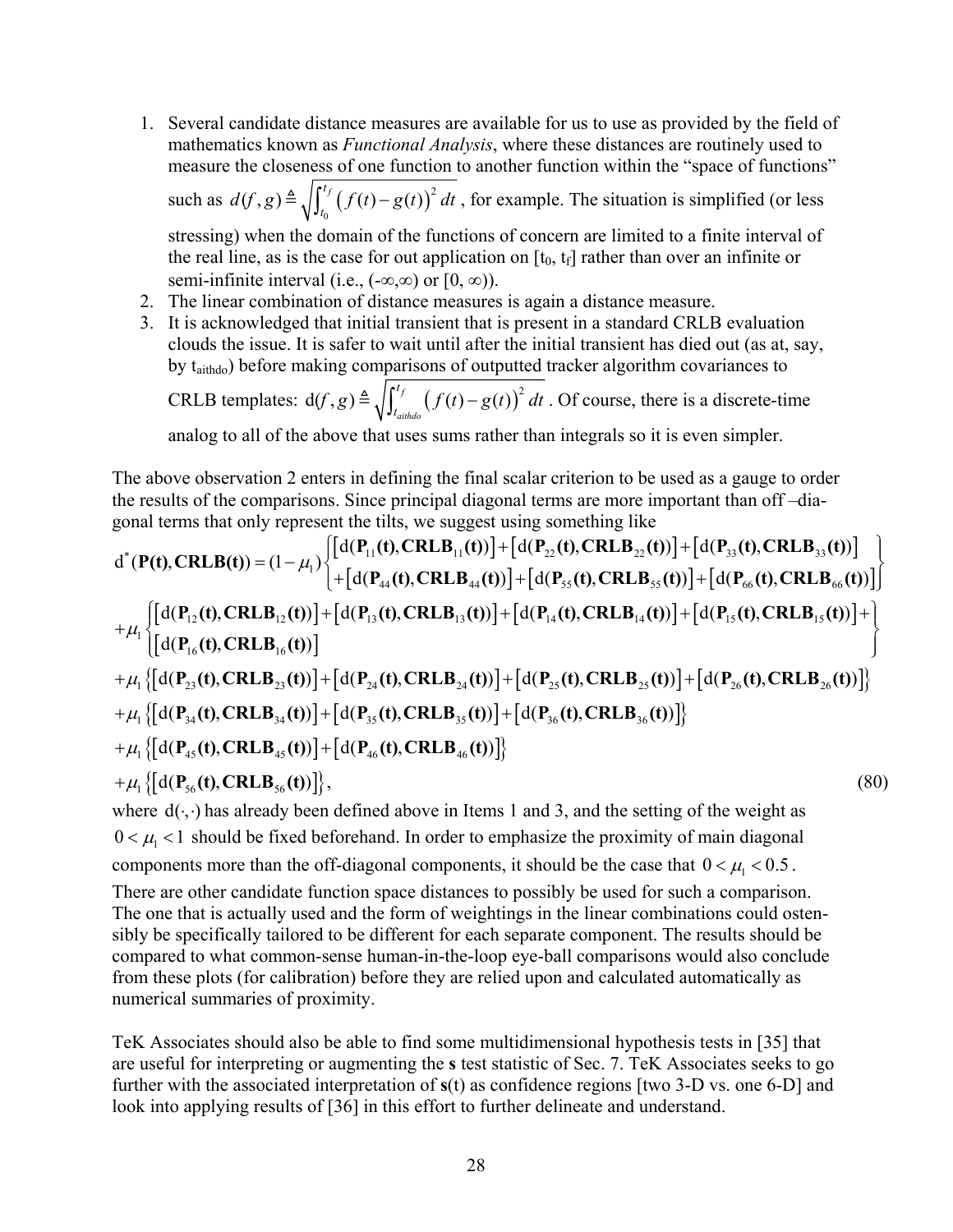How much time all this takes depends on how much of this job Boeing wants us to do and how many diverse mission scenarios of target aim point/launch point/radar location are to be considered and how many alternative target trackers need to be evaluated. Based on our prior experience as well as literature searches, TeK Associates has a certain proprietary perspective and preferred prioritization on what EKF modifications should be tried (as discussed in our MDA proposal, mentioned above).

## **Appendix A: Simple Review of Some Equations Describing Ellipsoids**

The equation of a 1-sigma ellipsoid in 2-D (i.e., an ellipse) about the origin is:

$$
1 = \frac{x^2}{4^2} + \frac{y^2}{3^2} = \left[x, y\right] \begin{bmatrix} \frac{1}{4^2} & 0 \\ 0 & \frac{1}{3^2} \end{bmatrix} \begin{bmatrix} x \\ y \end{bmatrix} = \left[x, y\right] \begin{bmatrix} 4^2 & 0 \\ 0 & 3^2 \end{bmatrix}^{-1} \begin{bmatrix} x \\ y \end{bmatrix}
$$
 (A-1)

The equation of a 1-sigma ellipsoid in 3-D about the origin is:

$$
1 = \frac{x^2}{4^2} + \frac{y^2}{3^2} + \frac{z^2}{2^2} = [x, y, z] \begin{bmatrix} \frac{1}{4^2} & 0 & 0 \\ 0 & \frac{1}{3^2} & 0 \\ 0 & 0 & \frac{1}{2^2} \end{bmatrix} \begin{bmatrix} x \\ y \\ z \end{bmatrix} = [x, y, z] \begin{bmatrix} 4^2 & 0 & 0 \\ 0 & 3^2 & 0 \\ 0 & 0 & 2^2 \end{bmatrix} \begin{bmatrix} x \\ y \\ z \end{bmatrix}
$$
 (A-2)

The above two numerical examples have their major and minor axes of the ellipse aligned with the underlying coordinate axes. The equation of a 1-sigma tilted (non-diagonal  $\Sigma$ ) ellipsoid in 3-D about the point  $(x_0, y_0, z_0)$  is:

$$
1 = [x - x_0, y - y_0, z - z_0] \sum \begin{bmatrix} x - x_0 \\ y - y_0 \\ z - z_0 \end{bmatrix}
$$
 (A-3)

The equation of a  $\sqrt{c}$ -sigma tilted (non-diagonal Σ) ellipsoid in 3-D about the point  $(x_0, y_0, z_0)$  is:

$$
c = [x - x_0, y - y_0, z - z_0] \sum_{z = z_0}^{-1} \begin{bmatrix} x - x_0 \\ y - y_0 \\ z - z_0 \end{bmatrix}
$$
 (A-4)

Notice that by taking  $c=K^2$  in Tables 1 or 2, the above ellipsoids correspond to the confidence regions with prescribed probability of containment for Gaussianly distributed random variables. It is  $K^2$  times the covariance but only K times the standard deviation (as the squareroot of the covariance).

### **Two planar numerical examples to aid intuition and interpretation:**

The equation of a **1-sigma ellipse** is: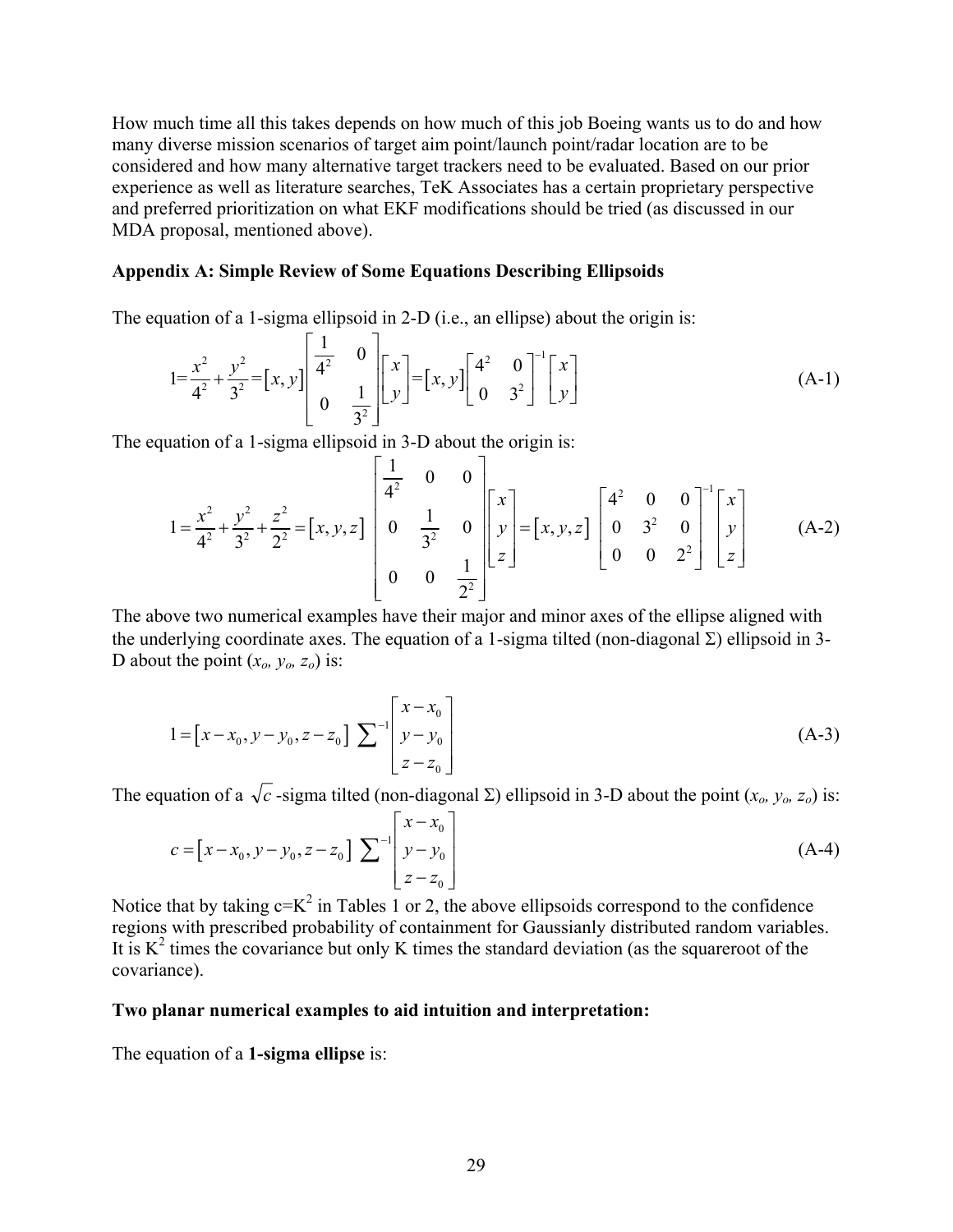$$
1 = \frac{x^2}{4^2} + \frac{y^2}{3^2} = [x, y] \begin{bmatrix} \frac{1}{4^2} & 0 \\ 0 & \frac{1}{3^2} \end{bmatrix} \begin{bmatrix} x \\ y \end{bmatrix} = [x, y] \begin{bmatrix} 4^2 & 0 \\ 0 & 3^2 \end{bmatrix}^{-1} \begin{bmatrix} x \\ y \end{bmatrix}
$$
(A-5)  
In the above, observe that,  $\sum = \begin{bmatrix} 4^2 & 0 \\ 0 & 3^2 \end{bmatrix}$  and  $\lambda_{\text{min}} = 3^2$  and  $\lambda_{\text{max}} = 4^2$ .  
Circumscribed Circle:  $x^2 + y^2 = \lambda_{\text{max}} \Rightarrow$  circle radius =  $\sqrt{\lambda_{\text{max}}} = 4$   
Inscribed Circle:  $x^2 + y^2 = \lambda_{\text{min}} \Rightarrow$  circle radius =  $\sqrt{\lambda_{\text{min}}} = 3$ 

The equation of a  $\sqrt{C}$  **-sigma ellipse** is:

$$
C = \frac{x^2}{4^2} + \frac{y^2}{3^2} = [x, y] \begin{bmatrix} \frac{1}{4^2} & 0 \\ 0 & \frac{1}{3^2} \end{bmatrix} \begin{bmatrix} x \\ y \end{bmatrix} = [x, y] \begin{bmatrix} 4^2 & 0 \\ 0 & 3^2 \end{bmatrix}^{-1} \begin{bmatrix} x \\ y \end{bmatrix}
$$
 (A-6)

or, equivalently, by dividing throughout by *C* yields:

$$
1 = \frac{1}{C} \left( \frac{x^2}{4^2} + \frac{y^2}{3^2} \right) = \left[ x, y \right] \frac{1}{C} \begin{bmatrix} \frac{1}{4^2} & 0 \\ 0 & \frac{1}{3^2} \end{bmatrix} \begin{bmatrix} x \\ y \end{bmatrix} = \left[ x, y \right] \begin{bmatrix} C4^2 & 0 \\ 0 & C3^2 \end{bmatrix}^{-1} \begin{bmatrix} x \\ y \end{bmatrix}
$$
 (A-7)

where, 
$$
C\sum = \begin{bmatrix} C4^2 & 0 \ 0 & C3^2 \end{bmatrix}
$$
 and  $\lambda_{min} [C\sum] = C 3^2$  and  $\lambda_{max} [C\sum] = C 4^2$ .  
\nCircumscribed Circle:  $x^2 + y^2 = \lambda_{max} \Rightarrow$  circle radius =  $\sqrt{\lambda_{max}} = \sqrt{C}$  4  
\nInscribed Circle:  $x^2 + y^2 = \lambda_{min} \Rightarrow$  circle radius =  $\sqrt{\lambda_{min}} = \sqrt{C}$  3,  
\nWhere for 0.97 SEP,  $\sqrt{C} = \sqrt{8.85} = 2.97 \approx 3$ 

# **Same spherical radii result for rotated ellipsoids**

For an un-rotated original:

$$
1 = \mathbf{x}^{\mathrm{T}} \sum^{-1} \mathbf{x} \tag{A-8}
$$

A subsequent rotation is merely represented as a unitary transformation

$$
\mathbf{x} = \mathbf{U}\mathbf{w} \text{ , with } \mathbf{U}^{\mathrm{T}} = \mathbf{U}^{\mathrm{-1}} \text{ ,}
$$
 (A-9)

Which, upon applying, results in:

$$
1 = \mathbf{w}^{\mathrm{T}} \mathbf{U}^{\mathrm{T}} \sum^{-1} \mathbf{U} \mathbf{w} \tag{A-10}
$$

However the eigenvalues (hence the radius of the circumscribed and inscribed spheres) remain the same since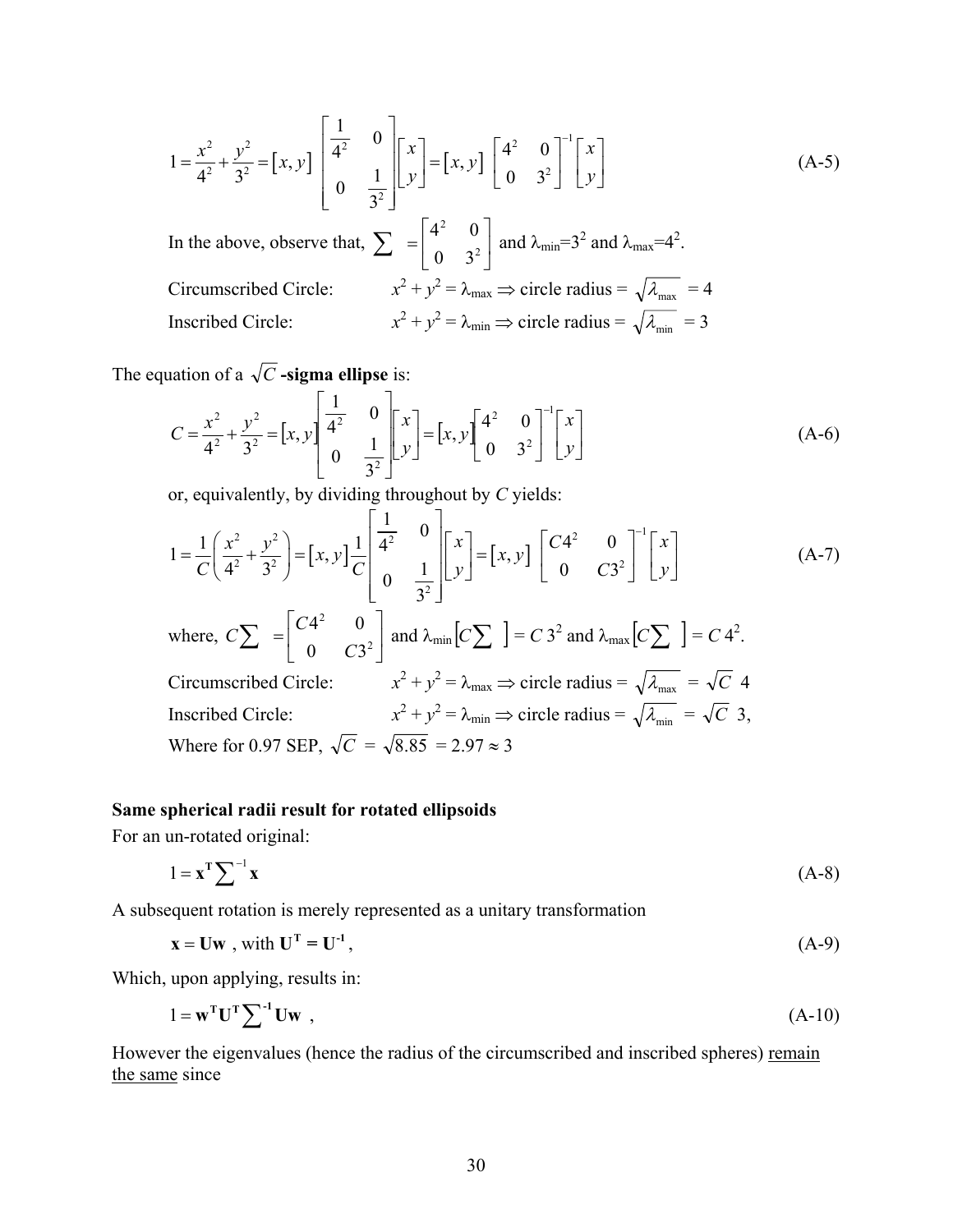$$
0 = det \left[ \lambda I_{3x3} - U^T \sum U_{\underline{W}} \right]
$$
  
= det \left[ \lambda U^T U - U^T \sum U \right]  
= det \left[ U^T \right] det \left[ \lambda I\_{3x3} - \sum \right] det \left[ U \right]  
= det \left[ U^{-1} \right] det \left[ \lambda I\_{3x3} - \sum \right] det \left[ U \right]  
= det \left[ \lambda I\_{3x3} - \sum \right]

exactly as before the rotation. The above steps carry over exactly for the n-dimensional case as well. When the **U** in the above is the normalized eigenvector matrix corresponding to Σ**,** then the new coordinate axes are again orthogonal and the ellipsoids' major and minor axes are aligned with the underlying coordinate axes. This corresponds to the original matrix  $\Sigma$  now being diagonalized in the resulting coordinate system. Notice that the result of evaluating the quadratic form on the right hand side of Eq. A-8 remains the same no matter what coordinate system it is expressed in (as is also the case for both determinates and traces of a matrix being invariant to similarity transformations).

#### **Appendix B: Proofs of Lemmas associated with TeK's new Results**

#### **Proof of Lemma 1:**

Block multiply out the following:

$$
\begin{bmatrix} P_1 & P_{12} \ P_1^T & P_2 \end{bmatrix} \begin{bmatrix} L & M \ N & Q \end{bmatrix} = \begin{bmatrix} I_3 & 0 \ 0 & I_3 \end{bmatrix}
$$
 (B-1)

to yield the following four equations to be solved as indicated next.

$$
P_1L + P_{12}N = I_3,
$$
  
\n
$$
P_1M + P_{12}Q = 0 \Rightarrow (P_1^{-1}P_1)M = -P_1^{-1}P_{12}Q,
$$
  
\n
$$
P_{12}^{T}L + P_2N = 0 \Rightarrow (P_2^{-1}P_2)N = -P_2^{-1}P_{12}^{T}L,
$$
  
\n
$$
P_{12}^{T}M + P_2Q = I_3.
$$
  
\n(B-2)

Combine the first with the result of the third above to yield an equation that may be solved for **L** as follows:

$$
P_1L + P_{12}(-P_2^{-1}P_{12}^T L) = I_3 \implies P_1L - P_{12}P_2^{-1}P_{12}^T L = \left[ P_1 - P_{12}P_2^{-1}P_{12}^T \right] L = I_3 \implies L = \left[ P_1 - P_{12}P_2^{-1}P_{12}^T \right]^{-1}.
$$
\n(B-3)

Similarly, combine the second with the result of the fourth above to yield an equation that may likewise be solved for **Q** as follows:

$$
P_{12}^T ( -P_1^T P_{12} Q ) + P_2 Q = I_3 \Rightarrow -P_{12}^T P_1^T P_{12} Q + P_2 Q = I_3 \Rightarrow \Big[ P_2 - P_{12}^T P_1^T P_{12} \Big] Q = I_3 \Rightarrow Q = \Big[ P_2 - P_{12}^T P_1^T P_{12} \Big]^{-1},
$$
\n(B-4)

and, finally, from the above original second and third results, respectively, we have that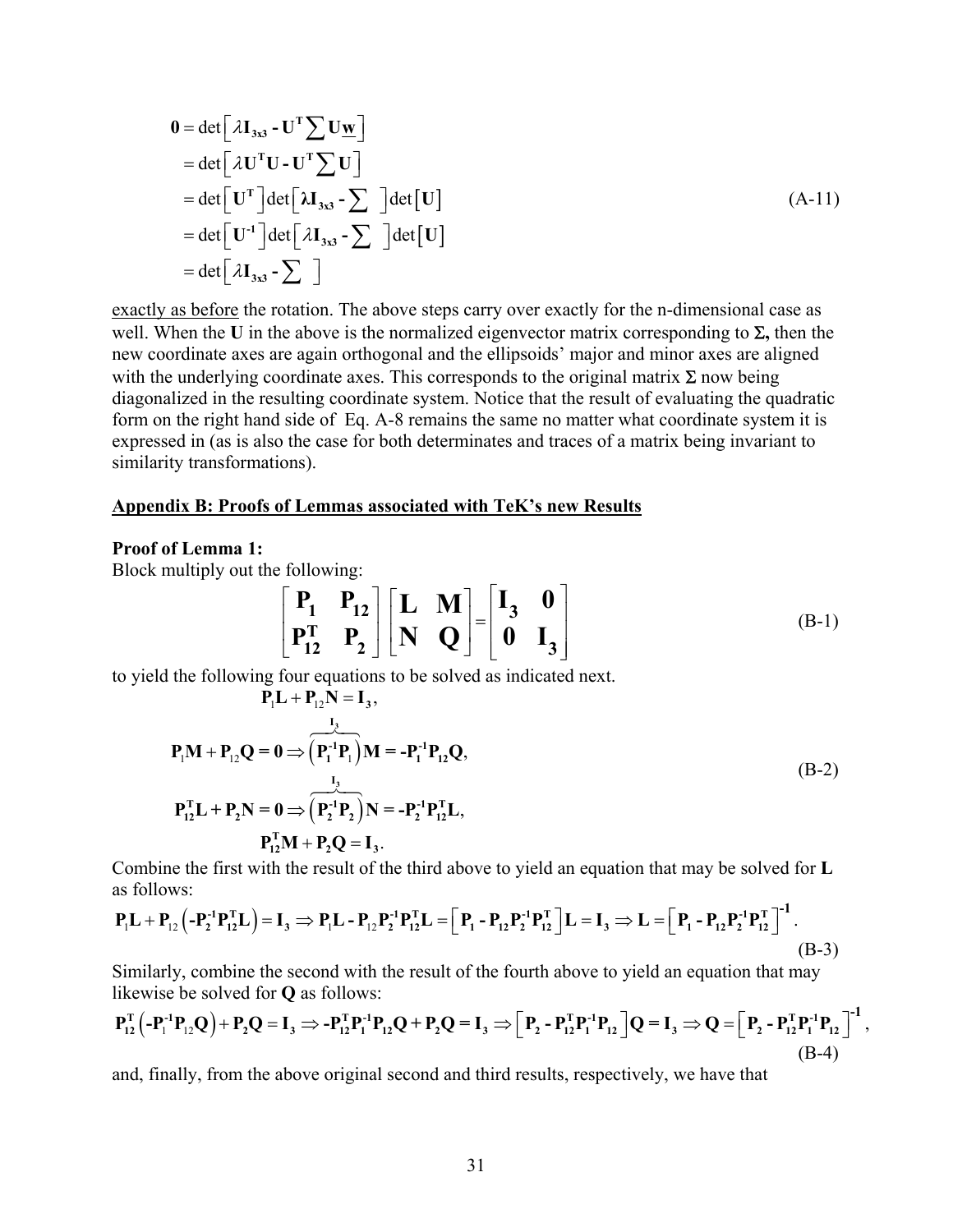$$
\mathbf{M} = -\mathbf{P}_{1}^{-1}\mathbf{P}_{12}\mathbf{Q} \Rightarrow \mathbf{M} = -\mathbf{P}_{1}^{-1}\mathbf{P}_{12}\left[\mathbf{P}_{2} - \mathbf{P}_{12}^{T}\mathbf{P}_{1}^{-1}\mathbf{P}_{12}\right]^{-1},
$$
\n
$$
\mathbf{N} = -\mathbf{P}_{2}^{-1}\mathbf{P}_{12}^{T}\mathbf{L} \Rightarrow \mathbf{N} = -\mathbf{P}_{2}^{-1}\mathbf{P}_{12}^{T}\left[\mathbf{P}_{1} - \mathbf{P}_{12}\mathbf{P}_{2}^{-1}\mathbf{P}_{12}^{T}\right]^{-1}.
$$
\n(B-5)

That the two indicated inverses encountered above do in fact exist (by the necessary intermediate quantities being nonsingular) is established as intermediate steps in the proofs of Lemmas 3 and 4 coming next. Since the matrix inverse is unique, that which was to be proved has now been demonstrated.

A more general result for matrix partitioning and their corresponding inverses even when the original matrix is not symmetric is available in [22, p. 99].

an n x n matrix. Suppose that **T** is nonsingular. Then,  $\begin{bmatrix} 1 & 0 \\ V & W \end{bmatrix}$ , or, equivalently,  $\begin{bmatrix} 1 & 0 \\ V & W \end{bmatrix}$ , is **Theorem 8.5.11.** Let **T** represent an m x m matrix, U an m x n matrix, **V** an n x m matrix, and **W**  $|T-U|$  $\mathsf{L}$  $\begin{bmatrix} V & W \end{bmatrix}$ **T U V W**  $\begin{bmatrix} \mathbf{W} & \mathbf{V} \end{bmatrix}$  $\begin{bmatrix} 0 & \mathbf{I} \end{bmatrix}$ **W V U T**

nonsingular if and only if the n x n matrix

$$
\mathbf{Q} = \mathbf{W} \cdot \mathbf{V} \mathbf{T}^{-1} \mathbf{U} \tag{B-6}
$$

is nonsingular, in which case

$$
\begin{bmatrix}\nT & U \\
V & W\n\end{bmatrix}^{-1} = \begin{bmatrix}\nT^{-1} + T^{-1}UQ^{-1}VT^{-1} & -T^{-1}UQ^{-1} \\
-Q^{-1}VT^{-1} & Q^{-1}\n\end{bmatrix}
$$
\n
$$
= \begin{bmatrix}\nT^{-1} & 0 \\
0 & 0\n\end{bmatrix} + \begin{bmatrix}\n-T^{-1}U \\
I_n\n\end{bmatrix} Q^{-1} [-VT^{-1}, I_n]
$$
\n
$$
\begin{bmatrix}\nW & V \\
U & T\n\end{bmatrix}^{-1} = \begin{bmatrix}\nQ^{-1} & -Q^{-1}VT^{-1} \\
-T^{-1}UQ^{-1} & T^{-1} + T^{-1}UQ^{-1}VT^{-1}\n\end{bmatrix}
$$
\n
$$
= \begin{bmatrix}\n0 & 0 \\
0 & T^{-1}\n\end{bmatrix} + \begin{bmatrix}\nI_n \\
-T^{-1}U\n\end{bmatrix} Q^{-1} [I_n, -VT^{-1}]
$$
\n(B-8)

Proof appears in the reference cited above and is straightforward. **Q.E.D.**

**Proof of Lemma 2:** Please see result in [24]. **Q.E.D.**

## **Proof of Lemma 3 (all inequalities below are in the matrix positive definite or positive semidefinite sense):**

 $P_2 > 0$ , (all block diagonal elements of a positive definite P must also be positive definite),

$$
P_2^{-1}\geq 0,
$$

 $\mathbf{P}_{12}^{\mathrm{T}} \geq 0$ , ( $\mathbf{P}_{12}$  need not be of full rank since only seek positive semidefiniteness in this step),  $P_{12}P_{2}^{-1}P_{12}^{T} \ge 0$ ,  $(P_{12}$ 

$$
-P_{12}P_2^{-1}P_{12}^T \le 0,
$$
  

$$
0 < \left[P_1 - P_{12}P_2^{-1}P_{12}^T\right] < P_1,
$$
  

$$
\left[P_1 - P_{12}P_2^{-1}P_{12}^T\right]^{-1} > P_1^{-1} > 0.
$$

**Q.E.D.**

**Proof of Lemma 4 (all inequalities below are in the matrix definite or semi-definite sense):** 

 $P_1 > 0$ , (all block diagonal elements of a positive definite P must also be positive definite),

$$
\mathbf{P}_{1}^{-1}\geq \mathbf{0},
$$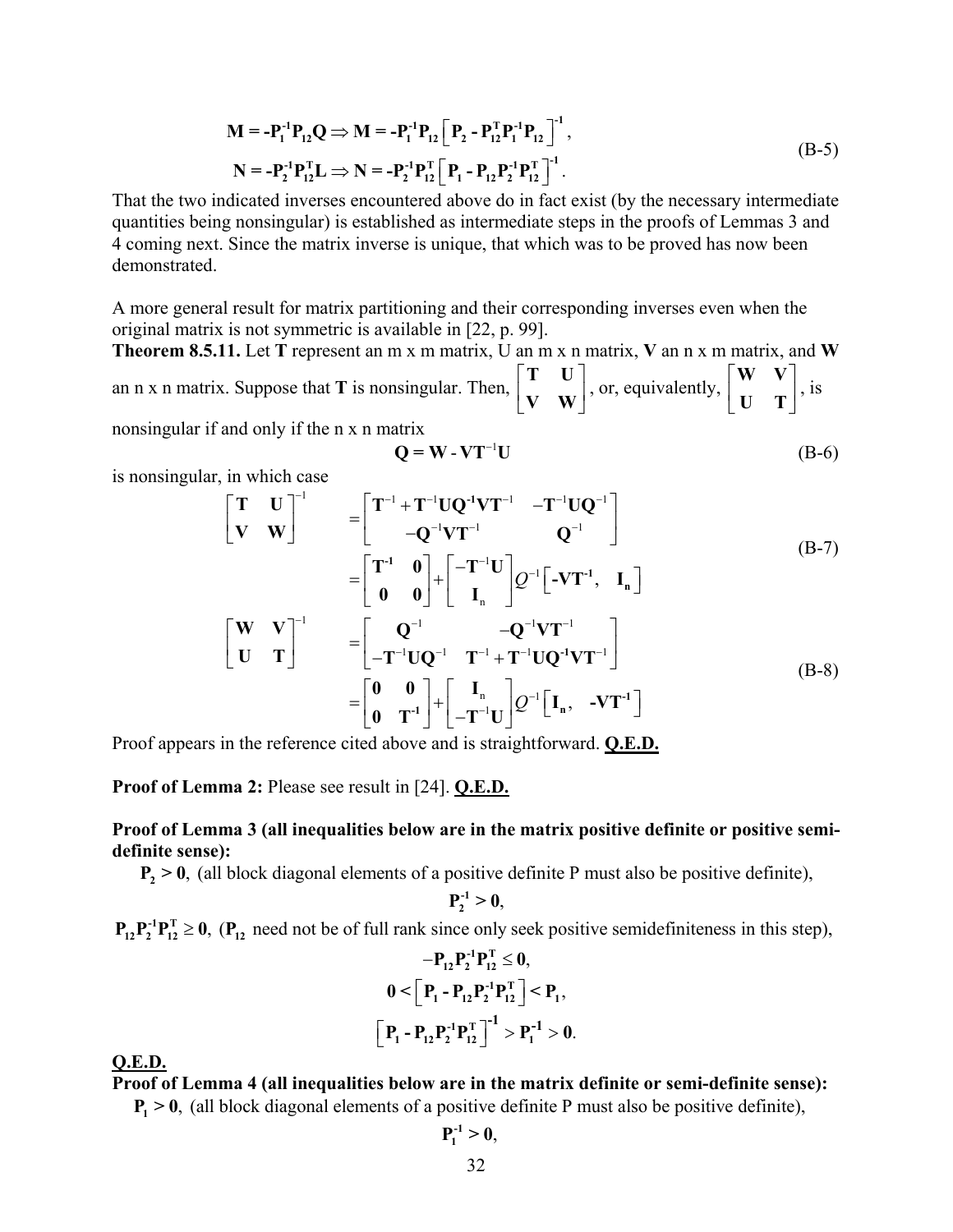$\mathbf{P}_{12}^{\mathrm{T}}\mathbf{P}_{11}^{\mathrm{T}}\mathbf{P}_{12} \ge 0$ , ( $\mathbf{P}_{12}$  need not be of full rank since only seek positive semidefiniteness in this step),

$$
-P_{12}^{T}P_{1}^{1}P_{12} \le 0,
$$
  

$$
0 < \left[P_{2} - P_{12}^{T}P_{1}^{1}P_{12}\right] < P_{2},
$$
  

$$
\left[P_{2} - P_{12}^{T}P_{1}^{1}P_{12}\right]^{-1} > P_{2}^{-1} > 0.
$$

#### **Q.E.D.**

In the proof of both Lemmas 3 and 4, we invoked properties of Lemma 2 by requiring the matrix difference within brackets above to also be strictly positive definite as well by establishing that all the indicated inverses exist. This aspect is mentioned here to let the cognizant reader know that we are aware of the subtle distinction regarding a slight lapse of rigor in [7] along these lines in assuming that the intermediate inverses existed for submatrices  $P_1$  and  $P_2$ . However, in the interest of expediency, we have slightly simplified just this step here that we have previously rigorously proved before in [24, Eq. 7] (being strictly positive definite when the original matrix is so) and merely quote in Lemma 2. If the matrix manipulations immediately above as steps in the proof are unfamiliar, they are proved rigorously in the Appendix of [27] that reports on one aspect of work done earlier [26]-[32]. Several historical numerical tests of positive definiteness/semi-definiteness contained in 1980's software code (in navigation systems and sonobuoy target trackers) is revealed in [25] to be fallacious.

### **References**

- 1. Jazwinski, A., *Stochastic Processes and Filtering Theory*, Academic Press, NY, 1970.
- 2. Johnson, N. L., and Leone, F. C., *Statistics and Experimental Design: In engineering and the physical sciences*, Wiley Publications in Statistics, John Wiley & Sons, Inc., NY, 1964.
- 3. Fitzgerald, R. J., "Effects of Range-Doppler Coupling on Chirp Radar Tracking,'' *IEEE Trans. on Aerospace & Electronic Systems*, Vol. AES-10, No. 4, pp. 528-532, July 1974.
- 4. Fitzgerald, R. J., "On Reentry Vehicle Tracking in Various Coordinate Systems,'' *IEEE Trans. on Automatic Control*, Vol. AC-19, No. 5, pp. 581-582, July 1974.
- 5. Daum, F. E. and Fitzgerald, R. J., "Decoupled Kalman Filters for Phased Array Radar Tracking,'' *IEEE Trans. on Autom. Control*, Vol. AC-28, No. 3, pp. 269-283, Mar. 1983.
- 6. Paradowski, L. R., "Uncertainty Ellipses and Their Application to Interval Estimation of Emitter Position," *IEEE Trans. on Aerospace and Electronic Systems*, Vol. 33, No. 1, pp. 126-133, January 1997.
- 7. Paul B. Liebelt, *An Introduction to Optimal Estimation*, Addison-Wesley Publishing Company, Reading, MA, 1967.
- 8. Abramowitz, M., Stegun, I. A., *Handbook of Mathematical Functions,* Applied Mathematics Series 5, National Bureau of Standards, Washington, D.C., 1964.
- 9. Kerr, T. H., Chin, L., "The Theory and Techniques of Discrete-Time Decentralized Filters," in *Advances in the Techniques and Technology in the Application of Nonlinear Filters and Kalman Filters*, C.T. Leondes (ed.), NATO Advisory Group for Aerospace Research and Development, AGARDograph No. 256, Noordhoff International Publishing, Lieden, 1981.
- 10. McGarty, T. P., *Stochastic Systems and State Estimation*, Wiley-Interscience, NY, 1974.
- 11. Bowker, A. H., Lieberman, G. J., *Engineering Statistics*, 2nd Ed., Prentice-Hall, Englewood Cliffs, NJ, 1972.
- 12. Bar-Shalom, Y., Li, Xiao-Rong, *Multitarget-Multisensor Tracking: Principles and Techniques*, YBS Publishing, 1995.
- 13. Bar-Shalom, Y., Li, Xiao-Rong, *Estimation and Tracking: Principles, Techniques, and Software*, Artech House, Boston, MA, 1993.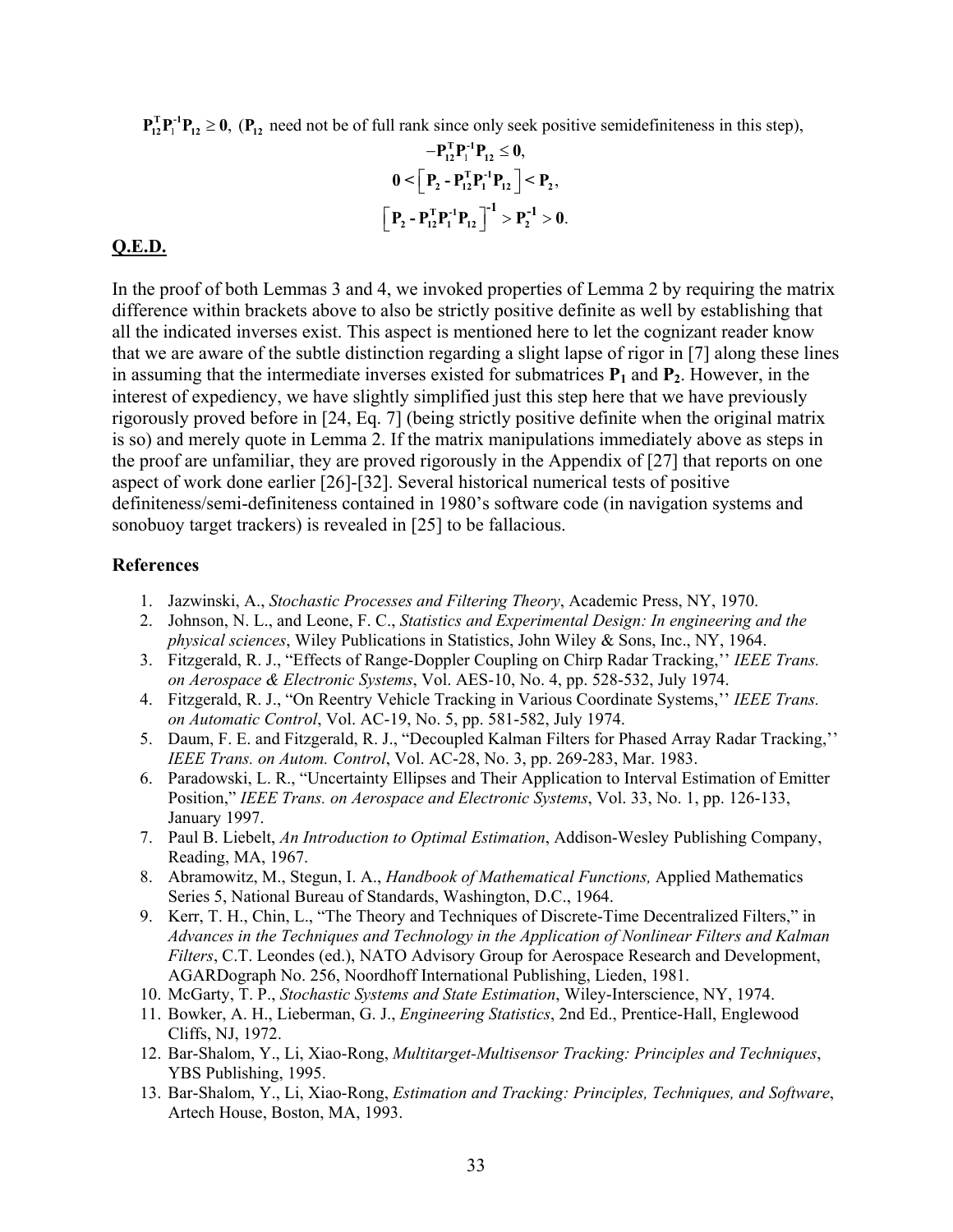- 14. Kerr, T. H., "A New Multivariate Cramer-Rao Inequality for Parameter Estimation (Application: Input Probing Function Specification)," *Proceedings of IEEE Conference on Decision and Control*, Phoenix, AZ, pp. 97-103, December 1974.
- 15. Kerr, T. H., "Status of CR-Like Lower bounds for Nonlinear Filtering," *IEEE Transactions on Aerospace and Electronic Systems*, Vol. AES-25, No. 5, pp. 590-601, September 1989 (Author's reply in Vol. AES-26, No. 5, pp. 896-898, September 1990).
- 16. Kerr, T. H., "Cramer-Rao Lower Bound Implementation and Analysis: CRLB Target Tracking Evaluation Methodology for NMD Radars," MITRE Technical Report, Contract No. F19628-94- C-0001, Project No. 03984000-N0, Bedford, MA, February 1998.
- 17. Kerr, T. H., "Developing Cramer-Rao Lower Bounds to Gauge the Effectiveness of UEWR Target Tracking Filters," Proceedings of AIAA/BMDO Technology Readiness Conference and Exhibit, Colorado Springs, CO, 3-7 August 1998.
- 18. Kerr, T. H., UEWR *Design Notebook-Section 2.3: Track Analysis*, TeK Associates, Lexington, MA, (for XonTech, Hartwell Rd, Lexington, MA), XonTech Report No. D744-10300, 29 March 1999.
- 19. Kerr, T. H., "Perspectives on New Tracking Methods as Compared to Current NMD Use," prepared for *Missile Defense Conference* to occur in 4-7 March 2003 and submitted to *IEEE Proceedings: Special Issue on Recursive Estimation*, Ed. By Simon Haykin, (in review and expected to appear in 2004).
- 20. Kerr, T. H., "Apparent Drawbacks that Exist in the Underlying Structure of Covariance Intersection." submitted to *IEEE Transactions on Automatic Control* in 2003.
- 21. Satz, H. S., Kerr, T. H., "Comparison of Batch and Kalman Filtering for Radar Tracking," *Proceedings of 10th Annual AIAA/BMDO Conference*, Williamsburg, VA, 25 July 2001 (Unclassified paper but Conference Proceedings are SECRET).
- 22. David A. Harville, *Matrix Algebra from a Statis-tician's Perspective*, Springer, NY, 1997.
- 23. Kerr, T. H., "Considerations in whether to use Marquardt Nonlinear Least Squares vs. Lambert Algorithm for NMD Cue Track Initiation (TI) calculations," TeK Associates Technical Report No. 2000-101, Lexington, MA, (for Raytheon, Sudbury, MA), 27 September 2000.
- 24. Kerr, T. H., "On Misstatements of the Test for Positive Semi-definite Matrices," *AIAA Journal of Guidance, Control, and Dynamics*, Vol. 13, No. 3, pp. 571-572, May-June 1990.
- 25. Kerr, T. H., "Fallacies in Computational Testing of Matrix Positive Definiteness/Semidefiniteness," *IEEE Transactions on Aerospace and Electronic Systems*, Vol. AES-26, No. 2, pp. 415-421, March 1990.
- 26. Kerr, T. H., ``A Two Ellipsoid Overlap Test for Real-Time Failure Detection and Isolation by Confidence Regions," *Proceedings of IEEE Conference on Decision and Control*, Phoenix, AZ, December 1974.
- 27. Kerr, T. H., "Real-Time Failure Detection: A Static Nonlinear Optimization Problem that Yields a Two Ellipsoid Overlap Test," *Journal of Optimization Theory and Applications*, Vol. 22, No. 4, August 1977.
- 28. Kerr, T. H., "Statistical Analysis of a Two Ellipsoid Overlap Test for Real-Time Failure Detection," *IEEE Transactions on Automatic Control*, Vol. AC-25, No. 4, August 1980.
- 29. Kerr, T. H., "False Alarm and Correct Detection Probabilities Over a Time Interval for Restricted Classes of Failure Detection Algorithms," *IEEE Transactions on Information Theory*, Vol. IT-28, No. 4, pp. 619-631, July 1982.
- 30. Kerr, T. H., "Poseidon Improvement Studies: Real-Time Failure Detection in the SINS/ESGM," TASC Report TR-418-20, Reading, MA, June 1974 (Confidential) for Navy, SP-24.
- 31. Kerr, T. H., "Failure Detection in the SINS/ESGM System," TASC Report TR-528-3-1, Reading, MA, July 1975 (Confidential) for Navy, SP-24.
- 32. Kerr, T. H., "Improving ESGM Failure Detection in the SINS/ESGM System (U)," TASC Report TR-678-3-1, Reading, MA, October 1976 (Confidential) for Navy, SP-24.